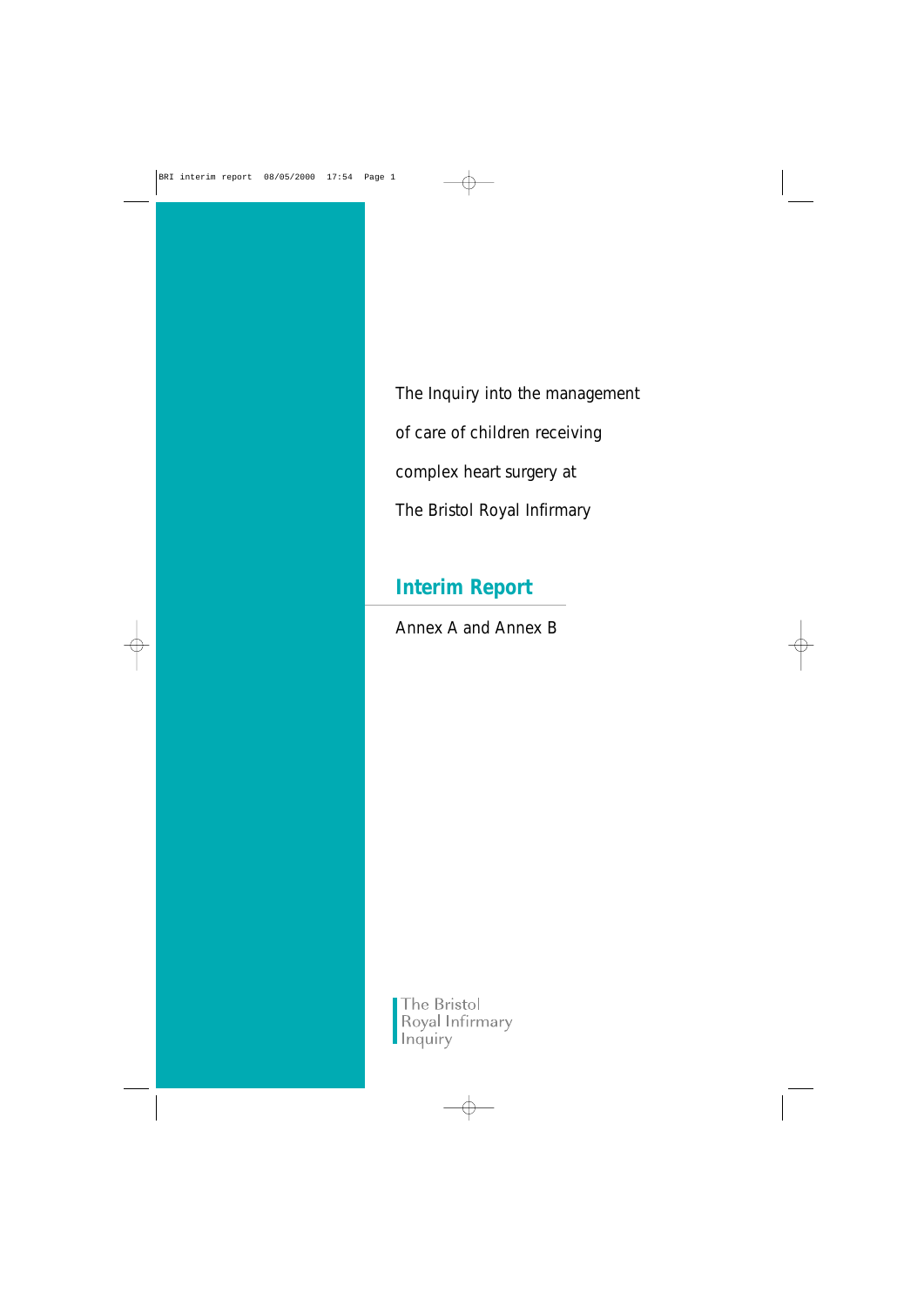# **Annex B**

Law and Guidelines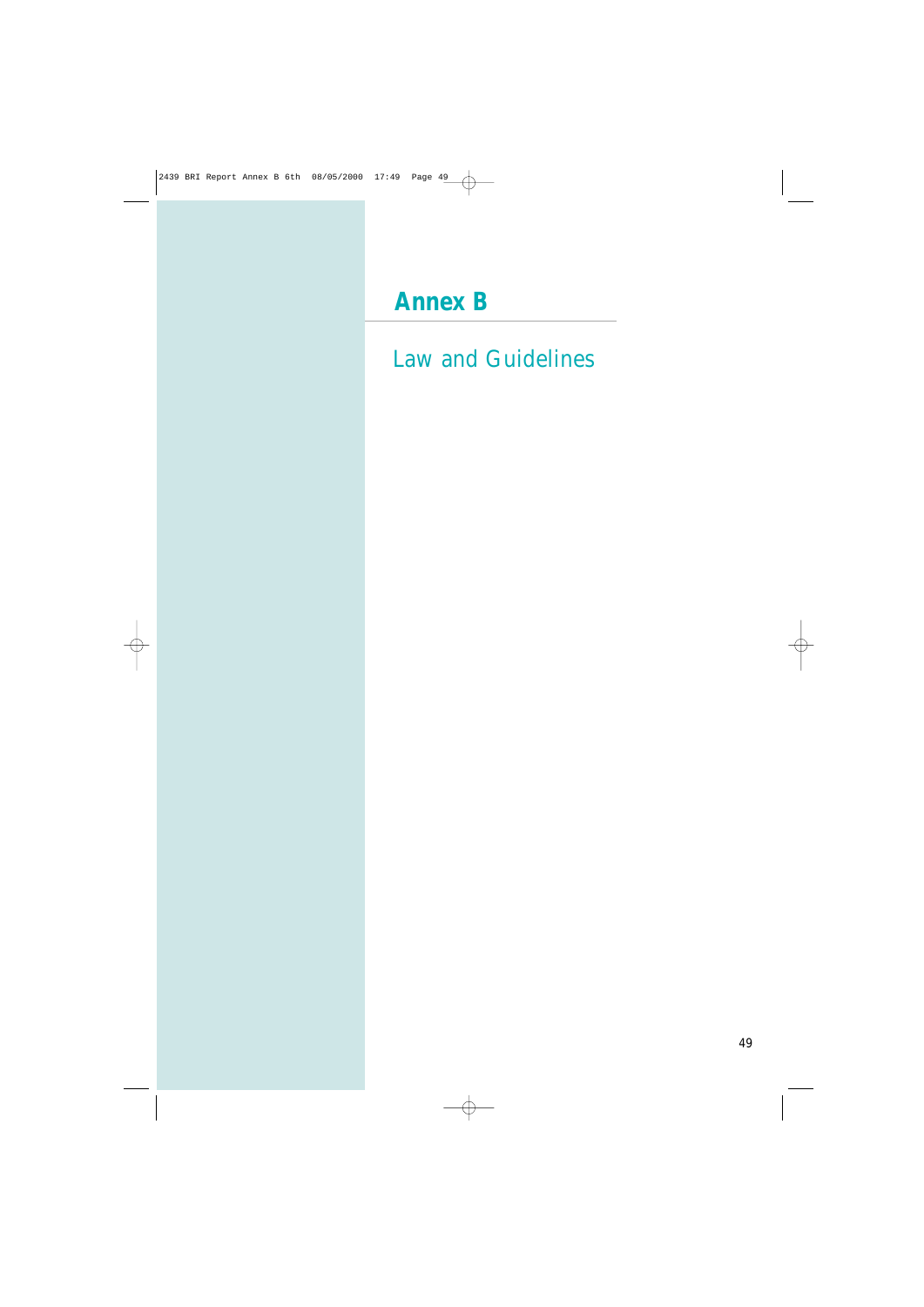# **Introduction**

## **The meaning of 'post-mortem'**

1 *Black's Medical Dictionary*<sup>1</sup> defines a post-mortem examination<sup>2</sup> as 'an examination of a body to determine the causes of death …' There is no statutory definition of what constitutes a post-mortem examination.<sup>3</sup>

#### **The 'removal' and 'retention' of tissue – an overview**

2 Several statutes regulate different aspects of the removal and retention of tissue. The key Acts are the Human Tissue Act 1961 [the '1961 Act'], the Anatomy Act 1984 [the '1984 Act'], the Coroners Act 19884 as amended [the '1988 Act'] and The Human Organ Transplants Act 1989 [the '1989 Act']. The relevant aspects of these statutes are considered below.

#### **'Organ' and 'tissue'**

- 3 The 1961 Act, the 1984 Act and the Regulations made under the 1984 Act, all refer to 'bodies' or 'parts of bodies' but do not define either organs or tissue. The 1989 Act defines organ<sup>5</sup> as 'any part of a human body consisting of a structured arrangement of tissues which, if wholly removed, cannot be replicated by the body'. The 1988 Act does not refer to parts of a body, but Rule 9 of the 1984 Coroners Rules ('the 1984 Rules') which provides for the retention of parts of the body at a Coroner's post-mortem examination refers to the 'preservation of material' which may bear upon the cause of death.
- 4 *Black's Medical Dictionary* defines tissue as 'The simple elements from which the various parts and organs are found to be built … It is customary to divide the tissues into five groups: epithelial tissues, connective tissues, muscular tissues, nervous tissues and wandering corpuscles of the blood and lymph' and defines organ as: 'A collection of different tissues that form a distinct structure in the body with a particular function or functions…[for example] the kidneys, brain and heart.'
- 5 The report of the Nuffield Council on Bioethics, *'Human Tissue Ethical and Legal Issues'* [the *'Nuffield Council report'*]6 took the term tissue to comprise: 'Organs, parts of organs, cells and tissue, sub-cellular structures and cell products, blood, gametes [sperms and ova], embryos and fetal tissue.'
- 6 In this Report, we use a more general term, 'human material', which is intended to avoid confusion between tissue in the sense of samples, blocks and specimens, on the one hand, and organs, or parts of organs or material such as amputated limbs. In this Annex, however, because the various Acts refer to tissue or organs, we use the word tissue, in its wide sense (i.e. including organs), so as to examine the law.

<sup>1</sup> 39th Edition

<sup>2</sup> Or 'autopsy'

<sup>3</sup> Although Rule 10(1) and Schedule 2, Coroners Rules 1984 prescribe a form for the pathologist to report the results of a post-mortem to the coroner, see WIT 43 60–61

<sup>4</sup> This Act consolidated the Coroners Act 1887 and the Coroners (Amendment) Act 1926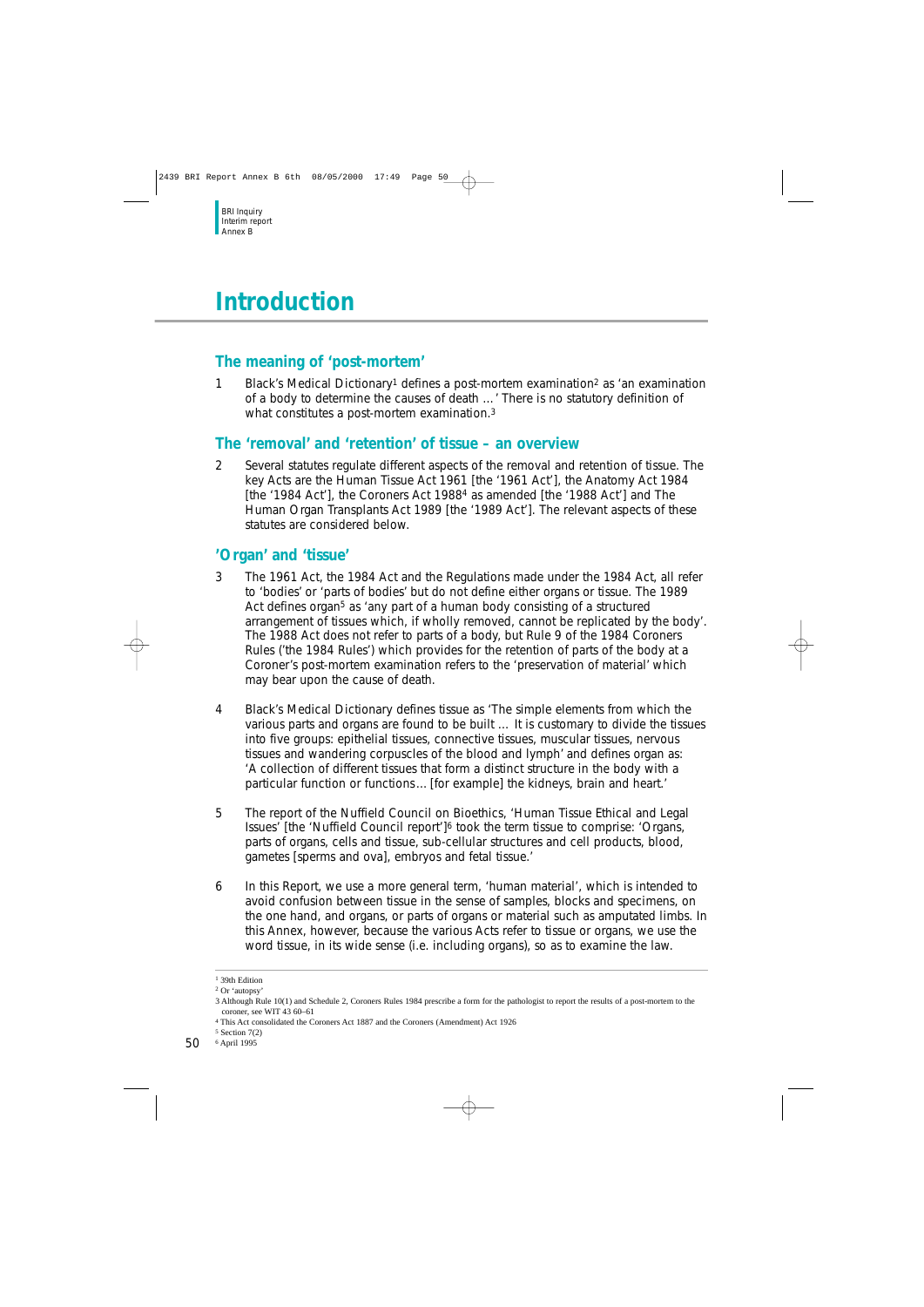## **Short-term and long-term retention of tissue**

- 7 It is important, at the outset, to distinguish tissue which, once removed, is subsequently reunited with the body for burial or cremation from that which, once removed, is:
- retained for a short period after burial or cremation of the body and disposed of separately;
- retained long term.
- 8 The Inquiry heard evidence on standard practice in relation to post-mortem examinations and why, in certain circumstances, it was not thought possible to carry out the necessary investigations into the cause of death and return tissue to the body in time for burial or cremation.7

#### **Removal and short-term retention**

- 9 Professor Green<sup>8</sup> advised that the view of the Royal College of Pathologists was that no post-mortem examination was complete without microscopic examination of a representative small piece of tissue from every major organ.9 There were many circumstances when it was difficult, impossible or unsatisfactory to examine an organ immediately it had been removed from the body. In relation to the examination of the heart of a neonate 'It is often necessary… to inject the blood vessels of the heart … to cut serial sections, as many as 300, through the so-called "conducting bundle" and this can only be done on fixed tissues. To fix a heart in formalin takes 10 days.'*<sup>10</sup>*
- 10 In relation to the practice of examining tissue in addition to the heart, Professor Green continued, 'a goodly percentage of congenital heart disease is in fact not confined to the heart. There are associated abnormalities of the vessels which run between the heart and the lungs and also the aorta, the main blood vessel … it was desperately important to take the thoracic organs en bloc, fix them, recolour them and then look at them with the aid of magnifying spectacles, television camera, dissected against a clean and bloodless background, and … it takes 10 days to do it properly and you would delay the funeral for 10 days if you returned the organs to the body.' <sup>11</sup>

<sup>10</sup> WIT 54 T42

<sup>7</sup> See Report

<sup>8</sup> Michael Alan Green, Emeritus Professor of Forensic Pathology, University of Sheffield, Consultant Pathologist to the Home Office, WIT 54, T 42 <sup>9</sup> See also RCPath 1/74

<sup>11</sup> T42 p. 47–55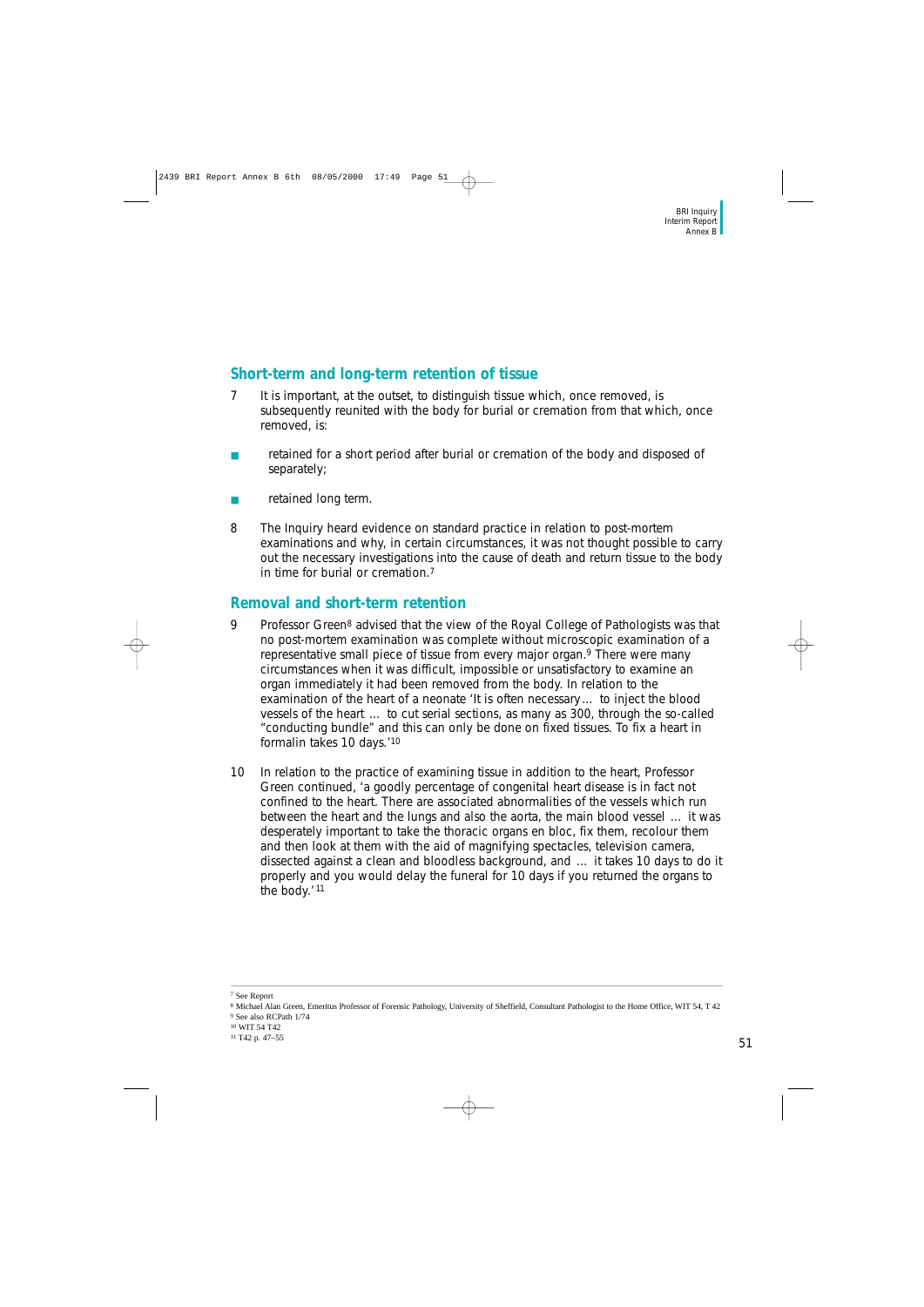11 Professor Berry12 advised: 'Examination of hearts after surgery for congenital heart disease often involves some of the most difficult dissection pathologists encounter. It was often our practice to perfuse the heart with preservative under pressure for several hours to restore its contours in life, and to carry out much of this dissection after the post-mortem examination of the body itself. Lung tissue was sometimes retained, either to maintain the relationship between the heart and lungs where there were congenital abnormalities of the connections of important vessels, or because they might show microscopic evidence of pulmonary hypertension (raised blood pressure in the lungs) contributing to death. Other tissues were sampled for microscopy to document any other disease process according to good practice.' <sup>13</sup>

#### **Longer-term retention**

- 12 As to longer-term retention, the Inquiry heard evidence from Professor Robert Anderson14 regarding the benefits of retention of hearts for study and teaching purposes. He considered that one of the many reasons for improvements in mortality in centres of excellence for cardiac surgery was the knowledge that had accrued from the study of retained hearts.15 He gave evidence as to the scale of the retention of congenitally malformed hearts in this country.16 He estimated that the largest collection was at Alder Hey Children's Hospital with approximately 2,500 hearts; he had built up a collection at the Royal Brompton Hospital of some 2,000; and there were collections at Great Ormond Street of 2,000, at Birmingham Children's Hospital of about 1,500 and other, smaller collections, in Leeds, Bristol, Southampton, Newcastle and Manchester.
- 13 Professor Anderson explained that in the case of a congenitally malformed heart it was necessary to retain the whole organ in order to study and demonstrate it.<sup>'17</sup> 'In the case of a heart, no two organs are ever identical, and for proper study, it is essential to retain the entire organ.' <sup>18</sup>

<sup>12</sup> (Peter) Jem Berry, Professor of Paediatric Pathology at the University of Bristol, and Consultant Paediatric Pathologist at the Bristol Royal Hospital for Sick Children, WIT 204/5 para 12

<sup>13</sup> WIT 204/8 and 9, para 26

<sup>14</sup> Robert H Anderson, Joseph Levy Foundation Professor of Paediatric Cardiac Morphology, University College London, President elect of the British Paediatric Cardiac Association, T45

<sup>15</sup> His letter to the Inquiry of 25 January 2000, WIT 546/1–2

<sup>16</sup> T45 p. 104–106

<sup>17</sup> T45 p. 108.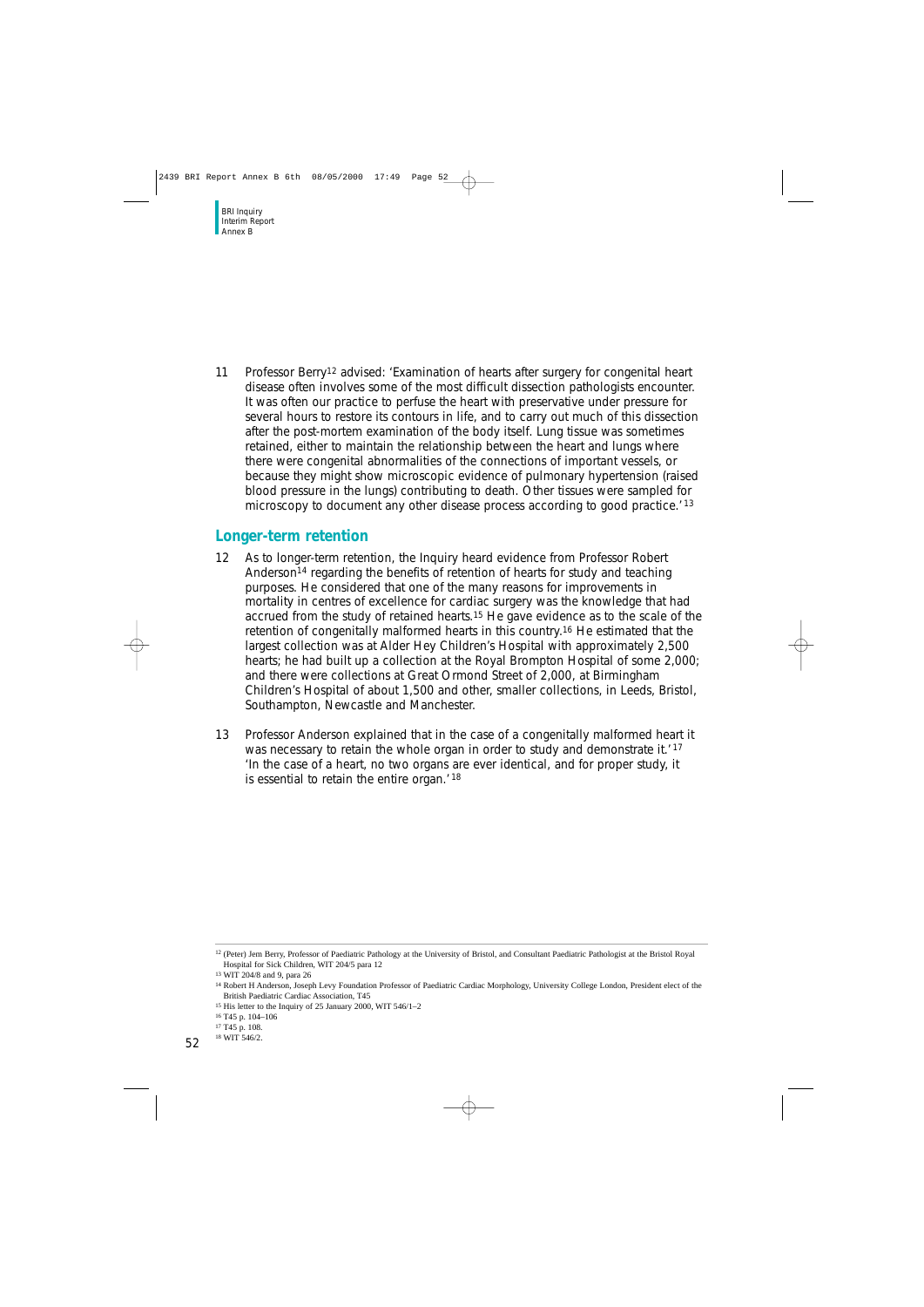# **Part I**

# The Coroner and the Coroner's post-mortem examination

### **Reporting and registering a death**

- 14 Any death in England and Wales must be reported to the Registrar of Births Marriages and Deaths [the 'Registrar'] for the sub-district in which the death occurred, for entry in the register [section 15, Births and Deaths Registration Act 1953 [the '1953 Act'] and Regulation 41 of the Registration of Births and Deaths Regulations 1987 [the '1987 Regulations'].19 Before a death can be registered and the body disposed of, there must either be a medical certificate of cause of death from a doctor, or a certificate from a Coroner after his investigations are completed.
- 15 Under sections 16 and 17 of the 1953 Act it is the duty of a 'qualified informant' to give relevant details to the Registrar concerning a death. Failure to do so is a criminal offence. The Inquiry heard from Mr Clifford20 that the expression 'qualified informant' applied to a senior member of hospital administration staff in relation to a death in hospital. It also applies to a relative of the deceased who has knowledge of any of the particulars required to be registered concerning the death.21

#### **Involvement of the Coroner**

16 The Registrar is the only person with a statutory duty to report a death to the Coroner. Regulation 41(1) of the 1987 Regulations provides:

'Where the relevant Registrar is informed of the death of any person he shall, subject to paragraph (2), report the death to the Coroner on an approved form if the death is one:

- a) where the deceased was not attended during his last illness by a registered medical practitioner;
- b) in respect of which the Registrar has been unable to obtain a duly completed certificate of cause of death or has received a certificate from which it appears that the deceased was not seen by the certifying medical practitioner after death or within 14 days before death;
- c) the cause of which appears to be unknown;

<sup>19</sup> SI 1987/2088

<sup>21</sup> Section 17(2), 1953 Act

<sup>20</sup> Mr Robert Clifford, Head of the Coroners Section of the Animals, Byelaws and Coroners Unit of the Home Office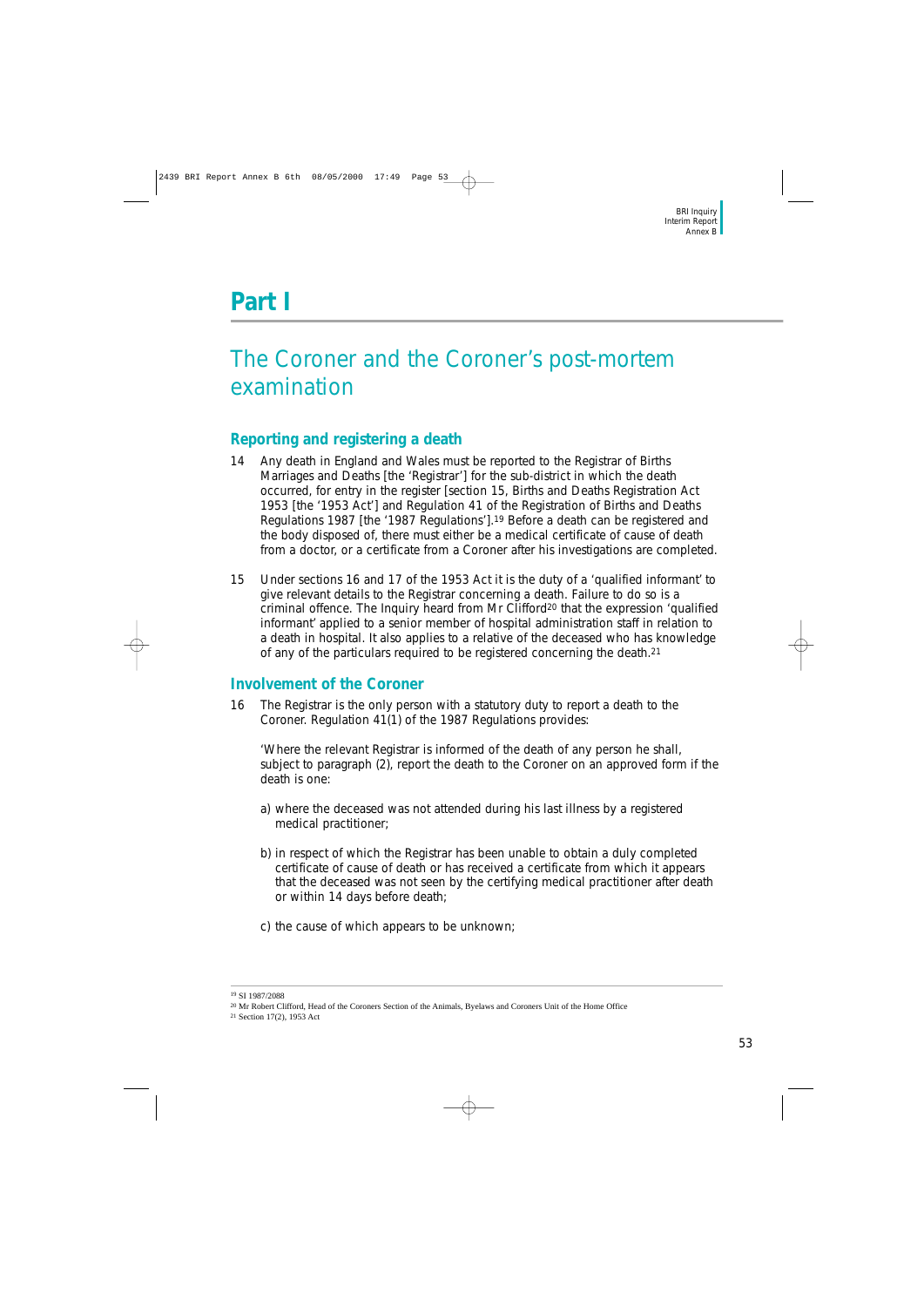- d) which the Registrar has reason to believe to have been unnatural or to have been caused by violence or neglect or abortion or to have been attended by suspicious circumstances;
- e) which appears to the Registrar to have occurred during an operation or before recovery from the effect of an anaesthetic;
- f) which appears to the Registrar from the contents of any medical certificate of cause of death to have been due to an industrial disease or industrial poisoning.'
- 17 Regulation 41(1)(e) is interpreted in *Jervis on Coroners,* para 5–27,22 as applying to deaths which occur during an operation or within 24 hours of the operation or full recovery from the anaesthetic, or to a death where there is reasonable cause to believe that it was related to the operation or anaesthesia. In practice, when deciding whether to report to the coroner under Regulation 41(1)(e) *Jervis,* para 5–32*,* suggests various questions to assist Registrars and medical practitioners:
	- '(i) Was the death due to disease or injury for which the surgery was being performed, and would death have occurred at the time it did without surgical intervention?
	- (ii) Was there any other disease process in the patient which pre-disposed to a fatal outcome of surgical intervention, and was this disease process taken into account by the doctors before surgery was begun?
	- (iii) Was death caused by a disease process unrelated to that for which surgery was performed and was this considered by the doctors before the operation?
	- (iv) Was the surgical intervention urgent, life-saving or merely elective for the purpose of improving the quality of the patient's life? Was the condition of the patient for surgery and anaesthetic assessed in relation to these motives for performing the operation? and
	- (v) Was there any evidence of accidental error or negligent technique in the surgical or anaesthetic procedure?'
- 18 There is no specific statutory requirement for members of the public to inform the Coroner of deaths.

<sup>22</sup> Sweet & Maxwell, 11th Edition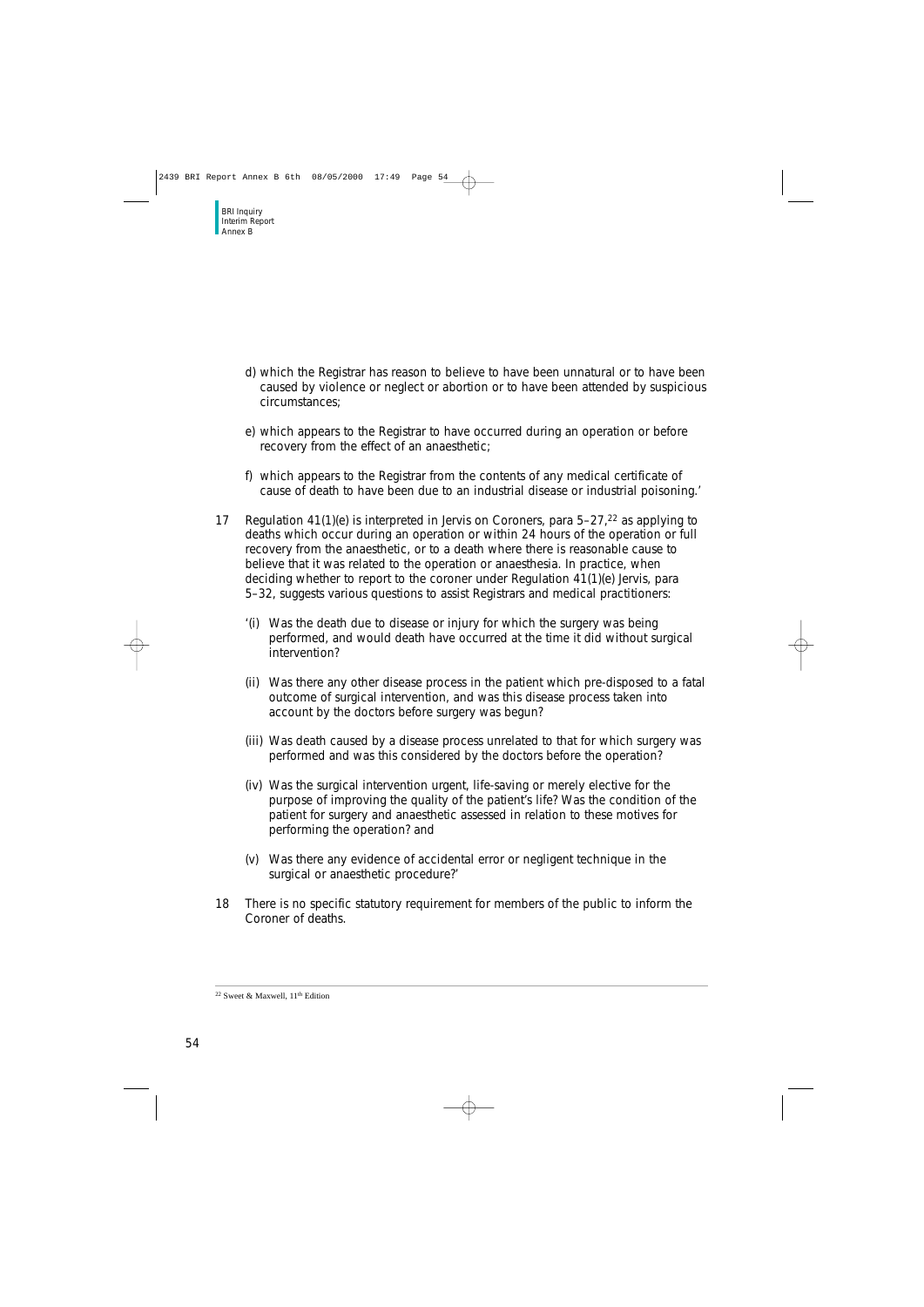- 19 There is a common law duty on every person who is at the place of death or nearby at the time it takes place, to give immediate notice to the Coroner or to his officer or to the appropriate officer of police of circumstances which may lead to the holding of an inquest.23
- 20 The only statutory duty, in this context, imposed on a doctor is pursuant to section 22 of the 1953 Act, which requires a certificate of the cause of death to be sent to the Registrar by the doctor attending the person in his last illness.24
- 21 Notwithstanding the position under statute, the Inquiry heard from Mr Clifford that, in practice, deaths are commonly reported to the Coroner by a doctor or other member of hospital staff where they have reason to believe that an inquest is likely to be necessary.
- 22 In 1996, and therefore outside the period being considered by the Inquiry, in *R v HM Coroner for Wiltshire ex parte Clegg25* the High Court criticised the lack of guidance given to NHS staff as to providing information to coroners. The Chief Medical Officer's *Update 20/98* subsequently issued to all doctors advised:

'The Select Committee on Public Administration earlier this year stressed the need for clinicians to disclose all relevant information to the Coroner to ensure a fully informed decision on cause of death. Whilst there is no specific duty on clinicians to do this, all those who have information which could help Coroners' inquiries should disclose it voluntarily and not only when requested. The GMC [General Medical Council] has updated, and the UKCC [United Kingdom Central Council for Nursing, Midwifery and Health Visiting] will shortly be publishing, amended professional guidance emphasising the need to inform the Coroner.'

### **The Coroner**

23 The Coroner is an independent judicial officer. Only a barrister, solicitor or legally qualified medical practitioner of not less than five years' standing in his profession may be appointed [section 2(1), 1988 Act]. He is required to appoint a deputy and may appoint an assistant deputy [section 6(1)]. These officers are not employees or officers of local government and are independent of local government, although the 'relevant council' appoints them, remunerates them and provides their premises. Their appointment and powers are regulated by the 1988 Act and the 1984 Rules.

<sup>23</sup> R v Clerk (1702) 1 Salk 377: the words used in the case are 'every person who is about the deceased…'

<sup>24</sup> See para 14. Any reference to a 'para' is to a para in this Annex, unless otherwise indicated

<sup>25</sup> (1996) 161 JP 521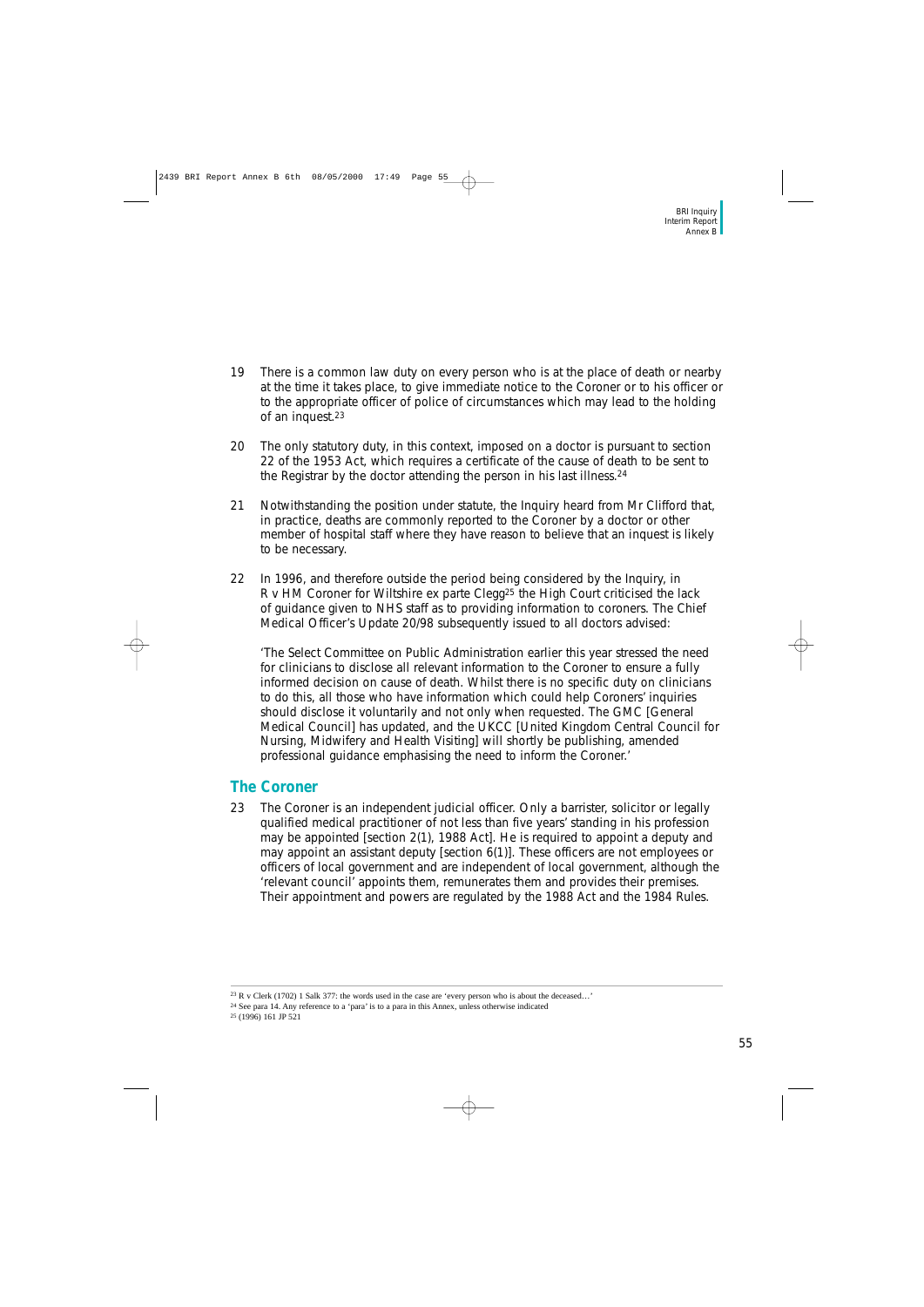

- 24 The Home Office is responsible for the law in relation to Coroners and has a role in setting standards of practice for Coroners by issuing circulars and newsletters, although these have no statutory underpinning. Neither the Home Office nor any other government department has any statutory responsibility for setting educational or training standards for Coroners, although the Home Office has, since 1984, provided study opportunities for them.26
- 25 The Inquiry heard from Mr Burgess<sup>27</sup> as to the role of the Coroners' Society. Most Coroners, deputy and assistant Coroners are members of the Society, which issued guidance in the form of practice notes for Coroners for the first time in 1998, after the period under consideration by the Inquiry.28
- 26 There is no statutory requirement for Coroners to undergo training or achieve particular qualifications other than those required by section 2(1).

#### **The Coroner's power to act**

27 The Coroner cannot act unless and until the provisions of section 8(1), 1988 Act are satisfied, namely:

'that he is informed that the body of a person is lying within his district and there is reasonable cause to suspect that the deceased:

- a) has died a violent or an unnatural death; or
- b) has died a sudden death of which the cause is unknown; or
- c) has died in prison or in such a place or in such circumstances as to require an inquest under any other Act.'

#### **The Coroner's post-mortem examination**

- 28 If, after initial consideration, the Coroner concludes that section 8(1) does not apply and that a post-mortem examination and inquest are unnecessary, he will complete Form 100A29 setting out the cause of death as certified by the deceased's doctor.
- 29 If the Coroner after initial enquiries considers there is reasonable cause to suspect that the circumstances in section 8(1)(a) or (c) may have occurred, then he must proceed to hold an inquest. He will usually order a post-mortem examination for evidential purposes under section 20, 1988 Act.

<sup>26</sup> See the statement of Mr Clifford WIT 43/2

<sup>27</sup> Mr Michael Burgess, Honorary Secretary of the Coroners Society of England and Wales and HM Coroner for Surrey

<sup>28</sup> See the statement of Mr Burgess WIT 39/2–3

<sup>29</sup> Forms 100A, 100B and 100C, otherwise referred to as Pink Forms A , B and C, are not prescribed by statute, but are provided to Coroners by the Registrar General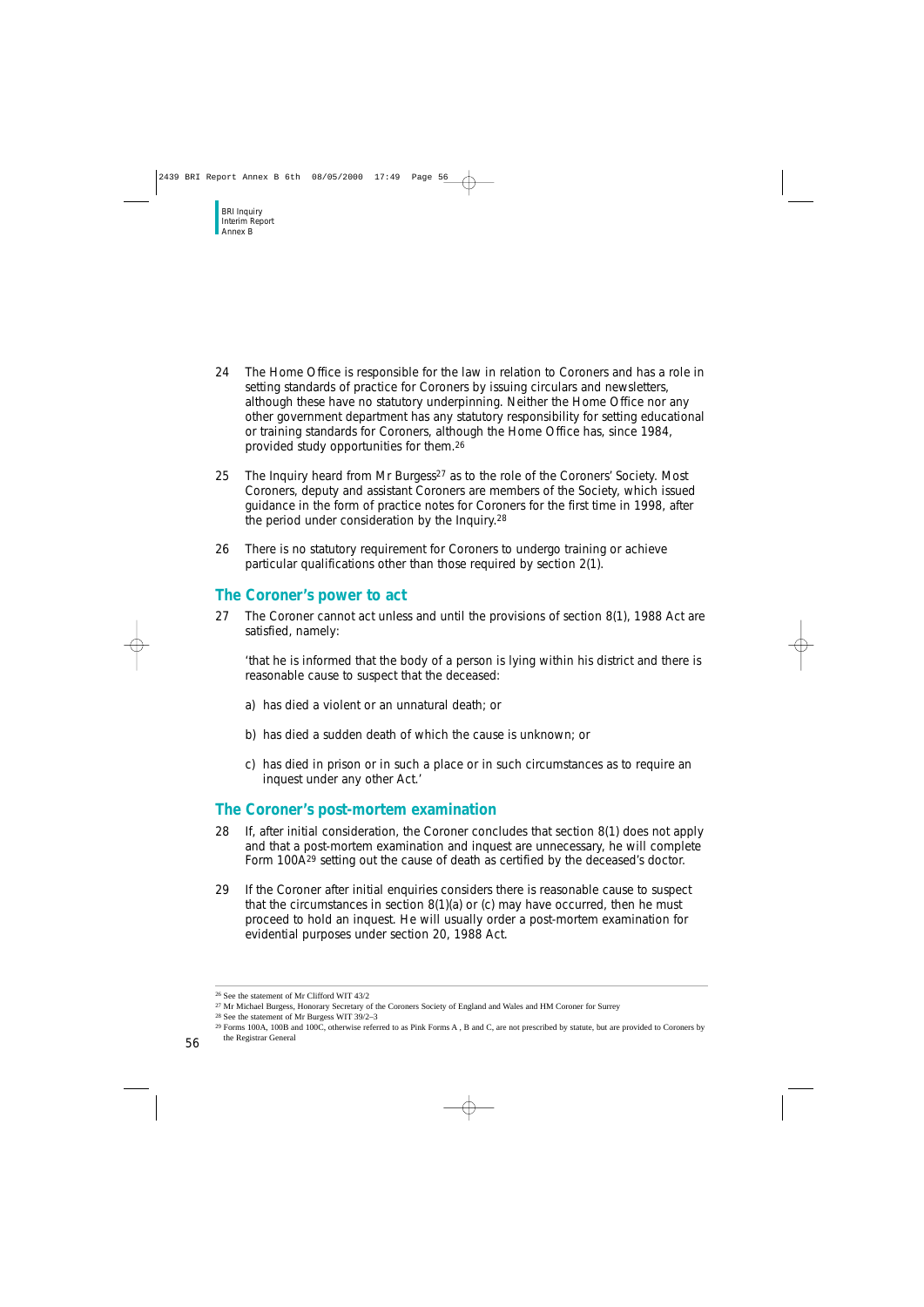- 30 If, on initial enquiries, the Coroner considers the cause of death to be unknown (section 8(1)(b), 1988 Act), he will direct a post-mortem examination under section 19(1), 1988 Act if he is of the opinion that it may prove an inquest to be unnecessary to establish the cause of death. If, once a post-mortem examination has been carried out under section 19(1), the Coroner is satisfied that an inquest is not necessary, he sends Form 100B30 to the Registrar stating the cause of death disclosed by the post-mortem report.
- 31 By section 20, 1988 Act, once Coroners have decided to hold an inquest, they are authorised to request any legally qualified medical practitioner,<sup>31</sup> ordinarily a pathologist, to make a post-mortem examination and report the result in writing to the coroner. By section 20, the Coroner may also direct that a post-mortem be carried out and evidence be given before the Coroner as to how the deceased came by his death.
- 32 Importantly, the pathologist acts as agent of the Coroner32 and his remit is limited to the purposes of the Coroner's enquiries.

## **The Coroner's inquest**

- 33 The purpose of the Coroner's inquest is prescribed by section 11(5), 1988 Act, namely to determine, as far as can be proved, who the deceased was,<sup>33</sup> and how, when and where he came by his death. The written inquisition must set out these particulars.34 After an inquest has been held, the Coroner must, within five days after the finding of the inquest, send to the Registrar a certificate setting out the information prescribed by section 11(7), 1988 Act.35
- 34 Mr Clifford and Mr Burgess both stressed the limited purpose of the Coroner's inquest as set out in section 11(5), and referred to the Coroners' Society's 'Practice Notes for Coroners 1998' issued after the period with which the Inquiry is directly concerned which state, at paragraph 3.6:

<sup>30</sup> See footnote 29

<sup>31</sup> Sections 19 and 20, 1988 Act; this would appear to mean a registered medical practitioner, and not a medical practitioner with a legal qualification

<sup>32</sup> See paras 47–54 for a discussion of the role of the pathologist in the Coroner's post-mortem examination

<sup>33</sup> As regards issues of identification, Lord Justice Clarke's Final Report into Thames Safety [Cm 4558] examines at Chapter 12 the treatment of the bodies of 25 of those who died in the collision between the two boats Marchioness and the Bowbelle on the River Thames. Hands were removed for purposes of identification on the authority of the Coroner. The Thames Safety Inquiry heard that the Coroner had determined: 'In circumstances where it was impossible to take adequate fingerprints from the bodies without removing the hands of those bodies to the Fingerprint Laboratory, those hands should be removed' and that the removal was not made known to the relatives for some two years. A non-statutory public inquiry into the identification of victims following major transport accidents was subsequently announced by the Deputy Prime Minister on 17 January 2000, to run in tandem with the statutory Inquiry into the collision

<sup>34</sup> For the form of the Inquisition, see *Jervis* at para A2–93

<sup>35</sup> The form of the Register appears at Schedule 3, 1984 Rules, and requires the following to be recorded: date on which the death is reported to the Coroner, full name and address, age and sex of the deceased, cause of death, whether the case was disposed of by Pink Form A or Pink Form B or whether an inquest was held, and the verdict at inquest if held.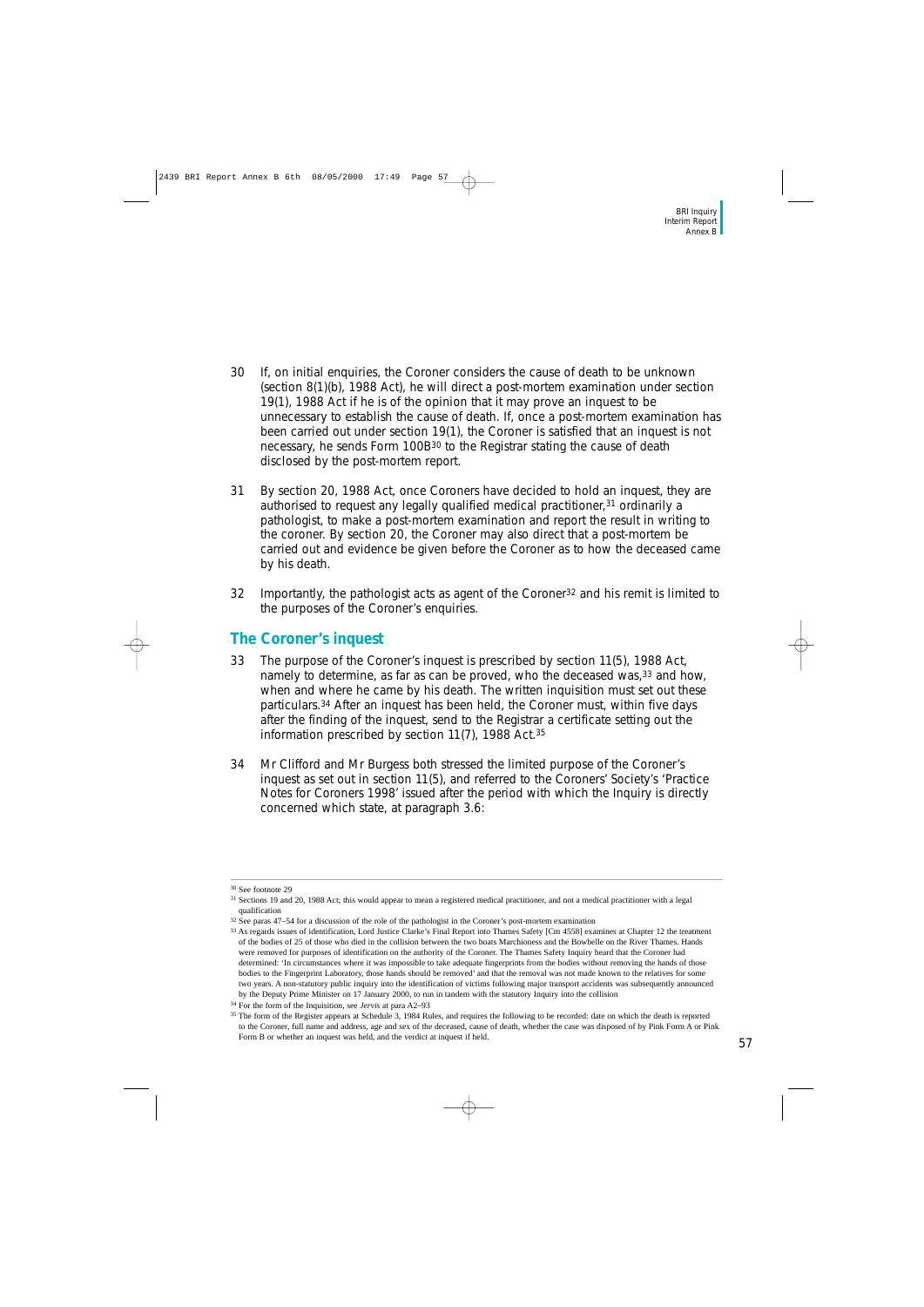'You will also need to keep in mind the limited purpose of the Coroners inquest, as clearly stated in section 11(5) Coroners Act and Regulations 36 and 42 Coroners Rules.'

35 The 1984 Rules36 provide:

'36. (1) The proceedings and evidence at an inquest shall be directed solely to ascertain the following matters, namely –

- a) who the deceased was;
- b) how, when and where the deceased came by his death;
- c) the particulars for the time being required by the Registration Acts to be registered concerning the death.

Neither the Coroner nor the jury shall express any opinion on any other matters.'

'42. No verdict shall be framed in such a way as to appear to determine any question of –

- a) criminal liability on the part of a named person, or
- b) civil liability.'
- 36 The overall purpose of the inquest was previously considered by the Broderick Committee37 to be:
	- a) to determine the medical cause of death;
	- b) to allay rumours or suspicions;
	- c) to draw attention to the existence of circumstances which, if unremedied, might lead to further deaths;
	- d) to advance medical knowledge;
	- e) to preserve the legal interest of the deceased's family, heirs or other interested parties.

<sup>36</sup> 1984 SI No. 552 (as amended by the *Coroners (Amendment) Rules 1985; 1985 SI No. 1414)*

<sup>37</sup> Report of the Committee on Death Certification and Coroners, September 1971, Cmnd 4810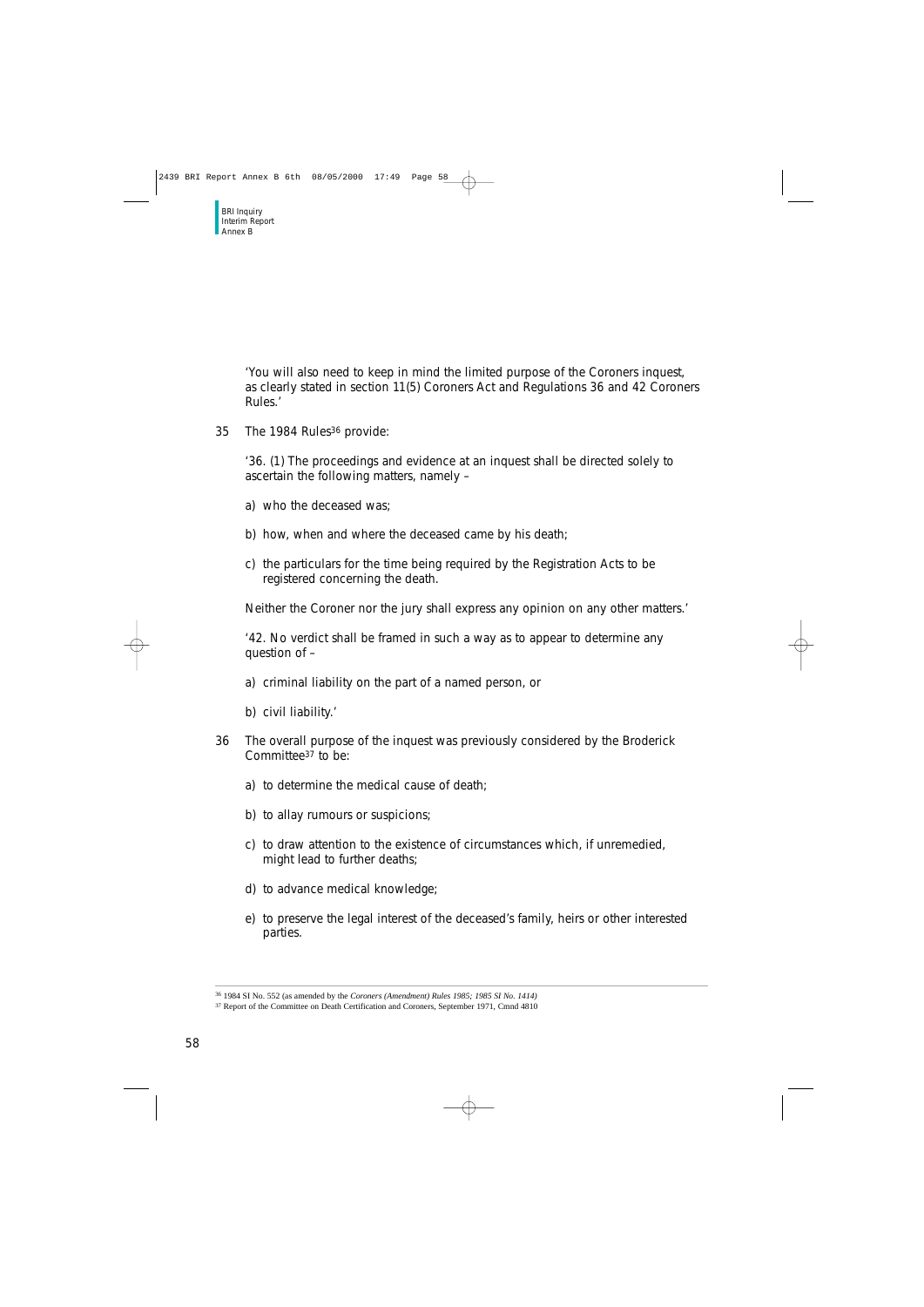- 37 This approach was, some years later and within the period of the Inquiry's terms of reference, noted with approval by Simon Brown LJ in *R v HM Coroner for Western District of East Sussex ex parte Homberg.38*
- 38 Once an inquest is concluded and the verdict returned, it is clear that the Coroner has no further powers in relation to the death and is *functus officio* (without any further lawful authority having discharged the duties of his office). In so far as a pathologist, in conducting a post-mortem examination, does so on behalf of the Coroner, and thus as the Coroner's agent, the pathologist's authority as regards any further dealing with the body (or anything removed from it) will terminate when the Coroner becomes *functus officio.*<sup>39</sup> It is not as clear that the completion of Form A and Form B also has the effect of rendering the Coroner *functus officio*, as the Coroner has not, at the stage of completing either Form, constituted himself into a Coroner's Court, but, as regards the position of the pathologist, in a Form A case there is no post-mortem and in a Form B case, once that form has been completed, the pathologist would not have continued authority *qua* agent of the Coroner to retain or use tissue removed at post-mortem.
- 39 A number of witnesses expressed a view before the Inquiry as to whether the Coroner's Court is an appropriate forum for audit or identifying local or national trends in mortality. This issue will be addressed in that part of the Inquiry's final report concerned with Audit.

#### **The Coroner's post-mortem examination and inquest: authority and consent**

40 There is no statutory requirement for the Coroner or his officers to obtain consent from any natural or legal person before holding an inquest or directing a post-mortem examination or special examination,40 and these may therefore be conducted notwithstanding lack of consent or even despite objections from relatives.

#### **Information for relatives about the Coroner's post-mortem examination and inquest**

41 Although there is no requirement for the Coroner to seek consent from relatives, there are provisions for certain people and bodies to be notified of the date and time of a proposed post-mortem41 unless it is impracticable to do so or would cause the examination to be unduly delayed.42 Those to be notified include 'any relative of the deceased who has notified the Coroner of his desire to attend, or be represented at, the post-mortem examination'.43 The Coroner has a discretionary power to notify any other person whom he is not under a duty to notify.44

<sup>38</sup> (1994) 158 JP 357

<sup>39</sup> See this Annex, section on Wrongful removal, retention and use

<sup>40</sup> Sections 8, 19, 20, 1988 Act

<sup>41</sup> Rule 7, 1984 Rules

<sup>42</sup> Rule 7(1). By Rule 5, 1984 Rules, delay in the holding of a post-mortem is to be avoided

<sup>43</sup> Rule 7(2)(a), 1984 Rules

<sup>44</sup> Rule 7(4), 1984 Rules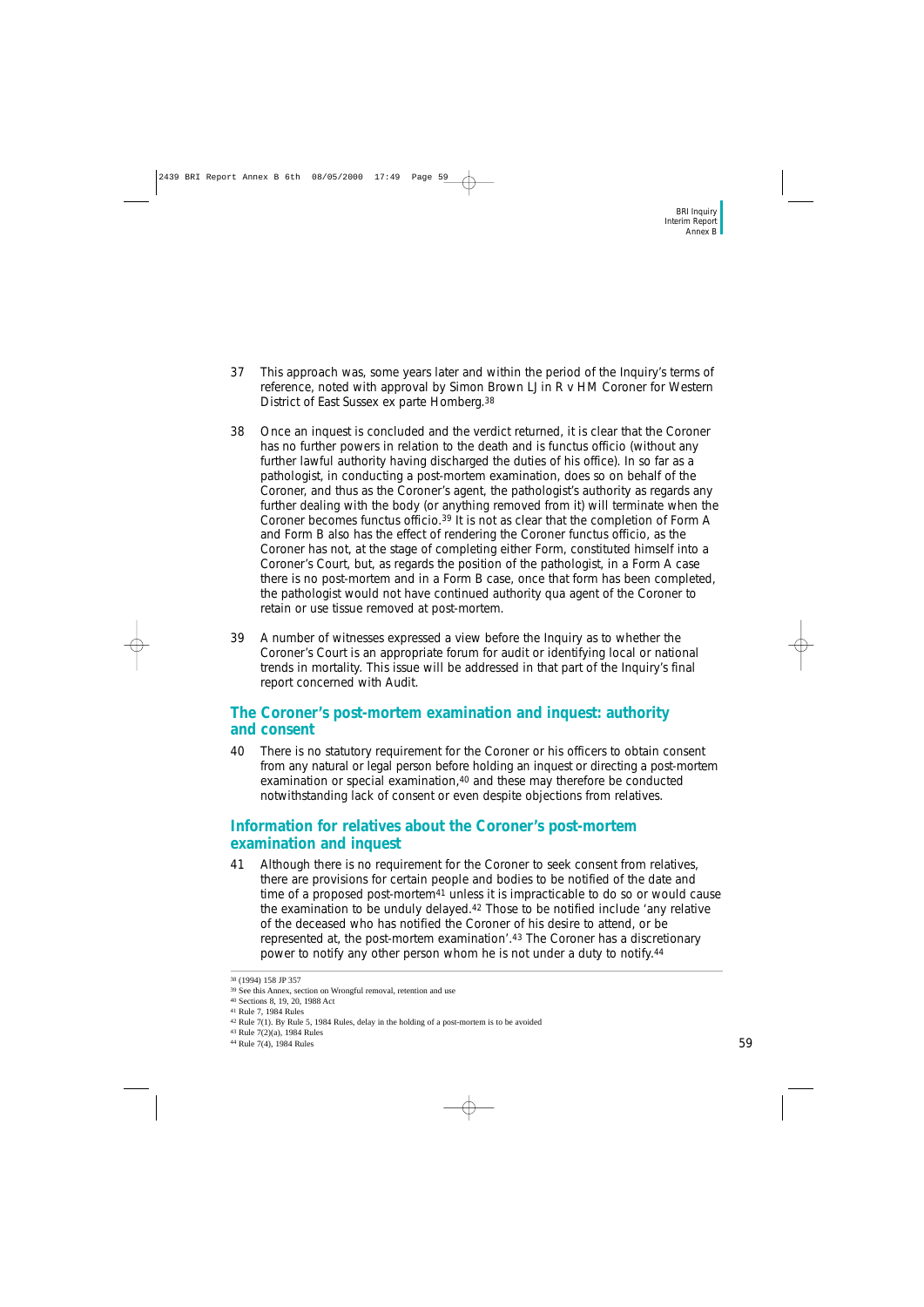

- 42 The Inquiry heard from Mr Clifford45 that no Home Office guidance had been issued as to how Coroners might or should exercise their judgement under these provisions.
- 43 However, the '*Practice Notes for Coroners'*, issued after the period under inquiry, advise46 that 'relatives and family of the deceased person should be given appropriate information' about a proposed post-mortem and, more generally, 'Before making any decision which will affect other people, you must give all the relevant interested persons an opportunity to comment on the situation concerned.' <sup>47</sup>
- 44 The report of a Coroner's post-mortem examination or special examination is delivered to the Coroner and may not be disclosed to any other person without his consent.48 Once received, the Coroner must supply a copy of the post-mortem report (on payment of a fee) to any person who, in the opinion of the Coroner, is a 'properly interested person',49 but there is no *statutory* requirement for relatives to be provided with a copy of the post-mortem report or notification of the result of the inquest.
- 45 The '*Practice Notes for Coroners'* advise: 'The relatives and family of the deceased person…should be told the result of the examination as soon as practicable, and in writing, if they request it…It might be appropriate to offer to forward the result and a copy of the pathologist's report of the examination to their nominated medical attendant so that this can be explained to them.' <sup>50</sup>
- 46 The Coroner is required (by Rules 19, 20 and 33, 1984 Rules) to notify certain people of the arrangements for any inquest.51

### **The pathologist in the Coroner's post-mortem examination**

- 47 Rule 6(1)(a), 1984 Rules requires the Coroner, wherever possible, to instruct a pathologist with suitable qualifications and experience who has access to laboratory facilities.
- 48 The *1984 Rules* and 1988 Act do not prevent the Coroner's post-mortem examination being performed at the hospital where the death occurred. Rather, Rule 11(3) requires that if the death occurred in a hospital possessing adequately equipped premises, the post-mortem should be carried out there (provided the hospital authority consents) unless the Coroner decides otherwise.

<sup>45</sup> WIT 43/8 at para 36

<sup>46</sup> *Practice Notes for Coroners*, Appendix A para 4 , WIT 39/14

<sup>47</sup> Note 3.2 ,WIT 39/6

<sup>48</sup> Rule 10 and Rule 13, 1984 Rules

<sup>49</sup> Rule 57, 1984 Rules. *Jervis* suggests that the phrase 'properly interested person' should be taken to encompass all those who are entitled to be represented at the Inquest, see para 18–35 and 18–36

<sup>50</sup> Para 6.1, WIT 39/8

<sup>51</sup> They include 'the spouse or a near relative or personal representative of the deceased whose name and address are known to the Coroner' (Rule 19(a)) and 'a parent, child, spouse and any personal representative of the deceased' who has asked the Coroner to notify him and has supplied the Coroner with contact details (Rule 19(b) and Rule  $20(2)(a)$ )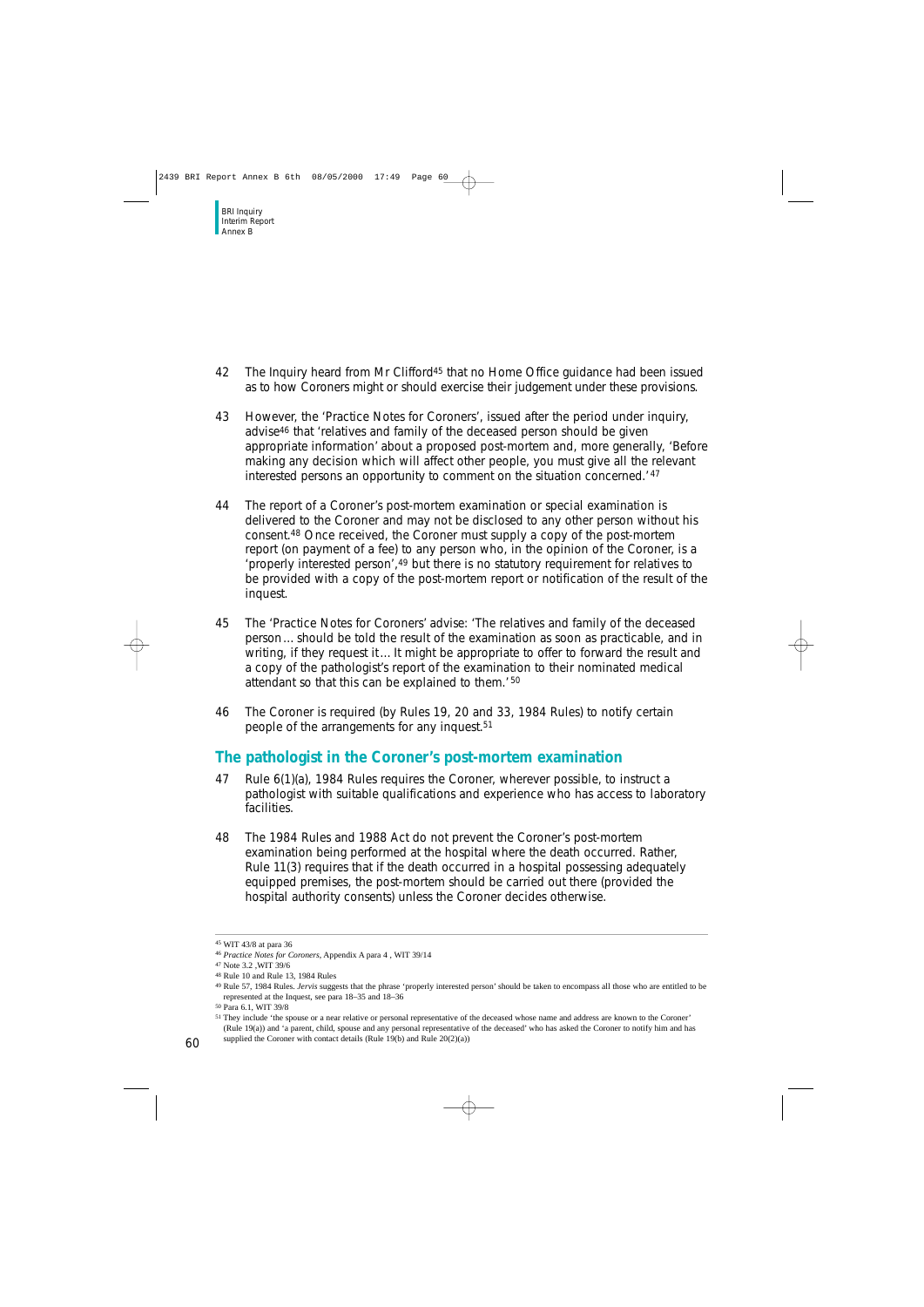- 49 Under Rule 6(1)(c), Coroners should not direct or request a pathologist on the staff of, or associated with, the hospital to carry out the post-mortem if the pathologist does not wish to; or if the conduct of any member of the hospital staff is likely to be called into question; or if so requested by any relative of the deceased. However, a pathologist at the hospital may still be directed or requested to carry out the post-mortem, notwithstanding the aforementioned considerations, where an examination would be unduly delayed if it were necessary to seek a different pathologist with suitable qualifications and experience.
- 50 Thus, as regards the pathologist, the 1984 Rules place the onus on him to decline the Coroner's request or direction.
- 51 The '*Practice Notes for Coroners'* <sup>52</sup> (which, as noted above, were issued after the period under inquiry) provide that:

'The Coroner should recognise that under the provisions of [Rule 6 of the 1984 Rules] the pathologist may wish to excuse himself from such examination. The responsibility lies initially with the pathologist to recognise any conflict of interest although if there seems to the Coroner that there is or may be such a conflict, then he should either instruct an alternate pathologist or seek confirmation from the pathologist as to whether there is any conflict preventing his making the examination.'

- 52 However, the guidance given in '*The Autopsy and Audit'* <sup>53</sup> is that where the death occurred in a hospital 'Wherever possible, permission should be obtained from the Coroner' to have a post-mortem examination performed in the hospital where the death occurred, so as to provide the consultants concerned in the case, who have the right to attend, with a better opportunity to attend the examination as part of the audit process.
- 53 In certain specified circumstances the selection of the pathologist will be subject to further criteria 54

<sup>52</sup> *Practice Notes for Coroners*, Appendix A para 2, WIT 39

<sup>53</sup> Para 3.6, WIT 54/949

<sup>54</sup> Rule 6(1)(b) requires the Coroner to consult the chief officer of police regarding the choice of pathologist if someone may be charged with murder, manslaughter or infanticide of the deceased, and it is very likely that in that instance the Coroner will select a pathologist from the Home Office list of accredited forensic pathologists (see Home office Circular 9/93). There are examples of government departments laying down guidance on the selection of pathologists. In relation to sudden infant death syndrome (SIDS), the Home Office advised in its Newsletter No. 4 (at WIT 43/112) that the then Department of Health & Social Security considered that maximum benefit would be obtained by using one of the17 consultant pathologists with a special interest in perinatal and paediatric pathology to conduct post-mortem examinations in cases of SIDS, and noted that the government's aim was to have one full-time consultant in perinatal pathology in each health region. Coroners were advised to bear in mind the Royal College of Pathologists' list of pathologists to carry out post-mortem examinations in SIDS cases when selecting a pathologist under Rule 6(1)(a) of the *1984 Rules*. Guidance to Coroners contained in Home Office Newsletter No. 22 (December 1996) suggests that in the case of a suspicious death of a young child, the opinion of a paediatric pathologist should be sought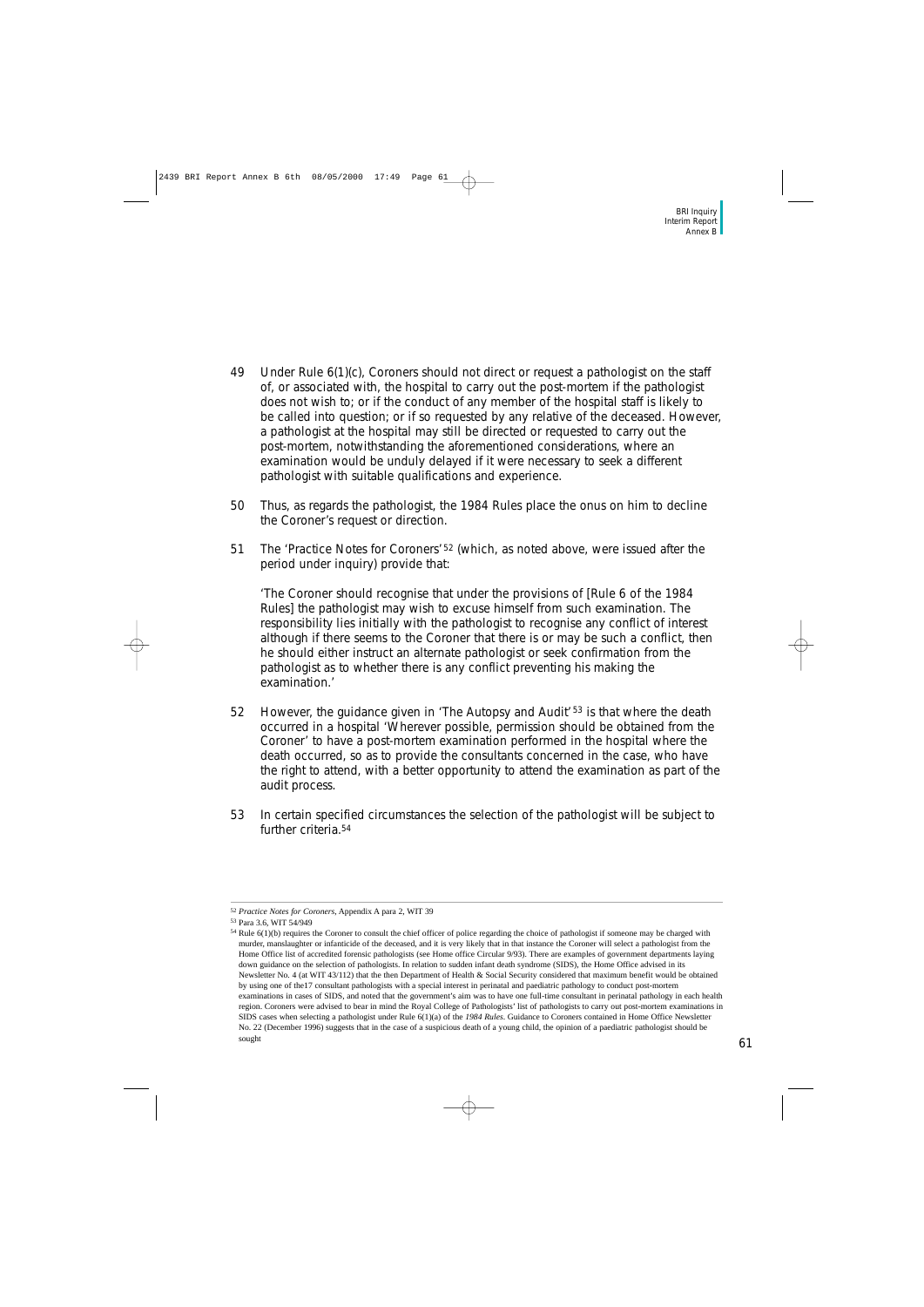

54 In practice, barring the circumstances envisaged by Rule 6(1)(c ), the hospital pathologist's role in a Coroner's post-mortem is to investigate the cause of death following surgery or other treatment, and report to the Coroner. The pathologist's powers are dependent on, and subordinate to, those of the Coroner. The position of the pathologist once his principal, the Coroner, has no further proper interest in the death, will be considered below.

#### **Removal of tissue at a Coroner's post-mortem**

- 55 The pathologist conducting a Coroner's post-mortem or special examination is under a duty, so far as possible, to remove from the body, and to make arrangements for preserving, 'material' which in his opinion bears upon the cause of death. Such arrangements for preservation must be kept in place for such period as the Coroner thinks fit.55 The Coroner has no power to direct or permit the removal and or preservation of any other 'material'. So it follows that his agent, the pathologist, has no power, *qua* agent of the Coroner, to do so either.
- 56 In 1985 Professor Bernard Knight,56 in his paper *'Legal Considerations in the Retention of Post-mortem Material'*, expressed the view that the retention of tissue for teaching and research was not covered by the Coroner's authority, and authority for such purposes could not be granted by the Coroner.57
- 57 Likewise the Coroners' Society58 takes the view that the Coroner can only ever authorise those acting through him to make examinations to further his own enquiry, and cannot authorise removal or retention or use of tissue other than for the limited purpose of the Coroner's enquiry.
- 58 Home Office guidance was issued in August 198959 on the use of tissue retained at the Coroner's post-mortem:

'You will wish to remind your pathologist that Ministers are concerned that tissue and organs should not be taken for teaching or research purposes from Coroners' post-mortem examination cases.'

#### **Retention of tissue removed at the Coroner's post-mortem examination**

59 As noted above, material removed during a Coroner's post-mortem pursuant to Rule 9, 1984 Rules must be preserved for such period as the coroner thinks fit. But once the Coroner has become *functus officio*, it is not clear what legal powers and obligations are possessed by the pathologist, who is often in physical possession of the Rule 9 material. This issue is explored more fully below.

<sup>55</sup> Rules 9 and 12, 1984 Rules

<sup>56</sup> UBHT 308/44–5

<sup>57</sup> As more fully explained elsewhere in this report, some pathologists, including Professor Berry in Bristol, did not understand Professor Knight to be referring to the use of material initially removed from the body for the purposes of establishing cause of death. They understood him to be referring to the initial removal of material for a purpose not related to determining the cause of death

<sup>58</sup> Mr Burgess T43 p. 15–16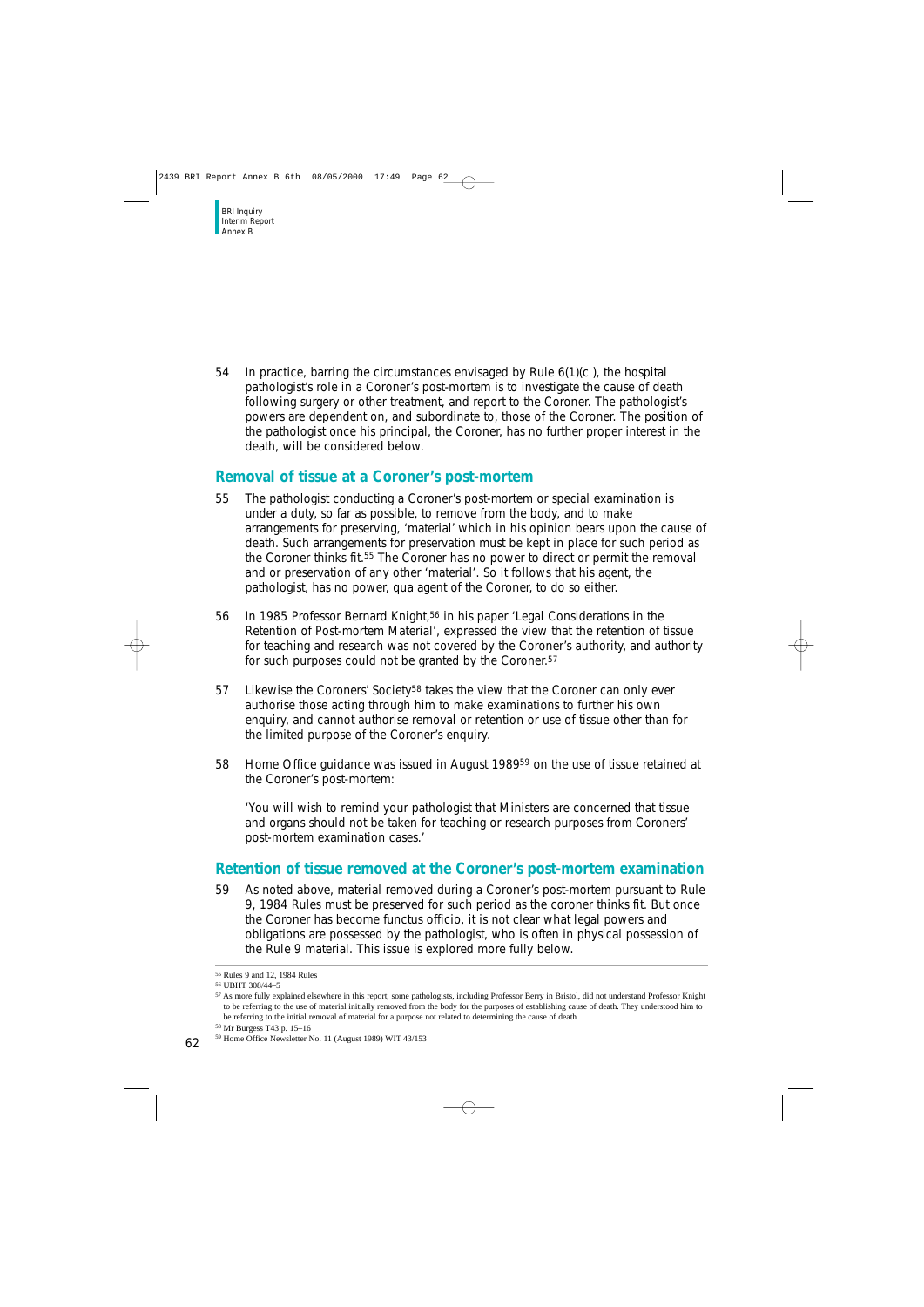#### **Use of tissue removed at the Coroner's post-mortem examination**

- 60 The Inquiry heard from Professor Green60 that the prevailing view in his profession was that where material had been removed for the purposes of Rule 9, once that purpose had been exhausted'…the material which is left over…, once the Coroner has discharged his function and he is *functus officio,* that piece of tissue is in effect the property of the pathologist and the department which has processed it. It has had something done to it and therefore it is perfectly licit to use [it] for research purposes; it is perfectly licit to use that organ for teaching purposes, museum purposes.'
- 61 Guidelines produced by the Royal College of Physicians in 199061 advised on the use of 'discarded tissue'. 'The anonymous use for research of tissues genuinely discarded in the course of medical treatment, and of tissues removed at surgery or at autopsy, is a traditional and ethically acceptable practice that does not need consent from patients or relatives… although there may be legal constraints.' This guidance could refer to material removed pursuant to Rule 9 or to material otherwise removed. The legal constraints are not analysed further in the guidelines, although they are more obvious with regard to material removed pursuant to Rule 9. It is not clear whether the Royal College of Physicians intended the word 'tissue' to have the meaning it has been given in this Report, or to have a more limited meaning (for example, tissue 'blocks' kept for slides and histopathological study).
- 62 The 1996 update of that guidance<sup> $62$ </sup> advised: 'The use for research of anonymous tissues genuinely discarded in the course of medical treatment … and of tissues removed at surgery or at autopsy, is a traditional and ethically acceptable practice, that we suggest does not need consent from patients or relatives…There may be legal constraints and it remains unclear to whom such samples belong in terms of beneficial ownership.' The concept of 'beneficial ownership' is not analysed further in the guidance. The use of the world 'samples' may suggest that the Royal College of Physicians did not have in mind the retention of whole organs.

#### **Disposal of tissue removed or retained at the Coroner's post-mortem examination pursuant to Rule 9**

63 As to the disposal of tissue which has been retained pursuant to Rule 9, Mr Clifford told the Inquiry that the Home Office had issued no guidance on the length of time tissue removed in the course of a Coroner's post-mortem should be retained.63 Clearly the length of time for which it is necessary to retain tissue is related to the purpose of retention, i.e. establishing cause of death, but may be extended for example until police enquiries or criminal proceedings in relation to the death are concluded.

<sup>60</sup> T42 p. 80

<sup>61</sup> 'Guidelines on the practice of ethics committees in medical research involving human subjects' originally published in 1984, updated in 1990, WIT 54/978–9 para 13.20

<sup>62</sup> WIT 54/980 para 8.28

<sup>63</sup> WIT 43/8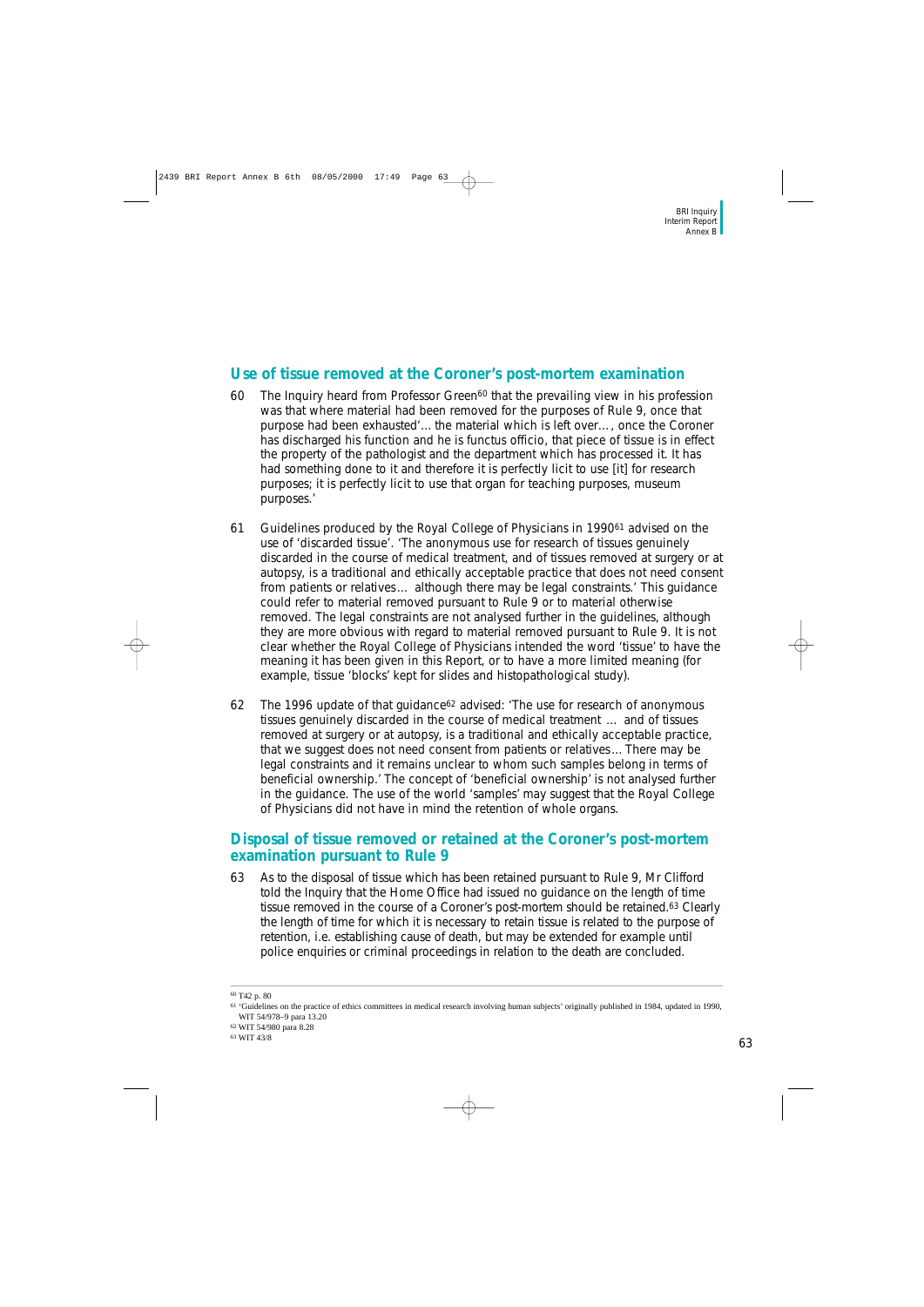- 64 Professor MacSween64 told the Inquiry that there is no clarity about the issue of how long tissue should be kept and what its ultimate disposal should be, and that the practice of individual Coroners varies widely. Professor Green65 said that, in practice, Coroners do not order a pathologist or a pathology department to dispose of tissue. 'The Coroner's view is, "I no longer have any interest in this case; it is now up to you what to do with it…They can tell you for how long you can keep it, but they tend not to tell you that you must dispose of it, or there is no disposal order. You are ordered to keep it, but disposal is left to the discretion of the pathologist".*'*
- 65 Mr Burgess commented that, in cases where a Coroner's post-mortem examination was carried out, there would not normally be a referral back to the Coroner before tissue retained by the pathologist was disposed of. 'The Coroner will expect the pathologist to clear out his laboratory periodically, but on occasions it has come to my knowledge at least that that has not happened.' <sup>66</sup>
- 66 As is more fully explained at paragraph 152 below, we consider that the better view of the law at present is that, in relation to human material initially lawfully retained under Rule 9, once the Coroner becomes *functus officio*, the pathologist, while being the person in actual (and lawful) possession, may not be the person with the best claim to the human material. The effect of the cessation of the Coroner's power to override the right to possession of the next of kin, is that this right reverts to them, in order for them to perform their duty to dispose of the human material. They thus have a right of possession attendant upon a duty to dispose. If those with the power to call for possession from the pathologist do not exercise this right, then the pathologist, it seems, has the power himself to dispose of the human material. This is what happened in *Dobson.67* However, it would not appear that the pathologist has a duty to dispose of the human material.

- <sup>65</sup> T42 p. 96
- <sup>66</sup> T43 p. 36

<sup>64</sup> Professor Roderick MacSween, the then President of the Royal College of Pathologists, WIT 54/29

<sup>67</sup> [1997] 1WLR 596. This case is dealt with in more detail later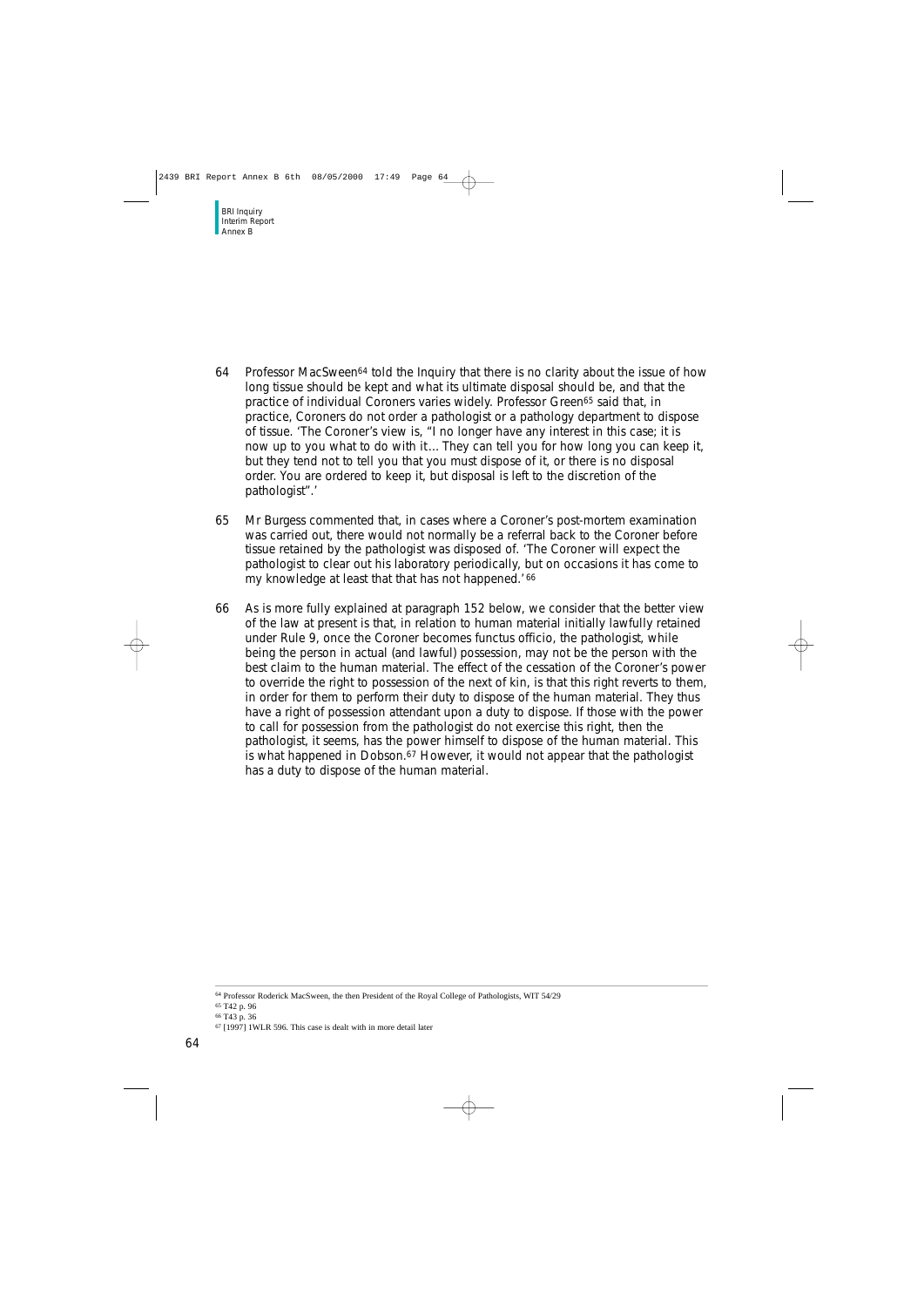# **Part II**

# The hospital post-mortem examination

### **The purpose of the hospital post-mortem examination**

67 Professor MacSween summarised the functions of the hospital post-mortem examination as providing: a check on the accuracy of diagnosis and certification of death, a form of medical audit of medical competence in both hospital and community care, an essential part in the training of medical students and junior doctors, and a deterrent to homicide.

'Many developments in orthopaedic and cardiac surgery, to name but two specialisms, have followed detailed study of post-operative specimens removed in the autopsy room and studied jointly by the pathologists and by the treating clinical team'.68

- 68 Professor Green told the Inquiry of the importance of the hospital post-mortem in the recognition of new diseases; the assessment of the success of surgical techniques; as a source of information for relatives; for the teaching of medical students; and as a source of human tissue and organs for the treatment of the living.
- 69 The use of the post-mortem examination in clinical audit was stressed in '*The Autopsy and Audit.'* <sup>69</sup>
- 70 Professor Green referred the Inquiry to The Royal College of Pathologists' consultation paper *'Guidelines for the retention of tissues at post-mortem examination'* <sup>70</sup> noting the continued importance of the post-mortem examination and subsequent review of the outcome as 'the gold standard against which new techniques are assessed'. In his view 'the importance of the clinico-pathological conference cannot be over-emphasised when all the doctors in the team and the pathologist who carried out the autopsy are together.' <sup>71</sup>
- 71 The Inquiry heard from Professor Berry that as a hospital pathologist he regarded it as one of his duties:

'to assist clinicians investigating deaths, both individually and as part of audit.' He 'contributed to the cardiac surgery clinico-pathological meetings, presenting post-mortem findings to the cardiac surgeons, cardiologists and others'.

<sup>68</sup> WIT 54/31 para 3.2

<sup>69</sup> Report of the Joint Working Party of the Royal College of Pathologists, the Royal College of Physicians of London and the Royal College of Surgeons of England (August 1991) WIT 54/936–960 and RCPath 54/936-960

<sup>70</sup> (June 1999) RCPath 1–87

<sup>71</sup> T42, p. 41–43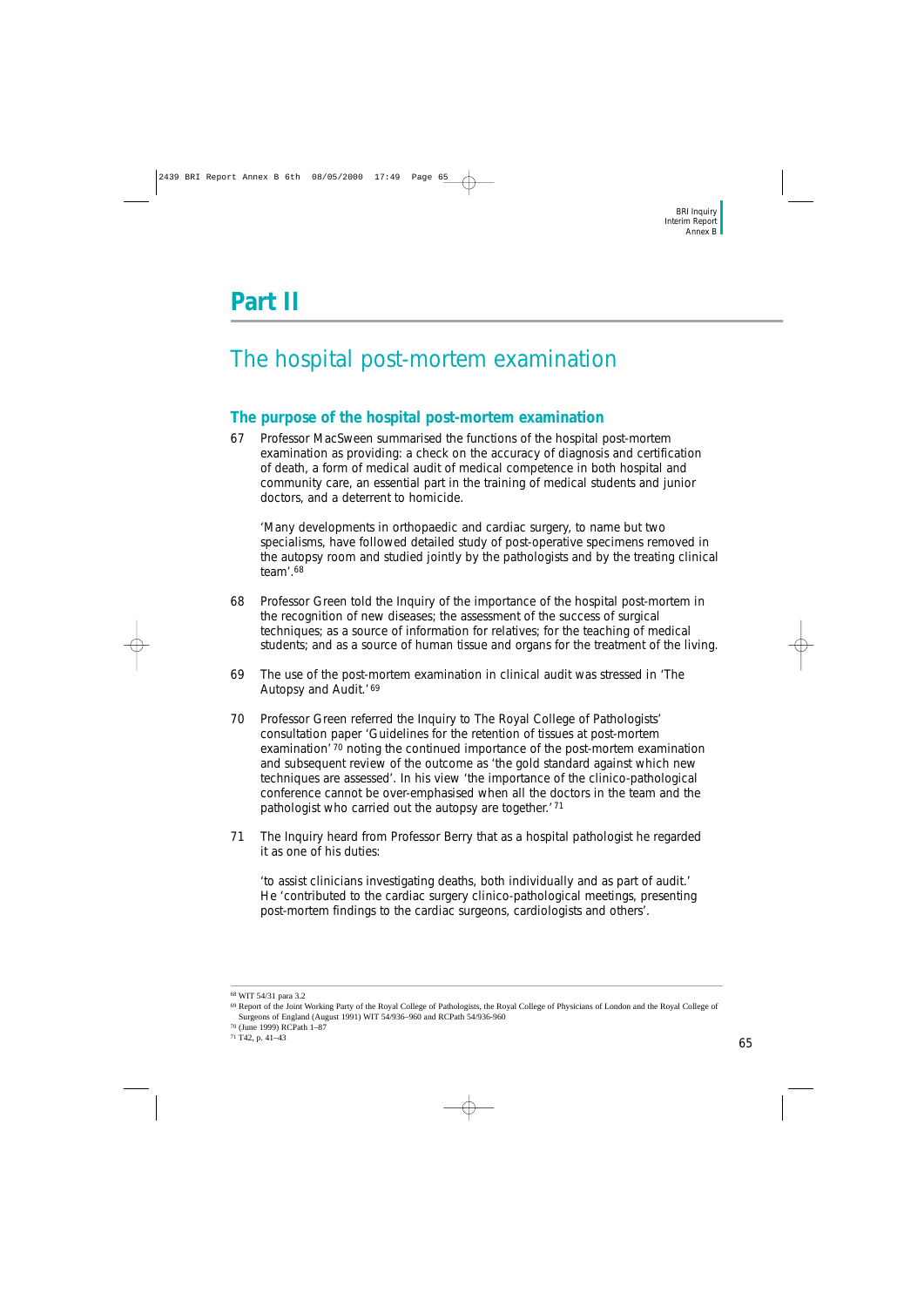## **The 1961 Act**

- 72 The 1961 Act provides the statutory basis for the hospital post-mortem examination.
- 73 Section 1, 1961 Act is not concerned with post-mortems but with the removal of parts of bodies for certain specified purposes. It is section 2, 1961 Act which is concerned with post-mortems. Section 2(2) provides:

'…no post-mortem which is not directed or requested by the Coroner or any other competent legal authority shall be carried out without the authority of the person lawfully in possession of the body…'

- 74 Section 2(2) provides that where a post-mortem is not directed or requested by a Coroner or other competent legal authority, it is the person lawfully in possession of the body who may authorise the post-mortem. The giving of that authority is governed by the same provisions as regulate the removal of parts of bodies under section 1, with any necessary modifications. We set out the material text of section 1 in due course. In essence, authority may only be given if the person lawfully in possession of the body has made 'such reasonable enquiry as may be practicable' and has no reason to believe that the deceased expressed an objection which was not withdrawn prior to death, nor any reason to believe that the surviving spouse or any surviving relative objects (section 1[2]). Authority cannot be given without the Coroner's consent where there is reason to believe that an inquest or post-mortem may be required by the Coroner (section 1[5]).
- 75 Thus, whenever the expression 'hospital post-mortem' is used to describe a procedure which is concerned, not with a post-mortem examination, but only with removal of human material for purposes of medical education or research (and therefore a procedure governed by section 1, not section 2, 1961 Act), that expression is used loosely and incorrectly.
- 76 Authority for the use of parts of the body for therapeutic, medical education or research purposes is governed by section 1(2) which provides:

'…the person lawfully in possession of the body of a deceased person may authorise the removal of any part from the body for use for the said purposes [i.e. therapeutic purposes, medical education or research] if, having made such reasonable enquiry as may be practicable, he has no reason to believe –

a) that the deceased had expressed an objection to his body being so dealt with after his death, and had not withdrawn it; or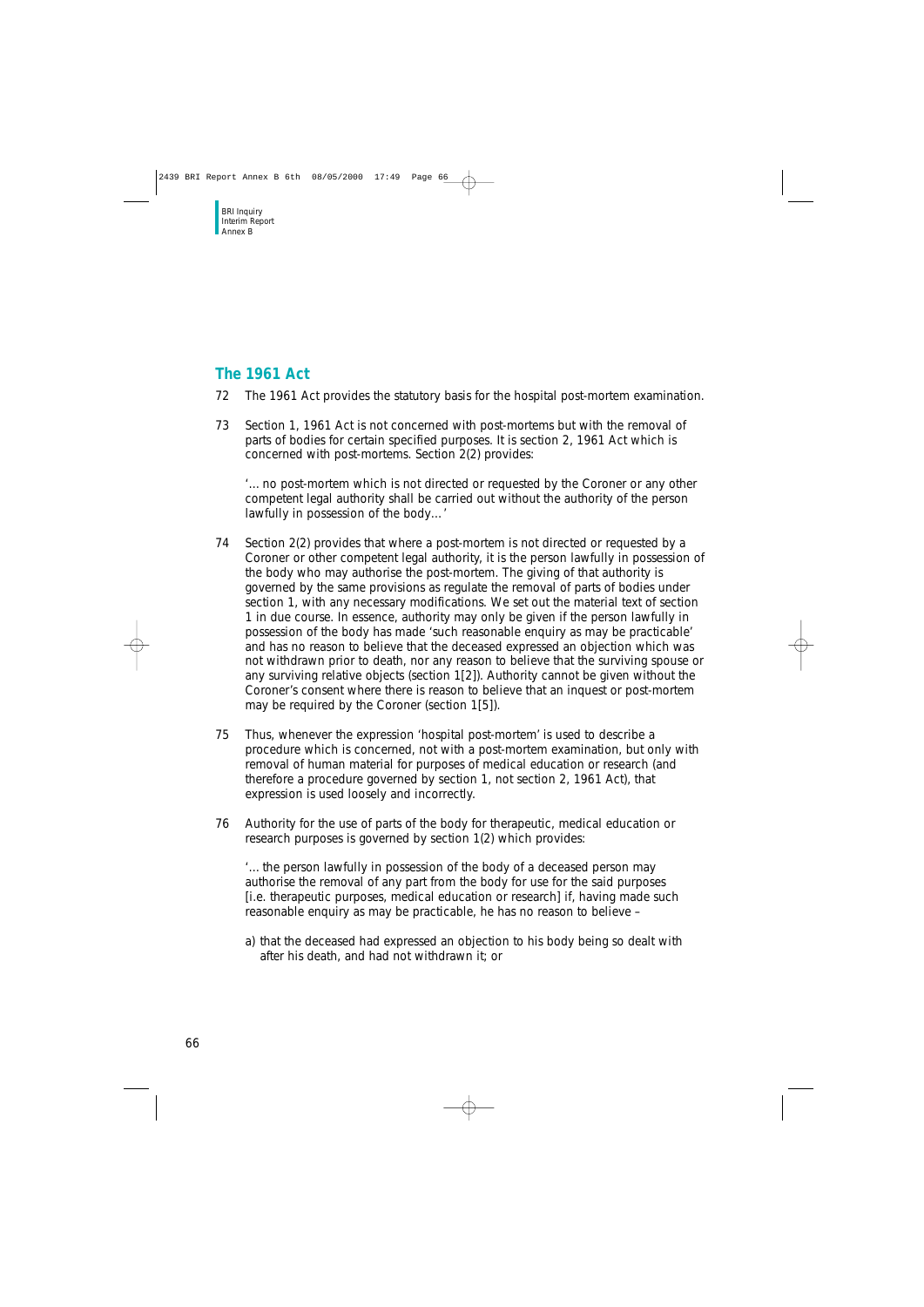- b) that the surviving spouse or any surviving relative of the deceased objects to the body being so dealt with.'
- 77 Where the body of the deceased is lying in a hospital (or nursing home or other institution), the necessary authority for post-mortem (under section 2) or removal of parts for therapeutic, medical education or research purposes (under section 1) may be given, on behalf of the person having the control and management of the institution, by any officer or person designated for the purpose by that person.72
- 78 Section 1(7) implies, as the note in Halsbury's Statutes volume 28 indicates, that in the case of a death in a hospital, the manager thereof is in lawful possession. However, the phrase 'person lawfully in possession' is not defined in the 1961 Act.
- 79 The person who may give the authority must make reasonable enquiries to discover whether there is any *objection* from the surviving spouse or any surviving relative (or from the deceased himself prior to death) to removal under section 1(2) of any part from the body for the specified purposes (therapeutic, education and research). There is no obligation to obtain *consent*, therefore, before the removal under section 1, 1961 Act can be authorised. Where his reasonable enquiries do not reveal an objection, the person in lawful possession of the body may proceed to authorise a removal without the need to obtain any consent.73
- 80 Notwithstanding that the 1961 Act does not, in terms, require consent, the 'form of consent' for hospital post-mortem appended to *'The Autopsy and Audit'* <sup>74</sup> does employ the language of 'consent' in relation to the hospital post-mortem. It provides:

'I understand that the examination is carried out:

- a) to verify the cause of death [section 2(2)] and to study the effects of treatment [section 1(2)], which may involve the retention of tissue for laboratory study;
- b) to remove amounts of tissue for the treatment of other patients and for medical education and research [section 1(2)].'
- 81 The advice accompanying this form<sup>75</sup> is that it should be adhered to, but that it might also be helpful for the person giving the consent to be provided with an explanation couched in simpler language, thus:

<sup>73</sup> See DHSS Circular HC (77) 28 para 3, WIT 43/119

<sup>72</sup> Sections 1(7), 2(2). Section 1(7) appears to contemplate a formal process of designation. Evidence of this taking place in practice is lacking

<sup>74</sup> WIT 54/936–960 at 960

<sup>75</sup> WIT 54/958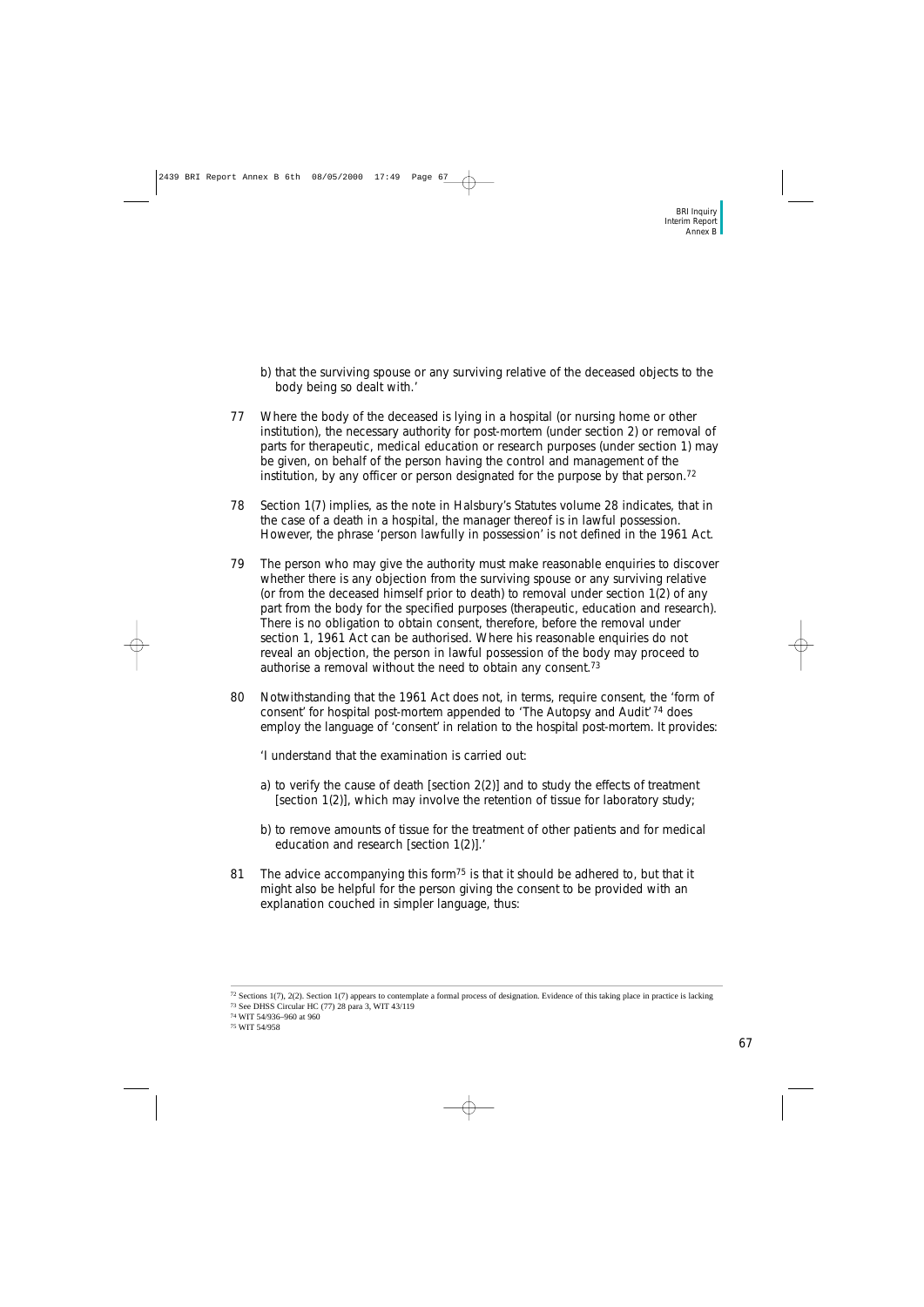'…If you give permission it will allow us to carry out a careful internal examination which may reveal new information and, therefore, benefit future patients... It also allows us to remove tissue for laboratory investigations which are not possible during life…'

- 82 The amount of information to be provided to parents by clinicians seeking their 'lack of objection' to a hospital post-mortem and/or to the removal and retention of tissue consequent on the post-mortem, is not prescribed by statute, nor has it been considered by the courts.
- 83 We consider here, by analogy, what level of information is required for consent to treatment of a living patient to be valid, or 'real'. Whether the analogy is appropriate is considered in the main body of our report.
- 84 The prevailing view following the decision in *Bolam v Friern HMC*<sup>76</sup> in 1957 was that, to obtain a properly informed or 'real' consent, the law required the clinician to inform the patient (or parent, in the case of a young child) of those matters which a responsible body of doctors would regard as appropriate, i.e. the so-called 'Bolam test'.
- 85 The amount of information to be provided to a patient was then considered in 1981 by Bristow J in *Chatterton v Gerson*.77 He held that 'once the patient is informed in broad terms of the nature of the procedure which is intended... that consent is real'.
- 86 In 1984 the Court of Appeal in *Sidaway v Bethlem Royal Hospital Governors*<sup>78</sup> approved *Chatterton*. However, the decision in the House of Lords79 marked the beginnings of a movement away from this paternalistic legal standard which took account only of the views of doctors. Although they confirmed that the duty to inform was governed by the Bolam test, their Lordships applied a gloss to the test. Lord Bridge stated that the doctor's duty must 'primarily be a matter of clinical judgement'80 thus indicating that there comes a point when the doctor should take into account what the patient may wish, or have a right, to know.
- 87 However, in 1988 the Court of Appeal in *Gold v Haringey Health Authority81* reverted to the Bolam test without gloss.

<sup>76</sup> Bolam v Friern Hospital Management Committee [1957] 1 WLR 582

<sup>77</sup> [1981] QB 432

<sup>78</sup> [1984] QB 493

<sup>79</sup> [1985] AC 871

<sup>80</sup> 900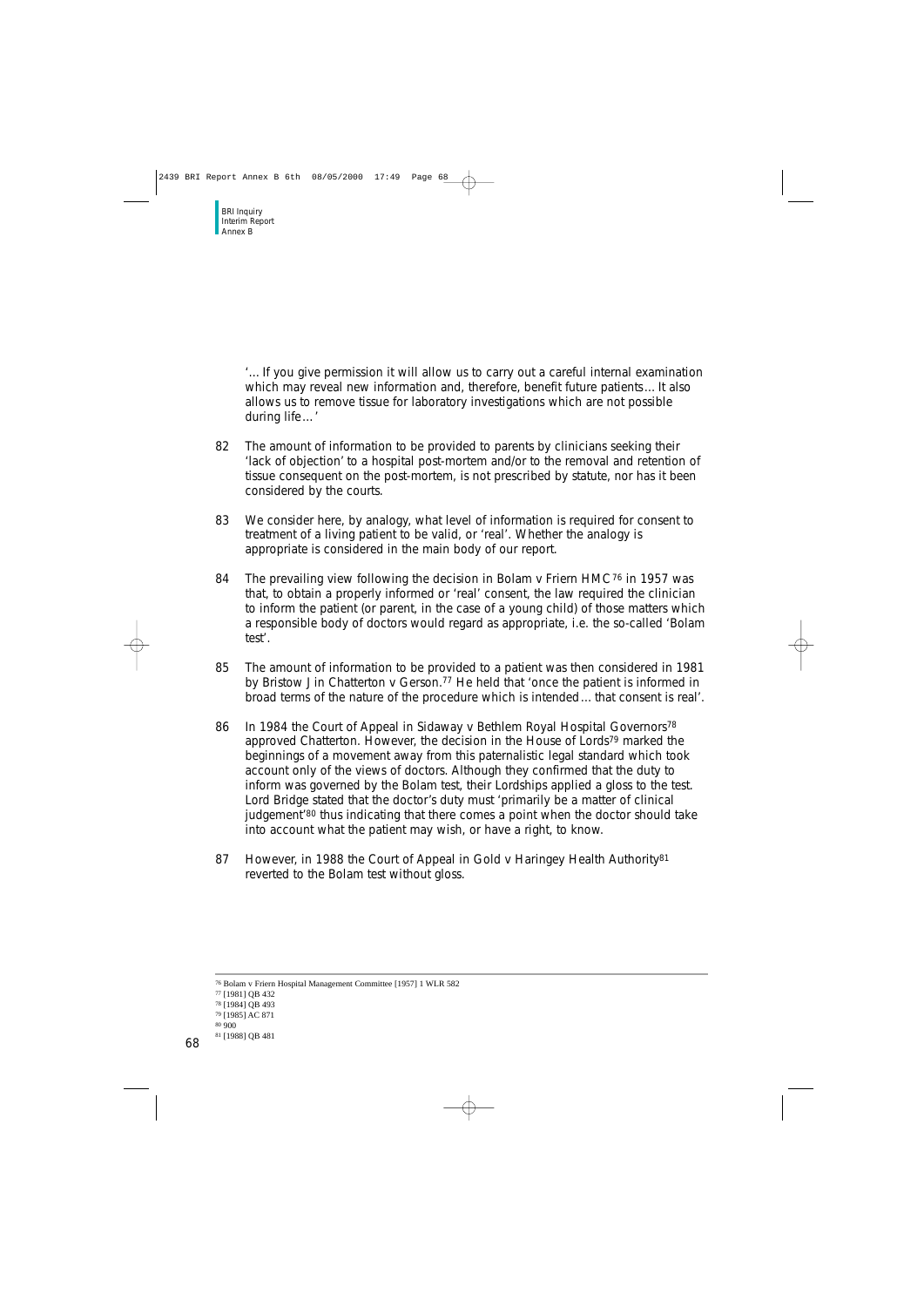- 88 In 1997, the House of Lords in *Bolitho v City and Hackney Health Authority* <sup>82</sup> held that the court, not the doctor, was the final arbiter. The court must be satisfied that exponents of the responsible body of opinion can demonstrate that the opinion has a logical basis. However, this case was concerned with the standard to be applied to the quality of care rather than the duty to inform (as in *Bolam*) and there was some doubt whether this decision affects the duty to disclose.
- 89 In 1999, in *Pearce v United Bristol Healthcare NHS Trust<sup>83</sup> the Court of Appeal* synthesised the decisions in *Sidaway* and *Bolitho* in determining the standard of disclosure. Lord Woolf MR held 'if there is a significant risk which would affect the judgment of a reasonable patient, then in the normal course it is the responsibility of a doctor to inform the patient of that significant risk, if the information is needed so that the patient can determine for him or herself as to what course he or she should adopt.'
- 90 The extent of the reasonable enquiries required by the 1961 Act is unclear. The memorandum sent by the Ministry of Health to hospital authorities in advance of the 1961 Act coming into effect advised:

'The nearest relative available should be asked if he objects or if he has reason to believe that any other relative would object…The word 'relatives' is not defined in the Act and the minister considers that it should be interpreted in the widest sense, to include those who claim a quite distant relationship to the deceased.' <sup>84</sup>

- 91 What enquiries are reasonable or practicable may depend on the circumstances, including perhaps, the urgency with which a body part is needed (the Act has in mind organ transplants), and the nature of the relationship between the deceased and the people who may be considered 'any surviving relative of the deceased'. There is no indication as to whether this definition relates exclusively to blood relatives or includes relatives by marriage, and there is no express limit on proximity of the relation.85
- 92 In relation to the Coroner's inquest, the 1984 Rules are specific in Rule 19 (and 20[2]) in identifying certain classes of relative, and the *Practice Notes for Coroners* give guidance<sup>86</sup> on the exercise of the discretion to notify anyone with a proper interest in the inquest under Rule 20(2)(h), by reference to the principles set out in *R v South London Coroner ex parte Driscoll.87* It may extend to the classes of relative beyond those of a parent or child to, for example, siblings of the deceased (but only in the absence of any parent, spouse or child), or even perhaps, but less likely, the partner of the deceased, especially if that partner is acknowledged as the other parent of a child of the deceased.

<sup>86</sup> Para 5.1, WIT 39/7

<sup>82</sup> [1998] AC 232

<sup>83</sup> [1999] PIQR P53 (C A) at P59

<sup>84</sup> Health Memorandum (61) 98 (21 September 1961) WIT 43/115

<sup>85</sup> For further discussion see Skegg 'Human Tissue Act 1961'(1976) 16 Medicine, Science and Law 193, 197; and Dworkin 'The Law Relating to Organ Transplantation in England' (1970) 33 MLR 353, 364–5

<sup>87</sup> (1993) 159 J.P. 45, D.C.; Independent, November 22, 1993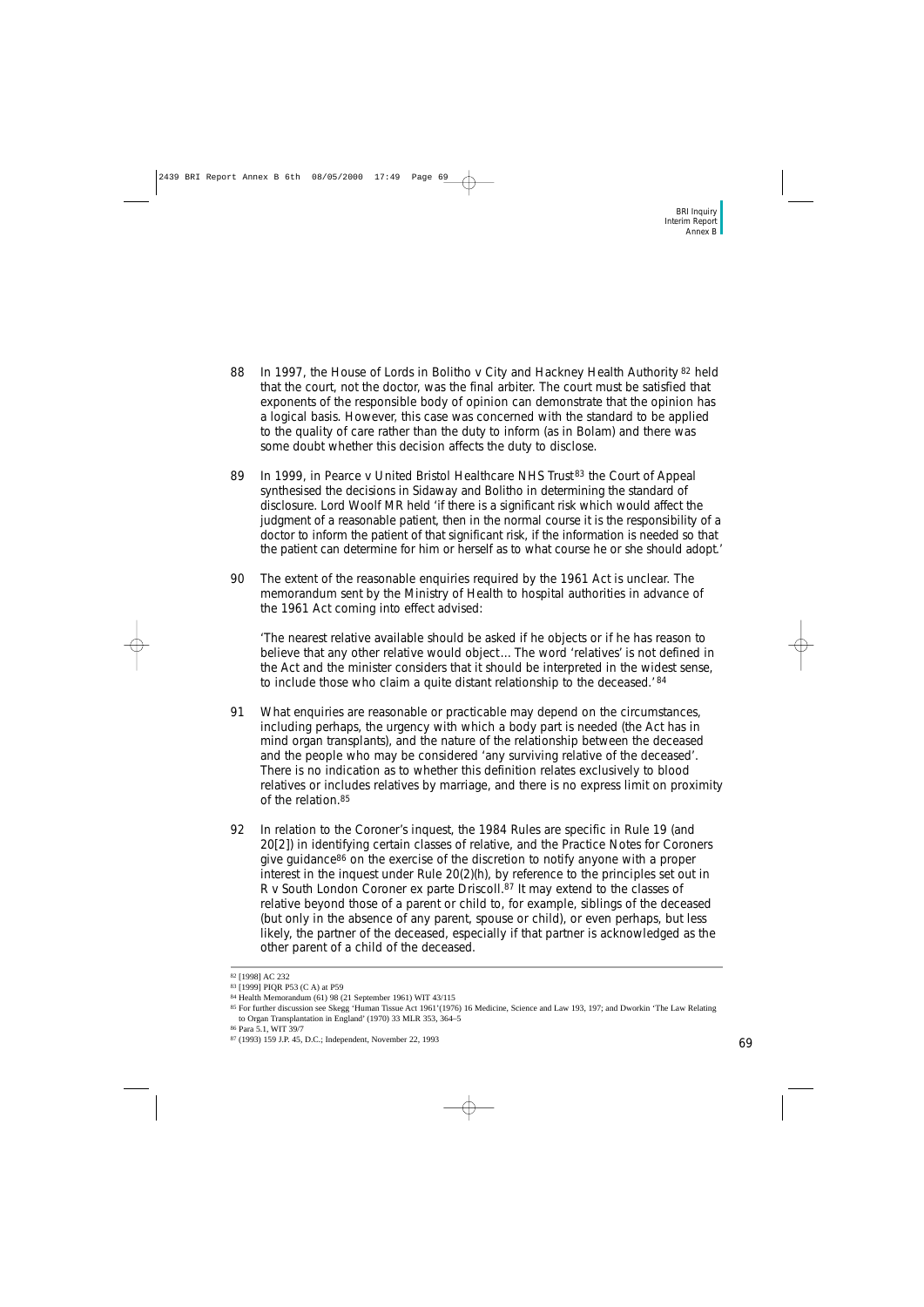

93 Where lack of objection to a hospital post-mortem examination or to removal under section 1(2) is confirmed, then a hospital post-mortem or, as the case may be, removal under section 1(2), may lawfully be authorised. Such procedures are sometimes referred to as 'consent' post-mortems although, as noted above, procedures which are concerned only with removal of parts pursuant to section 1 and not with establishing the cause of death are strictly not post-mortems at all. The proper ambit of what exactly is 'consented to' and whether this accords with the understanding of the person giving consent must be considered. This we do below.

#### **The pathologist in the hospital post-mortem examination**

94 The 1961 Act gives no guidance as to the choice of pathologist in a hospital post-mortem examination, save that by section 2(2) it must be carried out by or in accordance with the instructions of a fully registered medical practitioner.

#### **Removal of tissue pursuant to the 1961 Act**

- 95 Section 1(1) provides for the removal (and use) at the request of the deceased. Provided the deceased's directions were given in writing or orally in the presence of two witnesses during his last illness, then unless he has reason to believe the request was withdrawn, the person lawfully in possession of the body may authorise the removal of body parts in accordance with the request.88
- 96 Section 1(2) provides for the removal and use of body parts, in the absence of any request by the deceased.
- 97 Thus, removal of tissue for purposes unrelated to establishing the cause of death would require specific authority under section 1, 1961 Act.
- 98 Section 1, 1961 Act, provides for the removal (and use) of parts of a body for therapeutic purposes or for purposes of medical education or research. Provided that the terms of the Act are complied with, any part of the body may be removed.

#### **The 1984 Act**

99 The provisions of the 1984 Act provide an alternative framework for the removal, retention, use and disposal of human tissue in certain circumstances. The long title of the 1984 Act is 'An Act to make provision about the use of bodies of deceased persons, and parts of such bodies, for anatomical examination and about the possession and disposal of bodies of deceased persons, and parts of such bodies, authorised to be used for anatomical examination, and for connected purposes'.

<sup>88</sup> Section 1(1) and 1(3)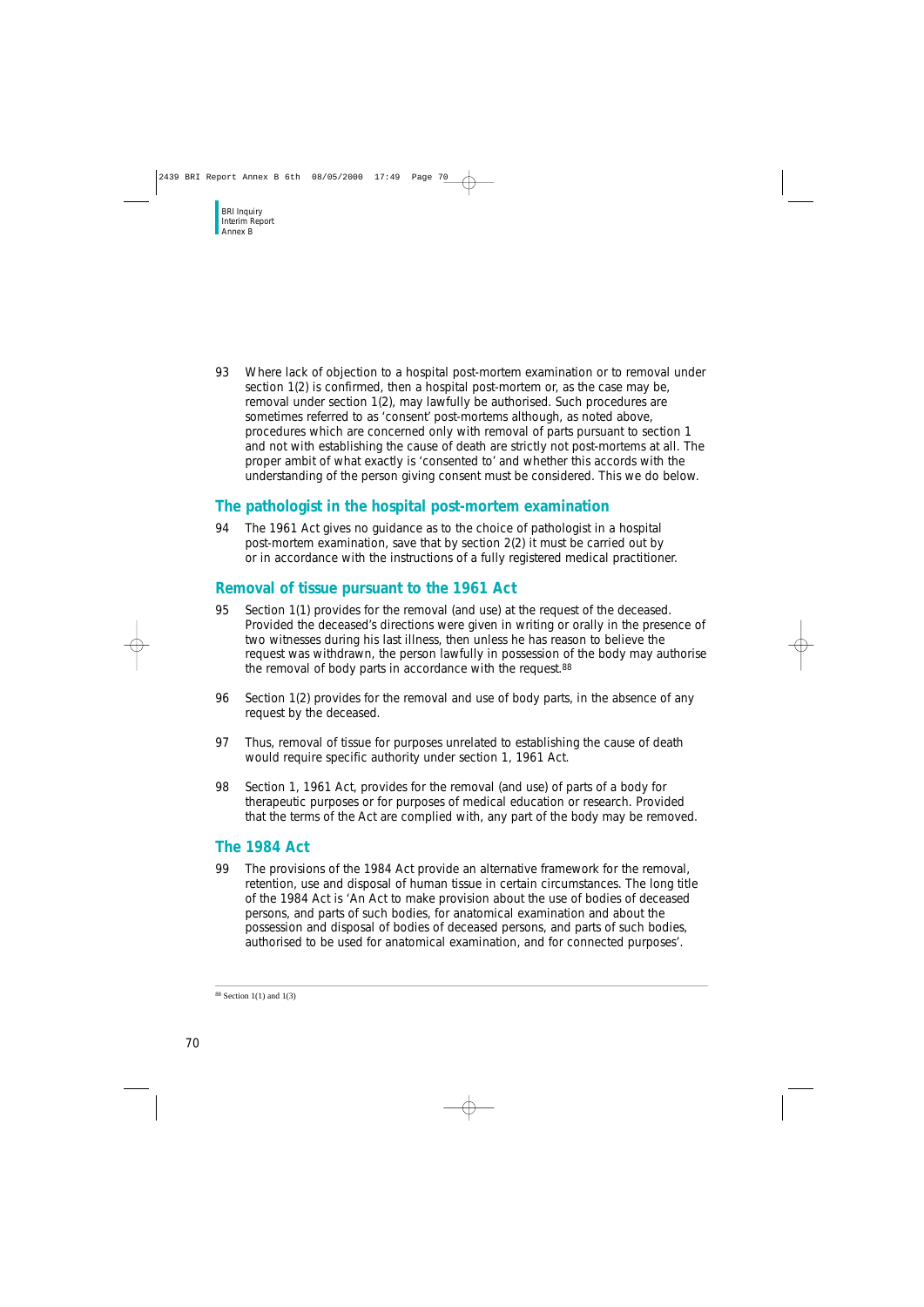- 100 By section 1(4), 1984 Act, nothing in that Act applies to anything done for the purposes of a post-mortem examination requested or required or directed to be made by a competent legal authority or carried out for the purpose of establishing or confirming the causes of death or of investigating the existence or nature of abnormal conditions. By section 1(5), if a part of a body is authorised under section 1, 1961 Act to be removed for the purposes of medical education or research, then that section of the 1961 Act applies to the removal and use of the part, and not the 1984 Act, but the 1984 Act may apply as regards the body after the removal of the part pursuant to section 1, 1961 Act.
- 101 The 1984 Act and the Regulations made under it  $89$  provide for and regulate the use of bodies for anatomical examination.
- 102 An anatomical examination is defined<sup>90</sup> as 'the examination by dissection of a body for purposes of teaching or studying, or researching into, morphology; and where parts of a body are separated in the course of its anatomical examination, such examination includes the examination by dissection of the parts for those purposes'.
- 103 Given that examination involves removal of tissue, the 1984 Act therefore makes removal of tissue lawful, for the purposes covered by the 1984 Act.
- 104 The circumstances under which the examination can be carried out are that if the deceased requested that his body be so used, either in writing at any time or orally in the presence of two or more witnesses during his last illness, and the person lawfully in possession of the body after death has no reason to believe that the request has been withdrawn, then that person may authorise the use of the body for anatomical examination.91
- 105 By section 4(3), of the 1984 Act the person lawfully in possession of the body may authorise it to be used for anatomical examination:

'if having made such reasonable inquiry as may be practicable, he has no reason to believe –

that the deceased, either in writing at any time or orally in the presence of two or more witnesses during his last illness, had expressed an objection to his body being so used after his death, and had not withdrawn it, or

that the surviving spouse or any surviving relative of the deceased objects to the body being so used.'

<sup>90</sup> Section 1(1), 1984 Act

<sup>89</sup> Anatomy Regulations 1988 SI 1988/44 and Anatomy (Amendment) Regulations 1988 SI 1988/198

<sup>91</sup> Section 4(1) and (2), 1984 Act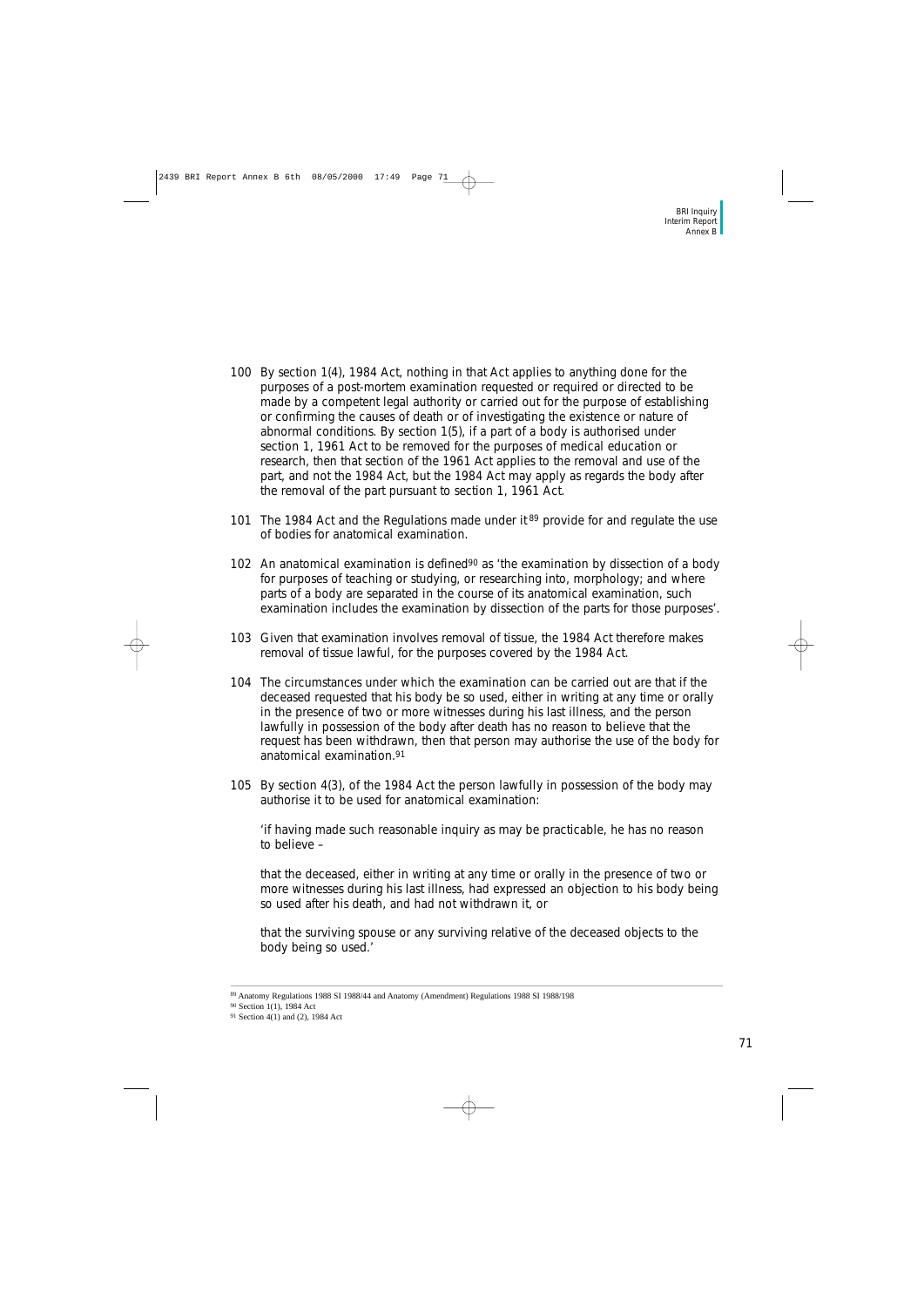

- 106 As with the 1961 Act, authority for an anatomical examination under the 1984 Act cannot be given (except with the coroner's consent) if there is reason to believe that a Coroner's post-mortem or inquest will be held,<sup>92</sup> and in the case of a body lying in a hospital (nursing home or other institution), authority for the examination may be given on behalf of the person having the control or management of the institution by someone designated by him.93
- 107 As with the 1961 Act<sup>94</sup> the extent of the enquiries the person lawfully in possession must make to ascertain any objection before authorising an examination is not specified in the legislation, beyond requiring that the extent of the enquiry be such as is practicable and the nature of it is reasonable.
- 108 Unlike the 1961 Act, the 1984 Act regulates the period for which authority under the Act subsists,95 provides for inspection and licensing, and for control of possession of the body or part of the body after examination.96 Both the person carrying out the examination and the premises on which the examination takes place must be licensed by the Secretary of State (sections 3 and 7), and are subject to inspection by HM Inspectors of Anatomy (sections 9–10).
- 109 Where a body has been subject to anatomical examination, the person with the licence is under a duty to ensure that the disposal of the body shall, as far as practicable, be in accordance with the wishes of the deceased, and that separated parts of the body (other than those parts which are held in possession by virtue of sections 5 and 6 of the 1984 Act) are, so far as practicable, disposed of with the body.97

#### **The 1989 Act**

110 The 1989 Act creates a prohibition on commercial dealings in organs removed for the purposes of transplantation and extends to organs removed from the dead.

#### **Common law**

111 The authors of the Nuffield Council report<sup>98</sup> considered whether there might be a residual power at common law to remove and retain tissue for uses not covered by statute if the use could be justified as being for the public good.

<sup>92</sup> Section 4(5), 1984 Act

<sup>93</sup> Section 4(9), 1984 Act

<sup>94</sup> See paras 74–76

<sup>&</sup>lt;sup>95</sup> By section 4(10) the period is three years, beginning with the date of death or such other period as the Secretary of State may specify

<sup>96</sup> Sections 5 and 6, 1984 Act

<sup>97</sup> Regulation 4(1)(e), Anatomy Regulations 1988 SI 1988/44 <sup>98</sup> See para 5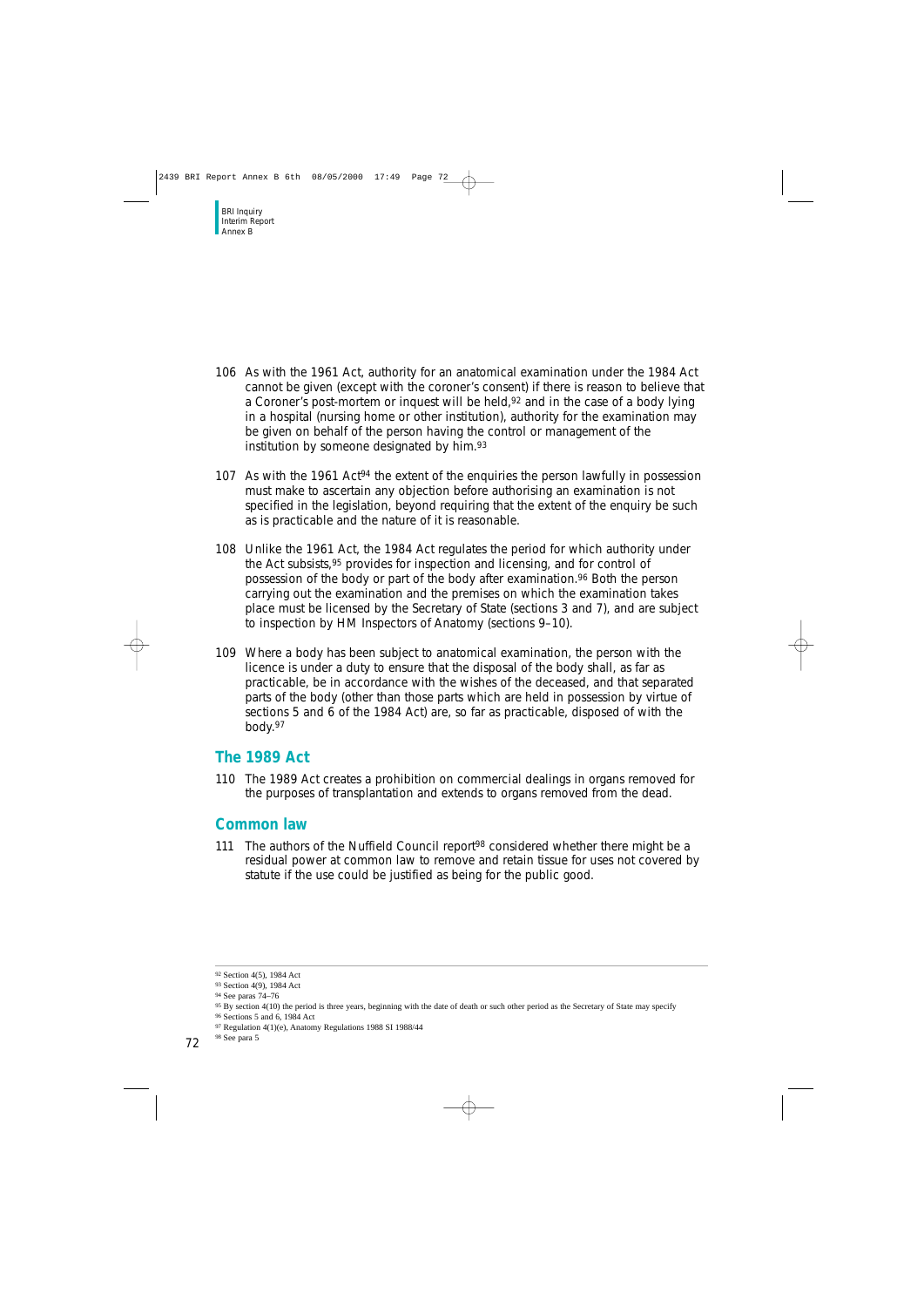112 The archiving or banking of retained tissue (unless falling within the terms education, teaching or research), or the removal of tissue with the intention of exploiting it commercially through, for example, sale of it or constituent elements of it, uses which arguably do not fall within the wording of the statutes considered above, would be covered by such a common-law power.

### **Notifying the result of the hospital post-mortem**

113 There is no statutory requirement for the results of the hospital post-mortem examination to be given to relatives. Guidance given in '*The Autopsy and Audit'*<sup>99</sup> states that it is important to communicate the result of the post-mortem to relatives, whether this is done by the consultant in charge of the case, or his delegate, or the family's general practitioner, and that a copy of the final post-mortem report should be sent to the general practitioner. The guidance suggests that it is not appropriate for the pathologist to speak directly to relatives without the prior knowledge of the consultant in charge of the case.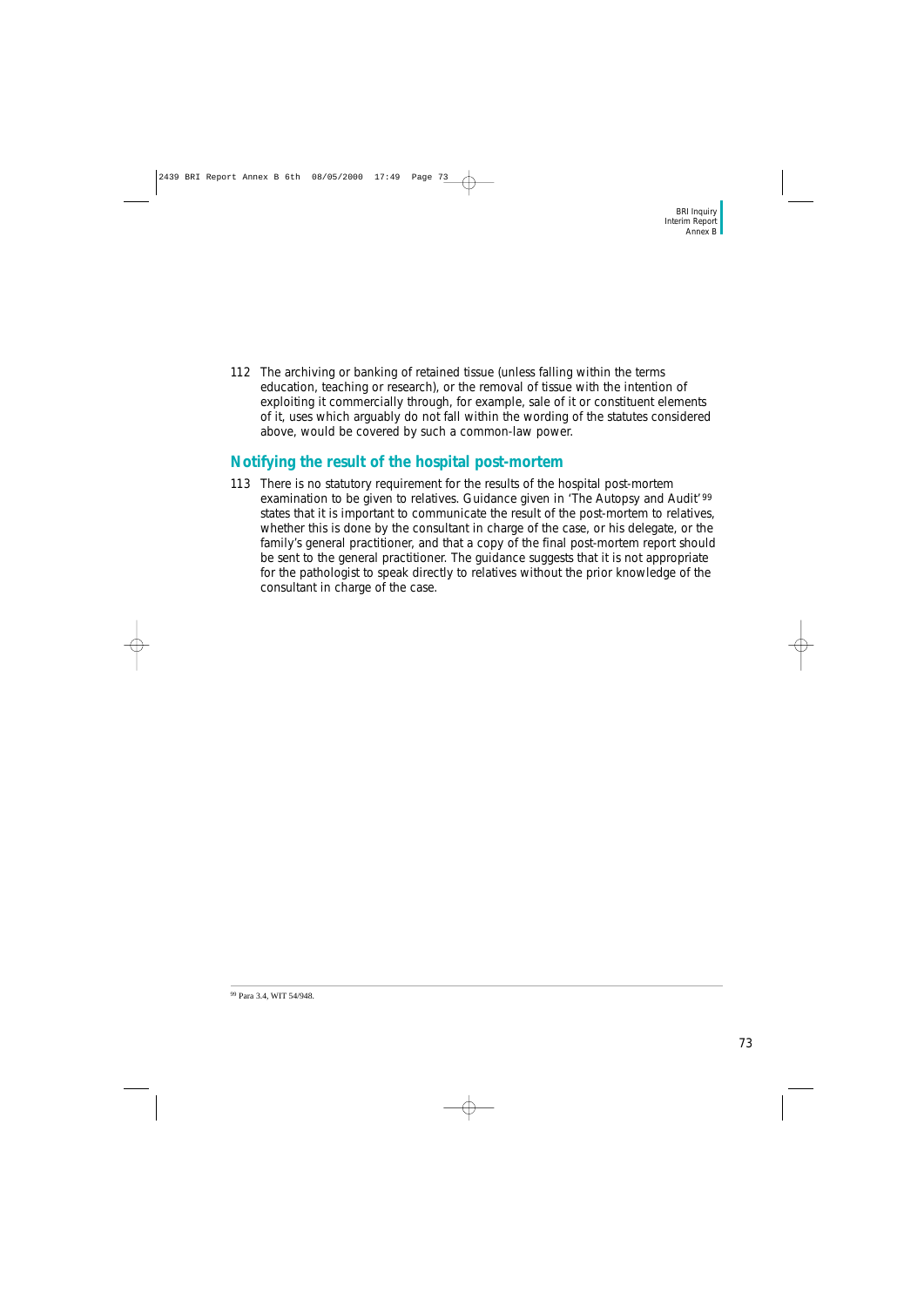# **Part III**

# The right to possession of the body and the duty to dispose

- 114 The accepted legal principle is that there is no property in a dead body.100
- 115 The law does, however, recognise a possessory right; the right to take, or to take and keep, possession of the body in certain circumstances.
- 116 If it is necessary for the coroner to take possession of the body for the purposes of his inquiries (this would not be the case where he deals with a case by Pink Form A) he has an absolute right to possession of the body at common law until the inquest is determined.101
- 117 Under the 1984 Act, a person is authorised to have possession of an 'anatomical specimen' (which expression includes a body to be used for anatomical examination)102 if at the time of possession he is licensed to do so under section 3(2)(b), 1984 Act or if he has permission to have possession from a person who is so licensed. The right to possession is for the time period set out in the Act, or such other period as the Secretary of State may from time to time by order specify. When the authority to possess the body for anatomical examination has expired, or when the anatomical examination has been concluded before the authority to possess has expired, no one has the right to possess the body or a part of it, except as is set out in section 5(3)(4), 1984 Act. Those subsections provide, respectively, that possession of a body or a part is lawful only for the purpose of decent disposal, and that possession of a part of a body, the anatomical examination of which has been concluded, is lawful, provided that the person from whose body the part came cannot be recognised by examination of the part, and provided that the possessor is authorised to have possession and provided possession is lawful pursuant to section 6, 1984 Act.
- 118 Subject to these rights to possession the personal representatives of the deceased have a right to possession of the body until it is disposed of, derived from their duty to dispose of it.103 If the deceased has made a will appointing executors, they have a right to possession conferred from the time of death. If no executor has been appointed, then the person first entitled to apply for a Grant of Letters of Administration (i.e. the right to deal with the estate of the deceased) has the right to possession once Letters of Administration are granted.

<sup>100</sup> Doodeward v Spence (1908) 6 CLR 406 Aust HC; Williams v Williams (1882) 20 Ch D 659

<sup>101</sup> R v Bristol Coroner ex parte Kerr [1974] QB 652, Lord Widgery CJ at 659B

<sup>102</sup> Section 1(2)(a), 1984 Act

<sup>103</sup> Williams v Williams (1882) 20ChD659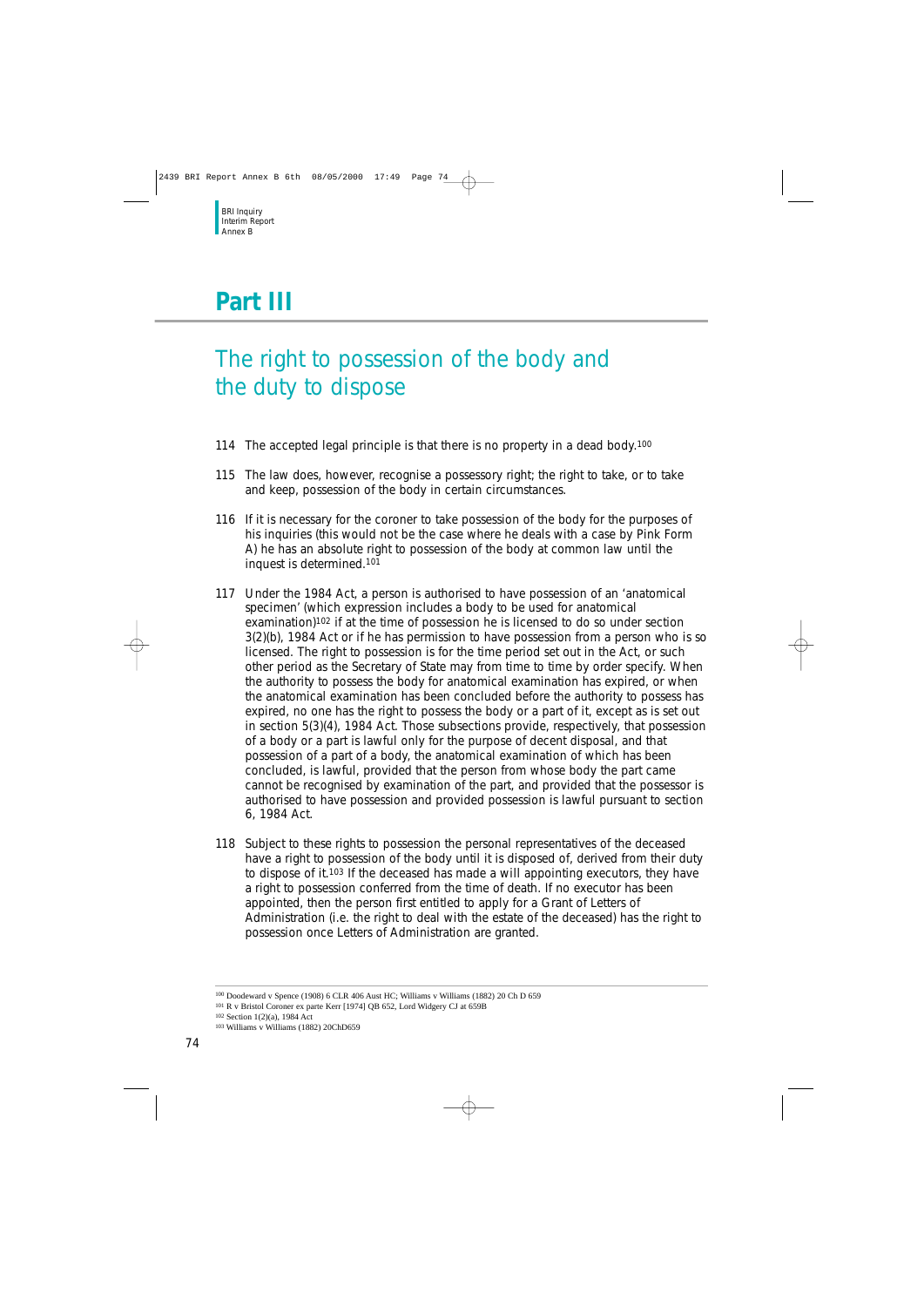- 119 In the case of a child, the duty falls on the parents,  $104$  and they therefore have a right to possession of the body.
- 120 Subject to the foregoing, hospital authorities appear to be responsible at common law as the person on whose premises the body lies to arrange for the cremation or burial of deceased patients, although if no arrangements were made by them the duty would fall on the local authority.105

#### **The exception to the 'no property' rule, and the right to possession of tissue removed from the body**

- 121 The Supreme Court of California held in *Moore v Regents of the University of California* in 1990 that a person could have no property rights in tissue taken from his body during an operation to which he consented.106 The Court found that Moore never had any property right in the cells excised from his body. However the Court also stated: 'we do not purport to hold that excised cells can never be property for any purposes whatsoever.'
- 122 In England and Wales, an exception to the 'no property' rule was confirmed in 1998 by the Court of Appeal in *R v Kelly.*<sup>107</sup> The court found that anatomical specimens which had been preserved, fixed or dissected for exhibition or teaching purposes were the 'property' of the Royal College of Surgeons of England for the purposes of the Theft Act 1968, which has its own particular definition, and were therefore capable of being stolen. *Kelly,* therefore, recognised an exception to the common law rule that a dead body or part of such a body could not be 'property': the exception is said to apply where the body or part acquired different attributes by virtue of the application of skill, for example, dissection or preservation techniques: in effect, that it becomes something more than merely a body or part of a body. How the act of dissection alone might result in tissue acquiring different attributes is, perhaps, a difficult concept. In *Dobson*<sup>108</sup> it was suggested that dissection alone did not have this effect.
- 123 In *Doodeward v Spence*<sup>109</sup> Griffith CJ held that where a person had 'by the lawful exercise of work or skill so dealt with a corpse in his lawful possession that it had acquired some attributes differentiating it from a mere corpse, that person acquired a right to possession of the corpse or part, *at least as against anyone who was not entitled* to have it delivered up to them for the purposes of burial'. It is noteworthy that, whilst *Kelly* uses the language of 'property', *Doodeward* refers to the more limited right to 'possession' rather than ownership.

<sup>104</sup> R v Vann (1851) 2 Den 325, CCR; Clark v LGO [1906] 2KB 648, 659 and 10 Hals. Laws (4th ed.) para 1017 (we do not set out here the complex law concerning the exercise of parental responsibility but refer to the general law) <sup>105</sup> Secretary of State for Scotland v Fife County Council (1953) SLT 214

<sup>106</sup> (1990) 793 P 2d 479

<sup>107</sup> [1999] QB 521

<sup>108</sup> Dobson and Dobson v North Tyneside Health Authority and Newcastle Health Authority [1996] 4 All ER 474, [1997] 8 Med LR 357

<sup>109</sup> [1908] 6 CLR 406, High Court of Australia (our emphasis)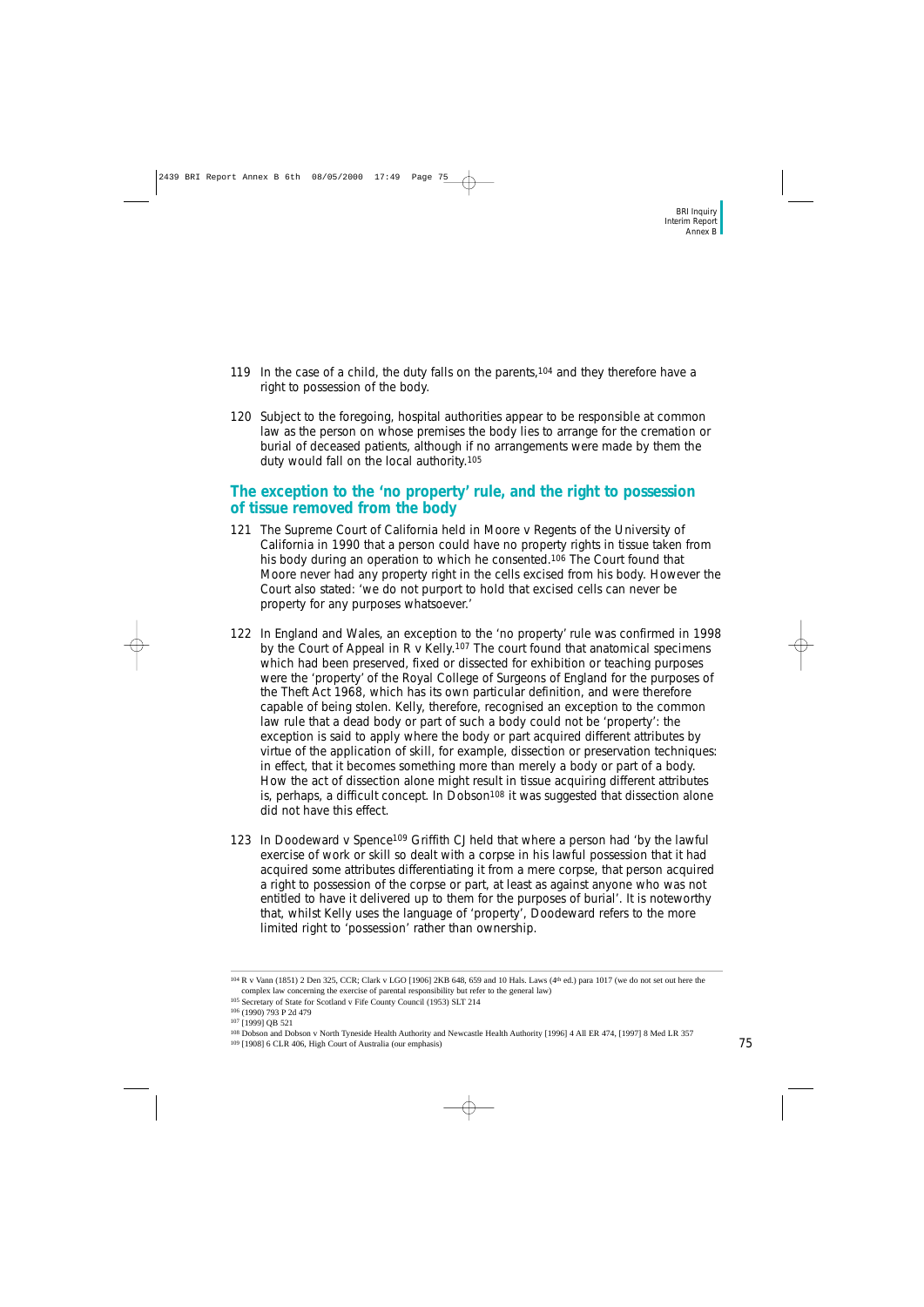

- 124 Furthermore, although *Doodeward* is cited as authority for the proposition that there can be no property in a dead body, it did not deal with the corpse of a person who had been born alive, but rather with a still-born two-headed foetus, in which there had been no independent life. (Whilst various statutory provisions recognise the foetus as having interests which must be considered,110 it is generally accepted that a child attains the status of a legal person at birth.<sup>111</sup> If a foetus is not a person<sup>112</sup> then a still-born foetus is not the body of a dead person.113)
- 125 The extent of the 'skill' which must be applied in order for a right to possession of (as in *Doodeward* ) or property in (as in *Kelly*) tissue to vest in the person applying the skill is unclear. In *Doodeward* the body had simply been placed in spirits, and the dissenting judge stated: 'No skill or labour has been exercised on it; and there has been no change in its character.'
- 126 It is to be noted that in both *Kelly* and *Doodeward* the skill applied to the specimens had rendered them valuable.<sup>114</sup>
- 127 In *Dobson,* the deceased underwent a Coroner's post-mortem during the course of which the pathologist removed her brain and preserved it in paraffin for the purposes of Rule 9, 1984 Rules. The rest of the body was returned to the family for burial. The brain was subsequently disposed of by the pathologist. Peter Gibson LJ considered whether the pathologist's act of fixing the brain had transformed it into an item of property to which the next of kin might be entitled. He concluded that it did not. While ruling that the administratrix and next of kin had no claim to the brain on the basis that it was the property of the estate, the court found that there was nothing to suggest that the fixing of the brain 'was on a par with stuffing or embalming a corpse or preserving an anatomical or pathological specimen for a scientific collection or with preserving a human freak such as a double-headed foetus that had some value for exhibition purpose'.115 It is to be noted that, as the brain had already been disposed of, the administratrix was not asserting the right of possession for burial or cremation purposes. She sued for conversion, and that claim failed on the basis that she did not have an immediate right to possession (or actual possession) at the time of the alleged conversion since letters of administration were not taken out until *after* the brain had been disposed of.116

<sup>110</sup> For example, Congenital Disabilities (Civil Liability) Act 1976

<sup>111</sup> C v S and Another [1988] QB 135

<sup>112</sup> In R v Tait [1990] 1 QB 290 a foetus *in utero* was found not to be 'another person' 'in the ordinary sense', 'distinct from its mother'. See also AG Ref (No. 3 of 1994) [1998] AC 245

<sup>113</sup> It was on this basis that Barton J agreed with Griffith CJ in Doodeward

<sup>114</sup> Professor Andrew Grubb, in a commentary predating *Kelly*, suggests that what matters is not simply what skill is applied, but the purpose for which it is applied. He argues that the key concept is an intention to create a novel item with a use or purpose of its own; 'Property rights and body parts' [1997] 5 Med. LR 110, 114; but is this correct?

<sup>115</sup> [1996] 4 All ER 474 at 601

<sup>116</sup> [1997] 1 WLR 596, 600 B–C, 602 C–E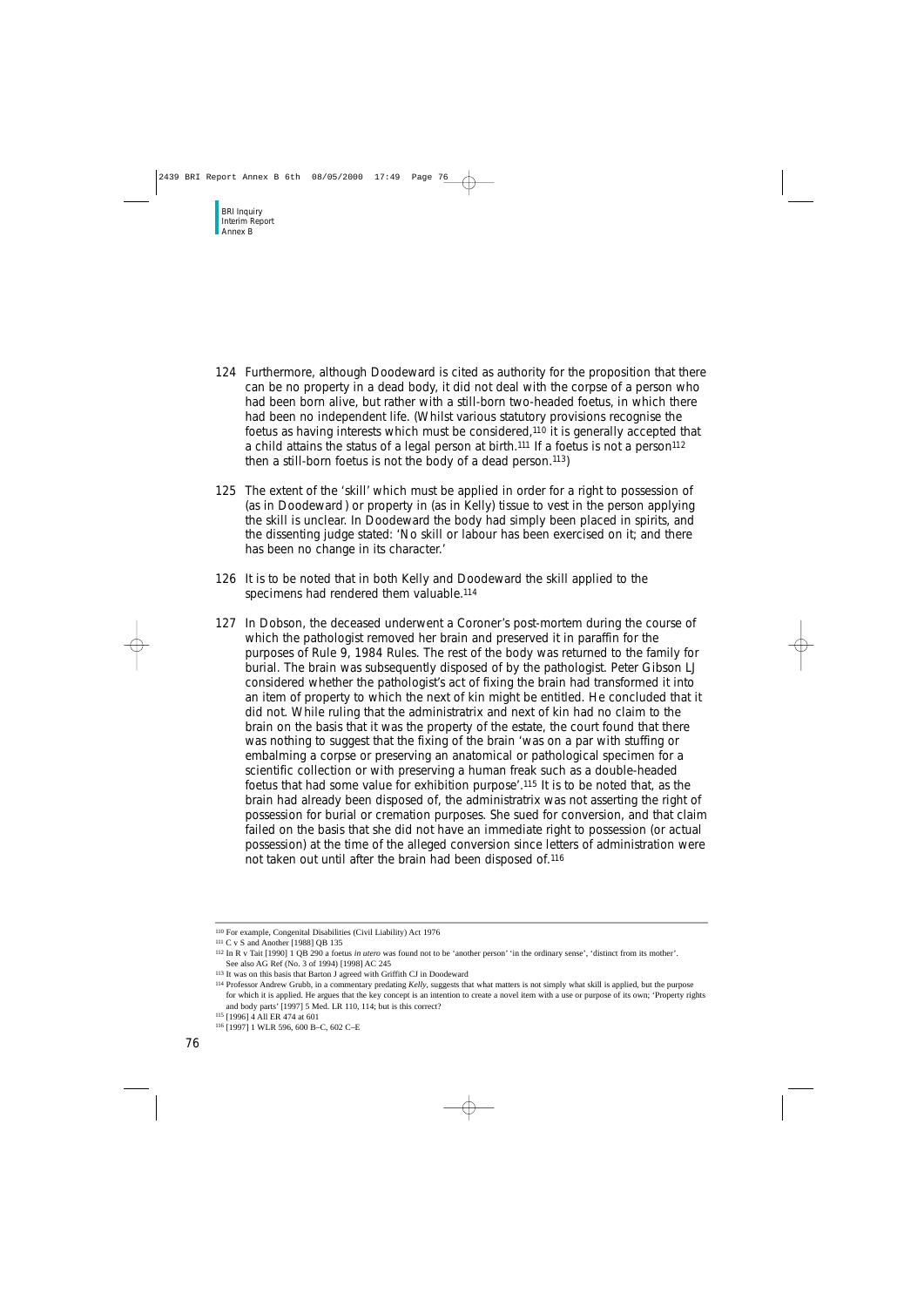- 128 Whether the right to call for possession of a body pursuant to the duty to dispose of it extends to parts of the body is unclear. The duty to bury expressed in *Williams* is a duty to bury *the body*: '*prima facie* the executors are entitled to the possession and are responsible for the burial of a dead body' and 'accordingly the law in this country is clear, that after the death of a man, his executors have a right to the custody and possession of his body (although they have no property in it) until it is properly buried'. This question was not specifically addressed in *Dobson,* although Peter Gibson LJ expressed the view that no right to call for the brain existed*.*<sup>117</sup>
- 129 The common law is entirely unclear as to whether each and every part of a body which might be discovered, for example after an accident, or after burial of the rest of the body or every slide and tissue sample in a pathology laboratory following a post-mortem examination, should be regarded as within the definition of 'the body', for the purposes of the duty to dispose.
- 130 If the duty to bury does not extend this far, then it would follow that neither does the corresponding right to call for possession for the purposes of disposal. Thus, institutions in possession of archives or 'banks' of tissue, need not as a matter of law at least, give up that possession, even if the material has not 'acquired different attributes'. This appears so, even if the initial separation of the body part from the rest of the body was itself unauthorised.

#### **Disposal of tissue through burial and cremation**

#### Burial

131 Subject to public-health concerns, there is no statutory requirement for a body to be buried in a properly authorised place, provided all legal formalities are completed. Nor is there any statutory provision preventing the burial of a part of a body such as tissue.

#### **Cremation**

- 132 Cremation is governed by the Cremation Acts of 1902 and 1952 and the Cremation Regulations 1930 (as amended) and may only occur in an authorised crematorium, (section 1[1] 1952 Act and Regulation 3 of 1930 Regulations).
- 133 It was not until the Cremation (Amendment) Regulations 2000, came into force on 14 February 2000118 that legal provision was made for the cremation of parts of a body removed during a post-mortem examination.

<sup>117</sup> [1997] 1 WLR 596, 601H – 602A <sup>118</sup> SI 2000/58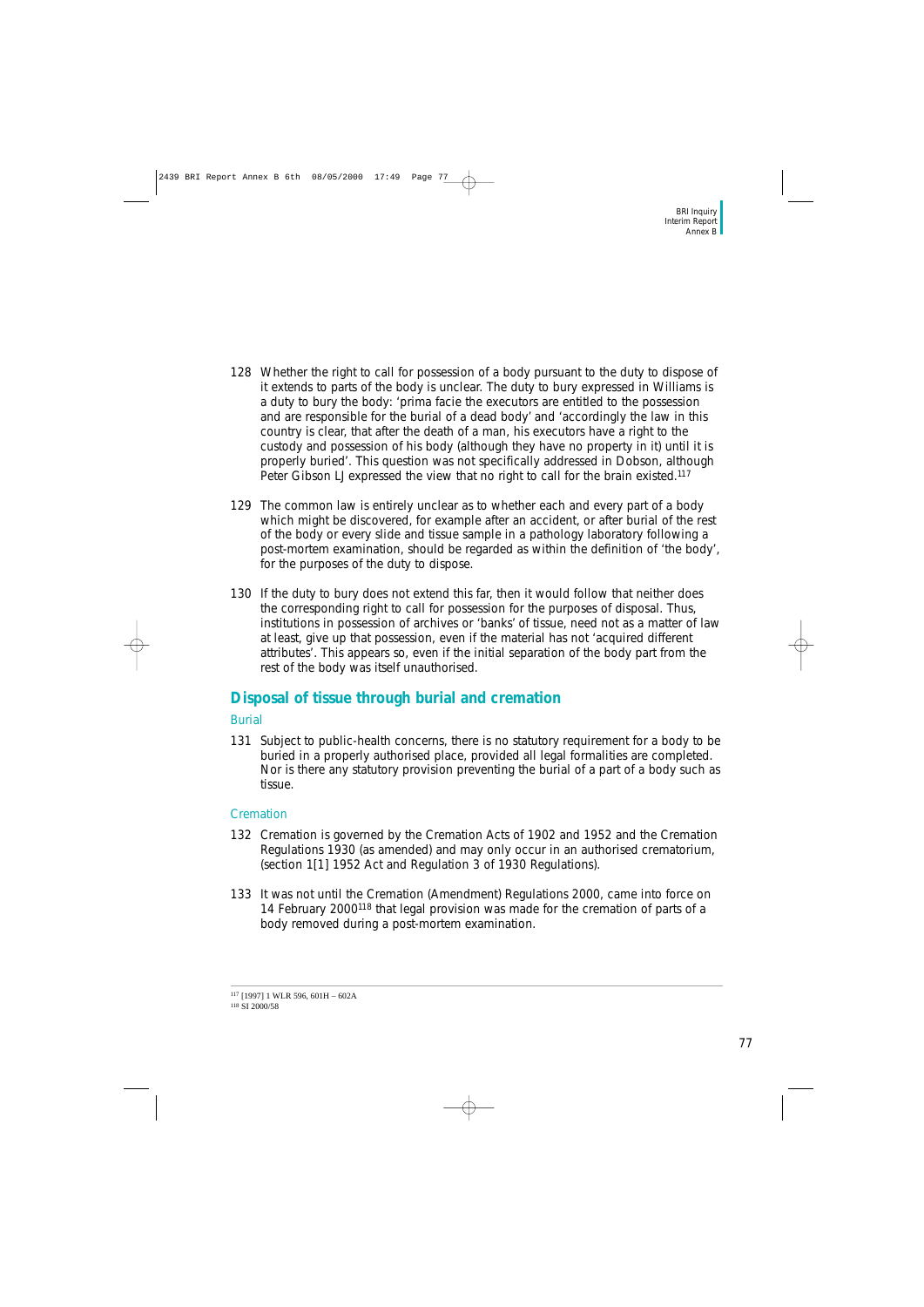# **Part IV**

# Wrongful removal, retention and use

### **Liability for wrongful removal, retention and use**

- 134 The 1961 Act does not provide any sanction for non-compliance with its provisions. Section 1(3) provides that removal and use of tissue in accordance with authority given pursuant to that section is lawful. If the removal or retention or use are either outwith the scope of the authority or the authority itself was not properly given, there remains the risk of prosecution for criminal offences but only if criminal liability were to be found to lie notwithstanding the lack of express reference to criminal offences in the 1961 Act.119
- 135 In contrast, the 1984 Act creates a number of offences in section 11, such that it is an offence to carry out an anatomical examination or to possess an anatomical specimen or a body or part of a body in contravention of the provisions of either section 2 or section 5; and it is an offence to breach any condition attached to a licence granted under the 1984 Act.
- 136 Likewise, contravention of the 1989 Act, section 1 in connection with commercial dealings in human organs for transplantation carries with it criminal liability.
- 137 Notably neither the 1984 Act nor the 1989 Act state that the tissue is 'owned' by the donor or his next of kin, giving rise to a proprietary claim by them.
- 138 Papers submitted to the Inquiry by CMS Cameron McKenna120 and by the Bristol Heart Children Action Group (BHCAG)121 considered what liability might lie for wrongful removal, retention or use of tissue.122 It is not the purpose of the Inquiry to reach conclusions as to the liability of any person or body in relation to the past removal, retention or use of tissue and thus the report does not therefore express any concluded view as to the merits of the submissions on criminal or civil liability made in these two papers.

#### **Removal, retention or use of tissue in contravention of a statutory provision or for a purpose not covered by statute**

139 The next section will consider whether, and if so when, removal, retention or use ostensibly pursuant to Rule 9, 1984 Rules or section 1(2) 1961 Act may be, or become, wrongful.

 $119$  Cases such as R v Horseferry Road Justices ex p IBA [1987] QB 54 indicate that criminal liability will not readily be inferred in such circumstances

<sup>120</sup> 'Removal, retention and use of human tissue following post-mortem examination', CMS Cameron McKenna, November 1999, INQ 23, 23/71 para 1.3

<sup>121</sup> SUB 1/1–40, 19 September 1999

<sup>122</sup> The following were considered: criminal liability for contravention of sections 1(2) and 2(2) 1961 Act; liability for criminal damage under the Criminal Damage Act 1971; tortious liability for breach of statutory duty; tortious liability for conversion; negligently causing nervous shock; outraging public decency; obstructing the coroner; and the common law offence of preventing the lawful and decent disposal of a corpse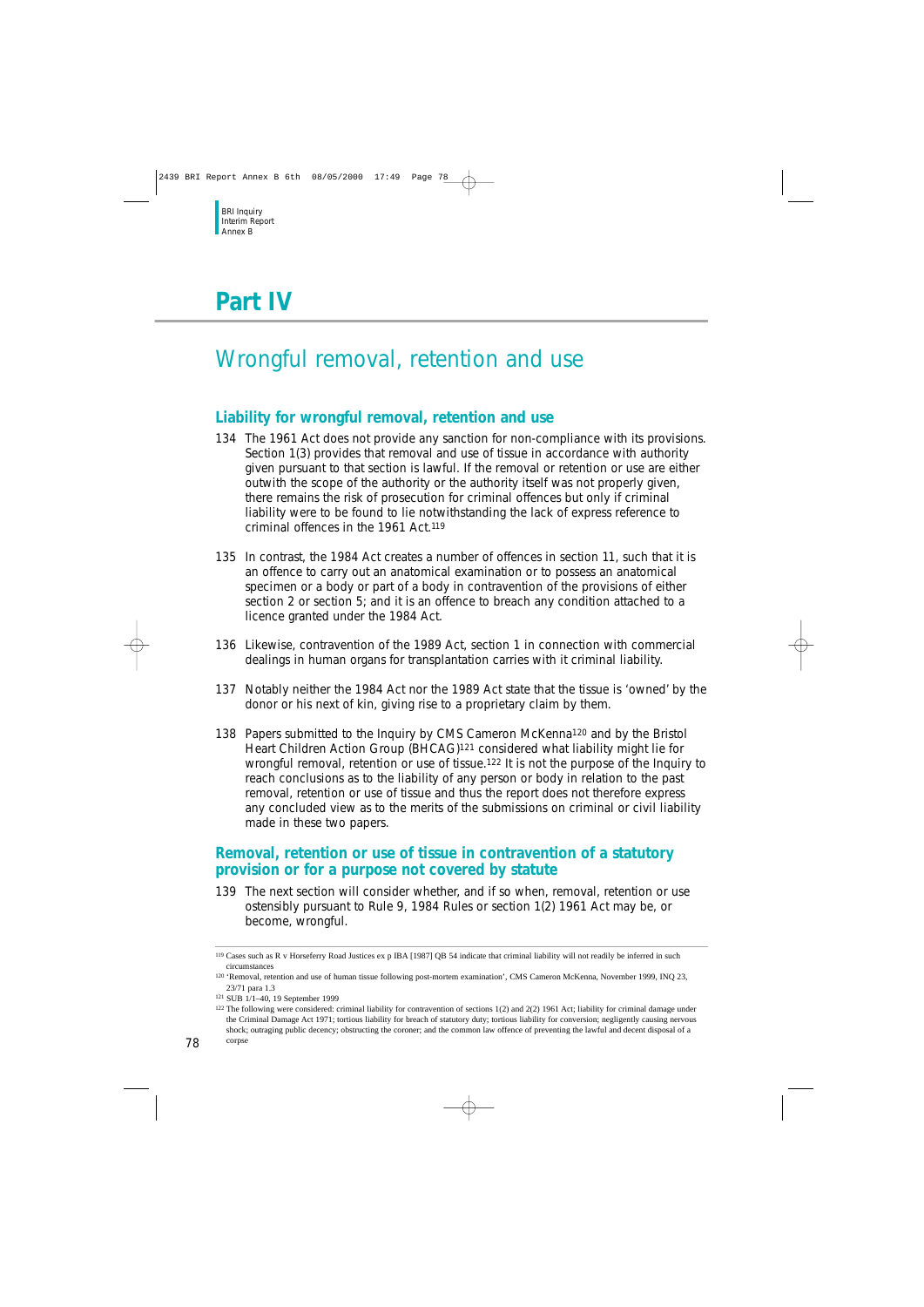### **The Coroner's post-mortem examination**

#### Possession of the body

- 140 The Coroner, and the pathologist as his agent, have power to take possession of the body for the purposes of fulfilling his duties under the 1988 Act and, in particular, for carrying out a post-mortem under sections 19–21. This power overrides the right of the next of kin to call for possession for the purposes of disposing of the body.
- 141 Once the Coroner is *functus officio*, he has no further power or duty over the body. At this point the right of the next of kin (in the case of a deceased child) to possession of the body for the purposes of burial or other disposal is no longer overridden.123

#### Removal, retention and use of tissue

- 142 Two situations will be considered below: (a) where tissue is taken for purposes other than those of Rule 9 from the outset, and (b) where the tissue is taken for the purposes of Rule 9 and is then kept for other purposes.
- 143 Dealing first with situation (a), it has been stressed above that the only removal which the Coroner may authorise the pathologist to carry out is that which is consistent with carrying out the preservation of material relevant to establishing the cause of death under Rule 9, 1984 Rules and section 11(5), 1988 Act (situation [b] above).
- 144 The Coroner has no power to direct or request removal of tissue for any other purpose. The pathologist, as his agent, is likewise restricted, in the absence of any consent or authority obtained pursuant to another statute (such as the 1961 Act, or 1984 Act).
- 145 The removal of any tissue is not specifically authorised by statute: it is implicitly authorised by the direction or request of the Coroner to carry out the post-mortem under sections 19, 20 and 21 of the 1988 Act. Rule 9 assumes the removal of tissue. Rule 9, however, specifically relates to the *preservation* of material. Thus any removal of tissue, for example, for medical education or research purposes, cannot be authorised by the Coroner. Moreover, the pathologist, since he is only the Coroner's agent, equally cannot remove material for these purposes, unless he has been authorised to do so by some other statutory framework prior to removing the tissue. Thus, it follows that if a pathologist removes tissue at the Coroner's postmortem other than for the purpose of determining cause of death, such as for educational or research purposes, then that removal is without lawful authority, in

<sup>123</sup> Subject to any powers of the police (if exercised)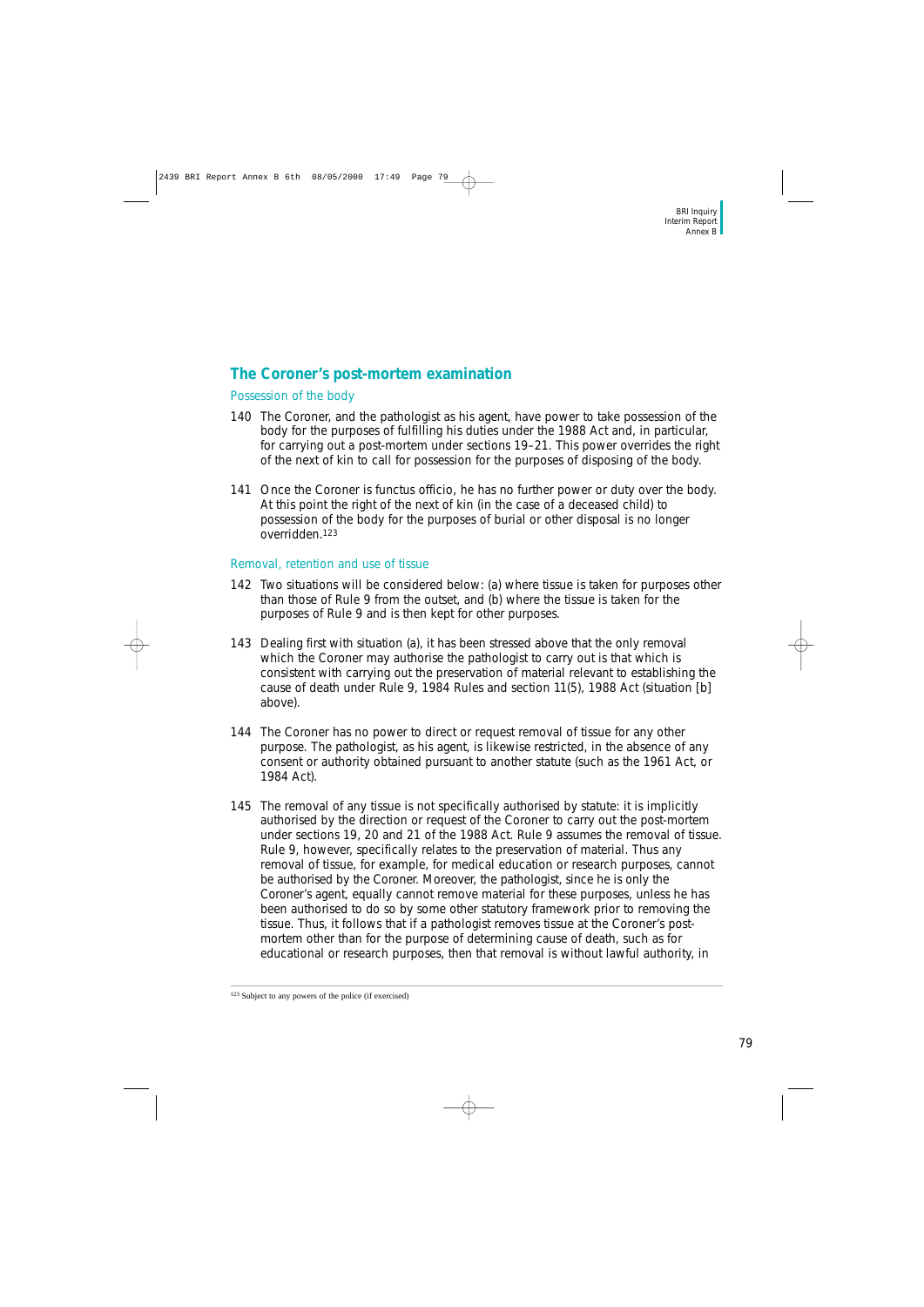the absence of authorisation pursuant to one of the relevant Acts which have been discussed above. It is another question whether, despite the unauthorised removal, the pathologist has any right to retain and use the tissue for these purposes. We consider this shortly.

- 146 As to situation (b), once the Coroner is *functus officio*, he has no power to require or authorise the pathologist further to retain the tissue, nor to dispose of it. He cannot 'give' long-term possession of the tissue to the pathologist.
- 147 On one view, any possession the pathologist may have is as agent for the coroner: he does not possess for his own purposes. If this is not accepted, the pathologist would not appear to acquire proprietary rights (beyond actual possession) in tissue removed from the body simply by fixing it for examination.124
- 148 The issues to be considered are whether in these circumstances the pathologist has the *best* claim to the tissue originally removed pursuant to Rule 9 and, if no one has a better claim, whether, by having possession, his rights extend as far as using the tissue for education or research purposes, whether there are circumstances in which he would be under a duty to dispose of the tissue, or whether he can retain it indefinitely.
- 149 It is suggested that a pathologist in possession of tissue, originally removed for preservation pursuant to Rule 9, ought not to be permitted to use that tissue for education, research or other purposes without the prior obtaining of the necessary consent or authority under one of the other statutes considered above. Whether the law presently prevents any such use, or provides any sanction against such use is not at all clear. As noted above, the view of the Royal College of Physicians has been that the anonymous use for research of tissues discarded in the course of medical treatment, and of tissues removed at surgery or at autopsy, is a traditional and ethically acceptable practice that does not need consent from patients or relatives, 'although [they say] there may be legal constraints'. If the pathologist is not able to use the tissue pursuant to his possessory right then he cannot, it is further suggested, bring himself within the *Doodeward* exception to the 'no property' rule by applying further skill, by for example rendering the tissue suitable for display. This is because *Doodeward* requires the 'lawful exercise of work or skill' and, if use is not permitted, then the pathologist is disabled from being able to put himself in a position to take advantage of the *Doodeward* exception.
- 150 The difficulty with the argument just advanced is that *Doodeward* precisely dealt with the circumstance in which lawful possession combined with the application of skill conferred the right to retain possession. It needs, perhaps, to be said that the pathologist would still be in lawful possession, even if a better claim to possession

<sup>124</sup> See Dobson, but compare Griffith CJ in Doodeward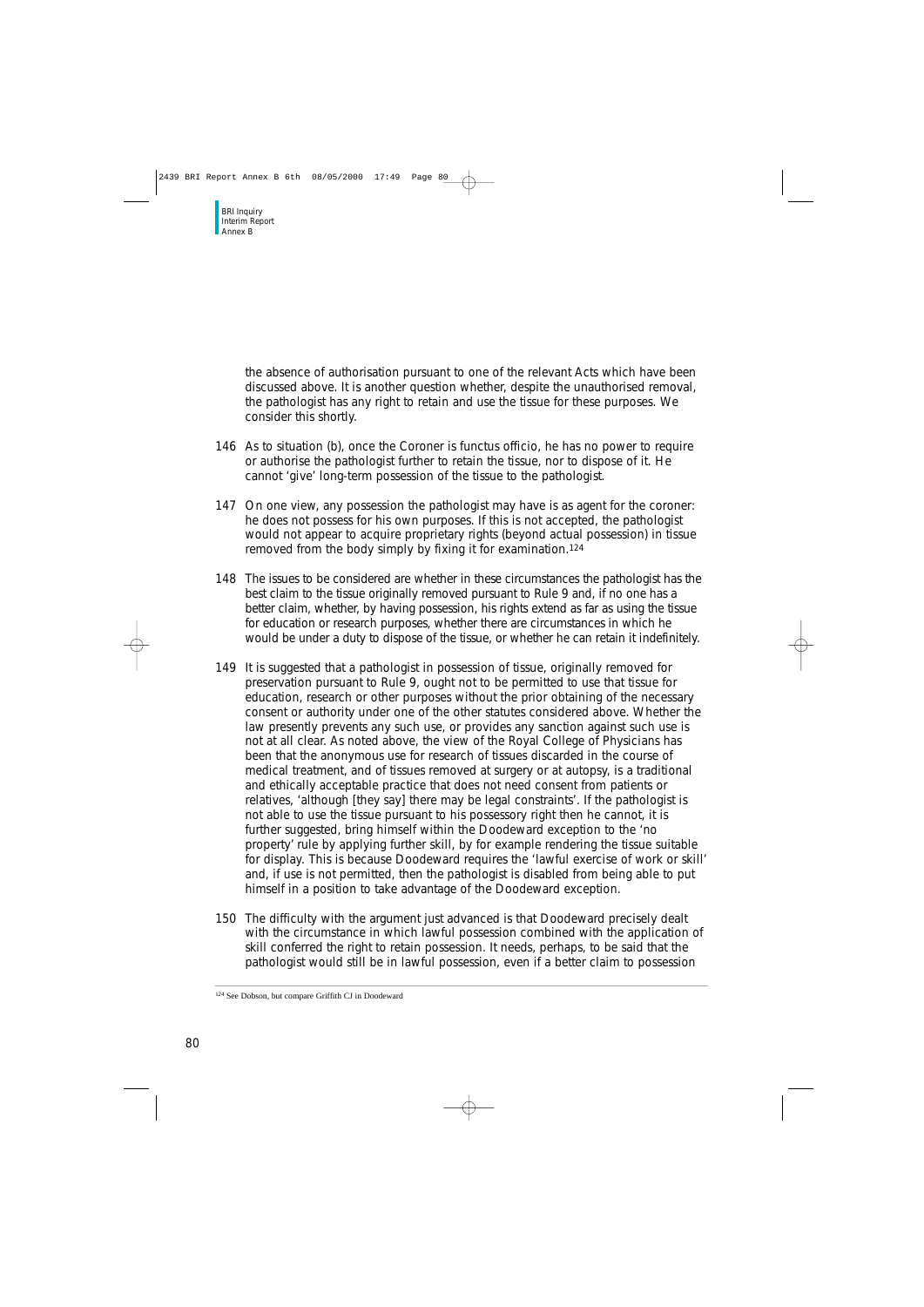could be made by some other.

- 151 The pathologist would not appear to be under a continuing obligation to preserve tissue125 but, on the assumption that there may be a duty at common law to bury or otherwise dispose of such tissue, he may be under a duty to dispose of retained material or to deliver it up if claimed by the parents or relevant others.
- 152 The submissions to the Inquiry from the BHCAG, and from CMS Cameron McKenna126 addressed the question being considered when they discussed what liability may lie for wrongful removal, retention or use of tissue. In respect of retention by the pathologist after a Coroner's post-mortem, they were divided. The latter suggested that the hospital or pathologist was lawfully in possession and was under no obligation to cede possession to anyone else. The former argued that the pathologist was under a duty to return the tissue to relatives, on the basis that the duty to bury is a duty to bury the body as a whole, where reasonably practicable.
- 153 We consider that the better view of the law at present is that, in relation to tissue initially lawfully retained under Rule 9, once the Coroner becomes *functus officio*, the pathologist, while being the person in actual and lawful possession, may not be the person with the best claim to the tissue. The effect of the cessation of the Coroner's power to override the right to possession of the next of kin, is that this right reverts to them. They would appear to have the right to possession. Further, this right to possession would not necessarily be defeated by the fact that the pathologist could take advantage of the *Doodeward* exception. Griffith CJ specifically remarked that the person who has exercised skill, '… acquires a right to retain possession of it, *at least as against any person not entitled to have it delivered to him for the purpose of burial'.127* To exercise this right, they would have to call for the tissue, at which point, the pathologist would be obliged to surrender it to them. There is, however, an alternative. Because the hospital was in lawful possession (by section 1[7]) prior to the Coroner's taking possession, lawful possession (if it includes tissue as well as the body) would revert to the hospital and, through it, to the pathologist now acting as an employee. Even if this were so, however, the next of kin have a stronger claim for the purposes of burial or cremation and, thus, would be entitled to call for any tissue.

### **The hospital post-mortem examination**

#### Possession of the body

154 It has been noted above that section 1(7), 1961 Act implies, as the note in Halsbury's Statutes volume 28 indicates, that in the case of a death in a hospital, the manager thereof is in lawful possession of the body. However, the executors or

<sup>125</sup> See Peter Gibson LJ in Dobson [1997] 1 WLR 596, 601H

<sup>126</sup> INQ 23/69–78

<sup>127</sup> See para 114 (our emphasis)

<sup>128</sup> *Clerk and Lindsell on Torts*, Sweet & Maxwell, 17th ed, p. 653, cited in Dobson at p. 600 G. This is subject to the powers of the Coroner or the police (if exercised)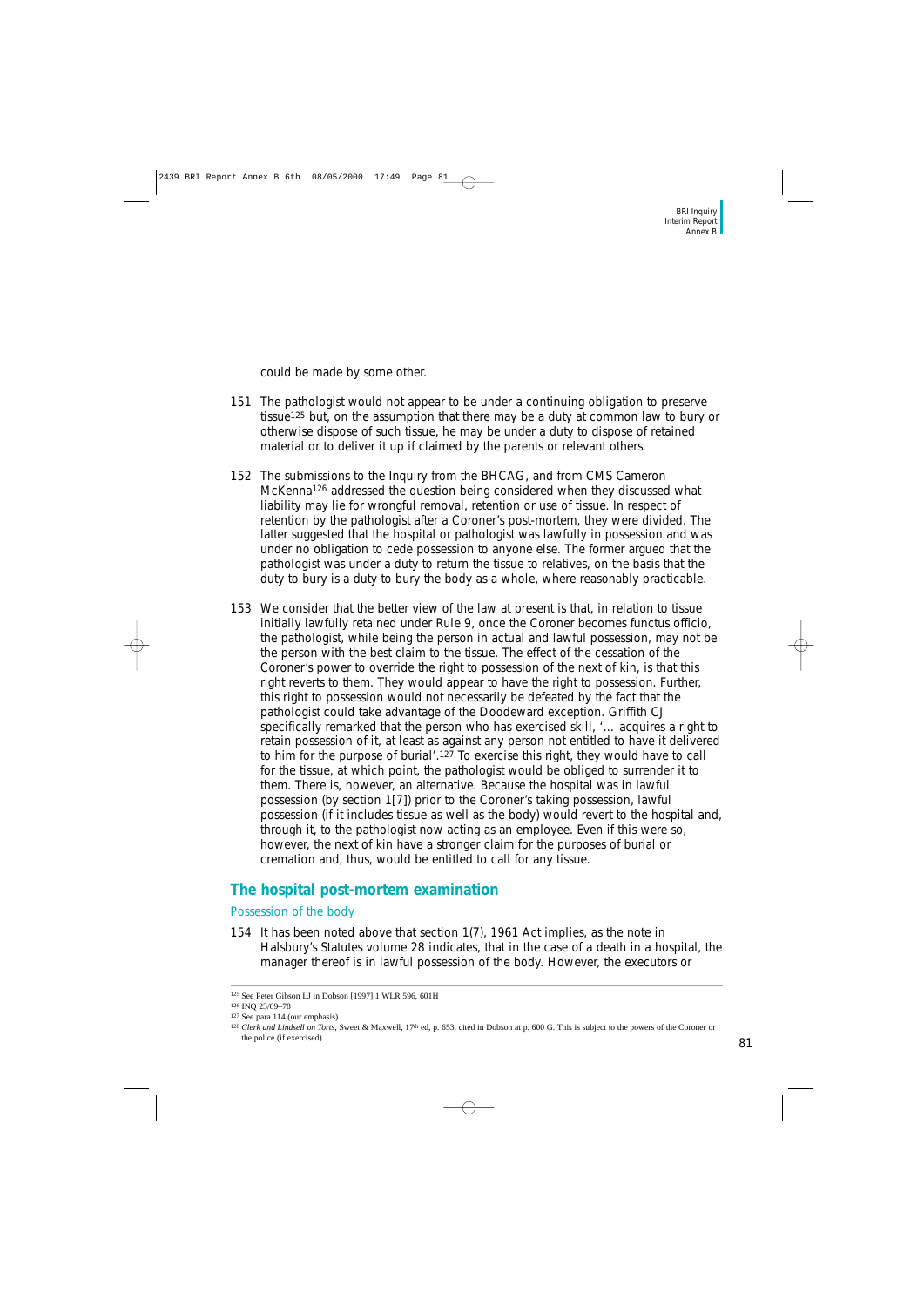administrators or other persons charged by the law with the duty of disposing of the body have a right to possession of it until it is lawfully buried or cremated.<sup>128</sup>

#### Removal and use of tissue

- 155 The hospital is deemed to be capable of giving authority for removal, retention and use of tissue.129
- 156 However, an objection by the deceased before death, or by a relative pursuant to section 1(2), 1961 Act, overrides the hospital's ability to give authority.
- 157 The relevant provisions of the 1961 Act have been considered above.130 It is unlikely that the hospital's authority would be considered unlawful unless there were a manifest breach of the requirement to make 'such reasonable enquiry as may be practicable' or having done so, authority was given in the face of a relative's objection.
- 158 A more difficult question is whether a lack of objection which is expressed by relatives who are not fully informed of what may be involved, may render the authority for removal of tissue unlawful.
- 159 Where consent to treatment is sought from a live patient, the patient must, at the very least, understand the basic nature and purpose of the procedure for the consent to be valid.131
- 160 Whilst parents who express no objection under sections 1 or 2, 1961 Act, may appreciate the basic nature of the procedures involved, they may well not appreciate that long-term retention of tissue may be intended, or at least retention such that tissue removed will not be returned to the body prior to burial or cremation, unless this is expressly brought to their attention. It is by no means clear that authorisation under these circumstances would be valid. Much depends on the information to which the relatives are entitled.

#### Retention of removed tissue

161 Where the pathologist removes and retains tissue with valid authority to use the tissue, for example for education or research purposes, and applies the skill necessary to bring him within the exception to the 'no property' rule, property will vest in him (and thus his employer). As mentioned above, the boundaries of the exception to the 'no property' rule, and the degree of skill or work on tissue which is required to come within the *Kelly* exception is by no means clear. The facts of the *Kelly* case have to be borne in mind when seeking to explain the court's decision in

<sup>129</sup> Section 1(7) 1961 Act, see paras 77–8

<sup>130</sup> See para 77

<sup>131</sup> Sidaway v Governors of Bethlem Royal Hospital, [1985 ] AC 871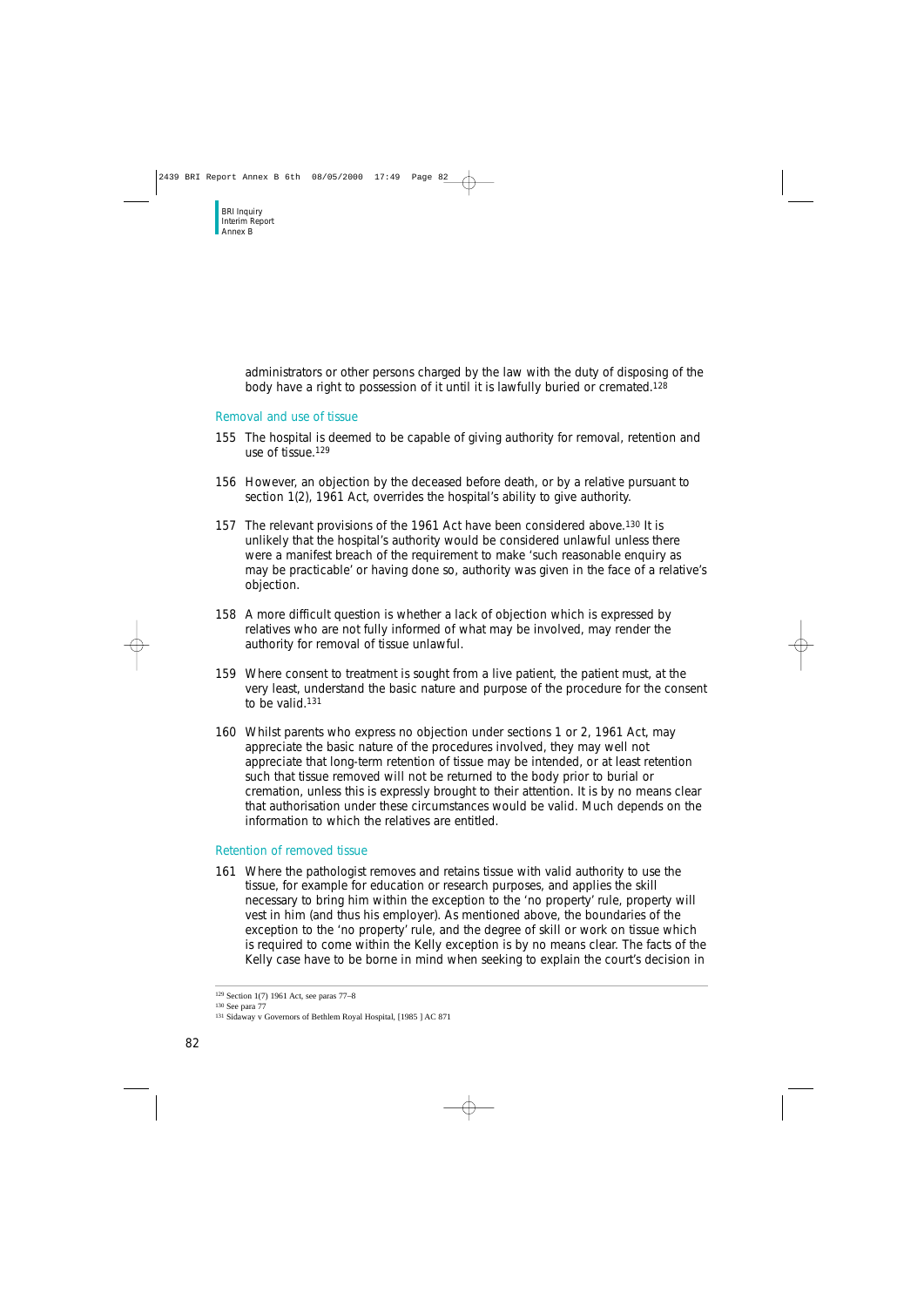BRI Inquiry Interim Report Annex B

that case.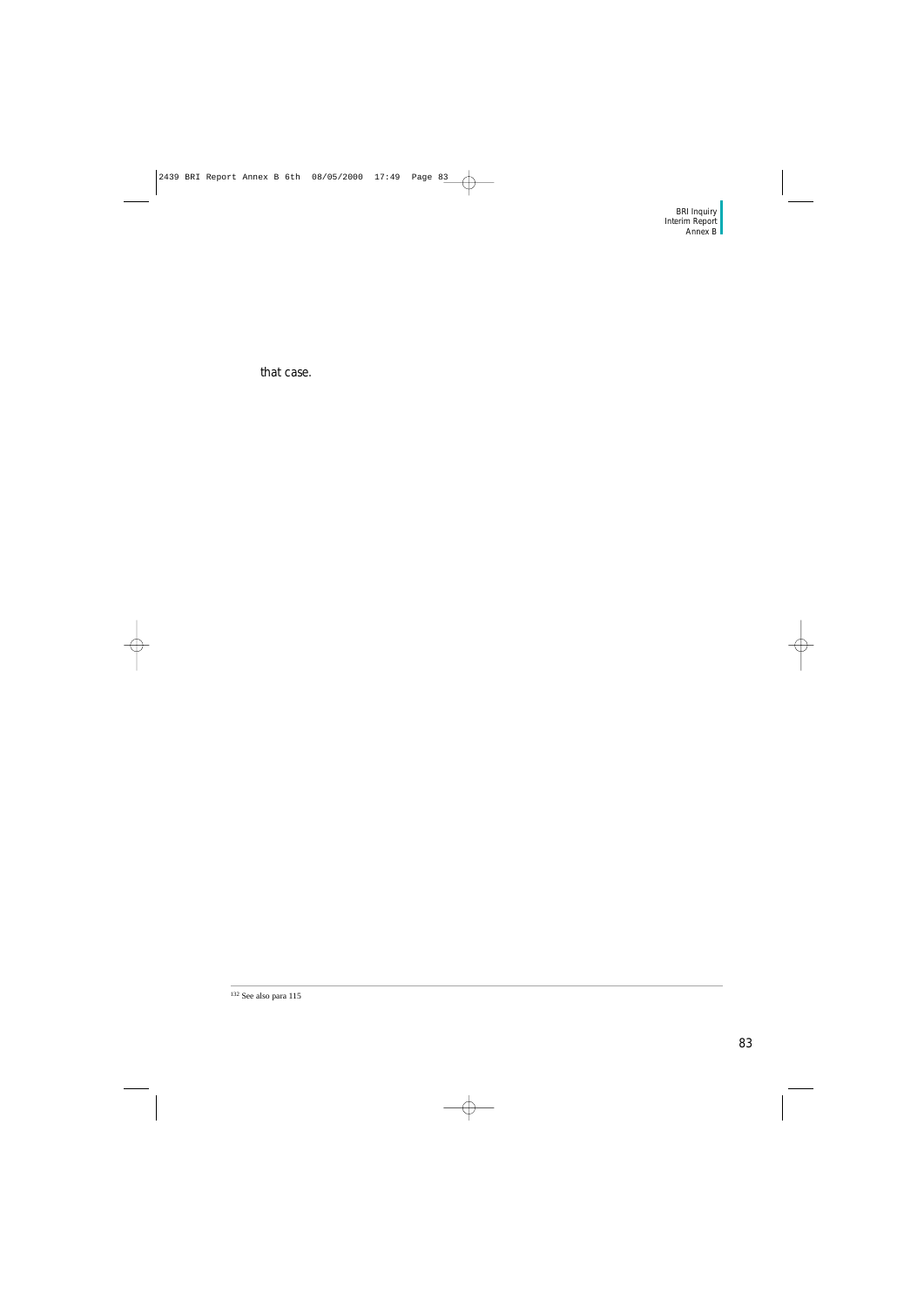# **Part V**

# Other law and guidelines

- 162 Following *Dobson*, if tissue is removed for examination purposes at the hospital post-mortem examination, and retained thereafter for one of the purposes specified in section 1, 1961 Act, property does not vest in the pathologist or his employer, simply by virtue of the tissue being fixed.
- 163 Further, where the consent was either not fully informed or the authority invalid, or where the authority does not cover the use to which the tissue is put, the *Doodeward* exception may not apply as *Doodeward* requires 'the lawful exercise of work or skill…in his lawful possession'.132
- 164 The net effect of the above three paragraphs may be as follows. We begin with the assumption previously made that relatives do have a right to call for possession of tissue for the purposes of complying with their duty to bury or cremate it. If retention of the tissue is unauthorised the relatives may, therefore, call for it. If retention is authorised, there is a suggestion in *Doodeward* that, whether or not a property right has vested in the pathologist (and the hospital), this right is subordinate to the relatives' right with a view to burial or cremation. But this would be an odd conclusion. A better view, therefore, may be that compliance with section 1, 1961 Act ousts any further rights of relatives, and, thus, a right to retain possession and, where applicable, property, is vested in the pathologist or his employer.

<sup>136</sup> Section 6(1) and 6(3)(b)

<sup>133</sup> Section 3

<sup>134</sup> Section 4(2)

<sup>135</sup> Section 2

<sup>137</sup> Section 7

<sup>138</sup> INQ 23/86–89

<sup>139</sup> Article 8 – The right to respect for private and family life:

<sup>&#</sup>x27;1- Everyone has the right to respect for his private and family life, his home and his correspondence.

<sup>2-</sup> There shall be no interference by a public authority of the exercise of this right except such as is in accordance with the law and is necessary in a democratic society in the interests of national security, public safety or the economic well-being of the country, for the prevention of disorder or crime, for the protection of health or morals, or for the protection of the rights and freedoms of others'. <sup>140</sup> Article 13 – The right to an effective remedy:

<sup>&#</sup>x27;Everyone whose rights and freedoms as set forth in this Convention are violated shall have an effective remedy before a national authority notwithstanding that the violation has been committed by persons acting in an official capacity.'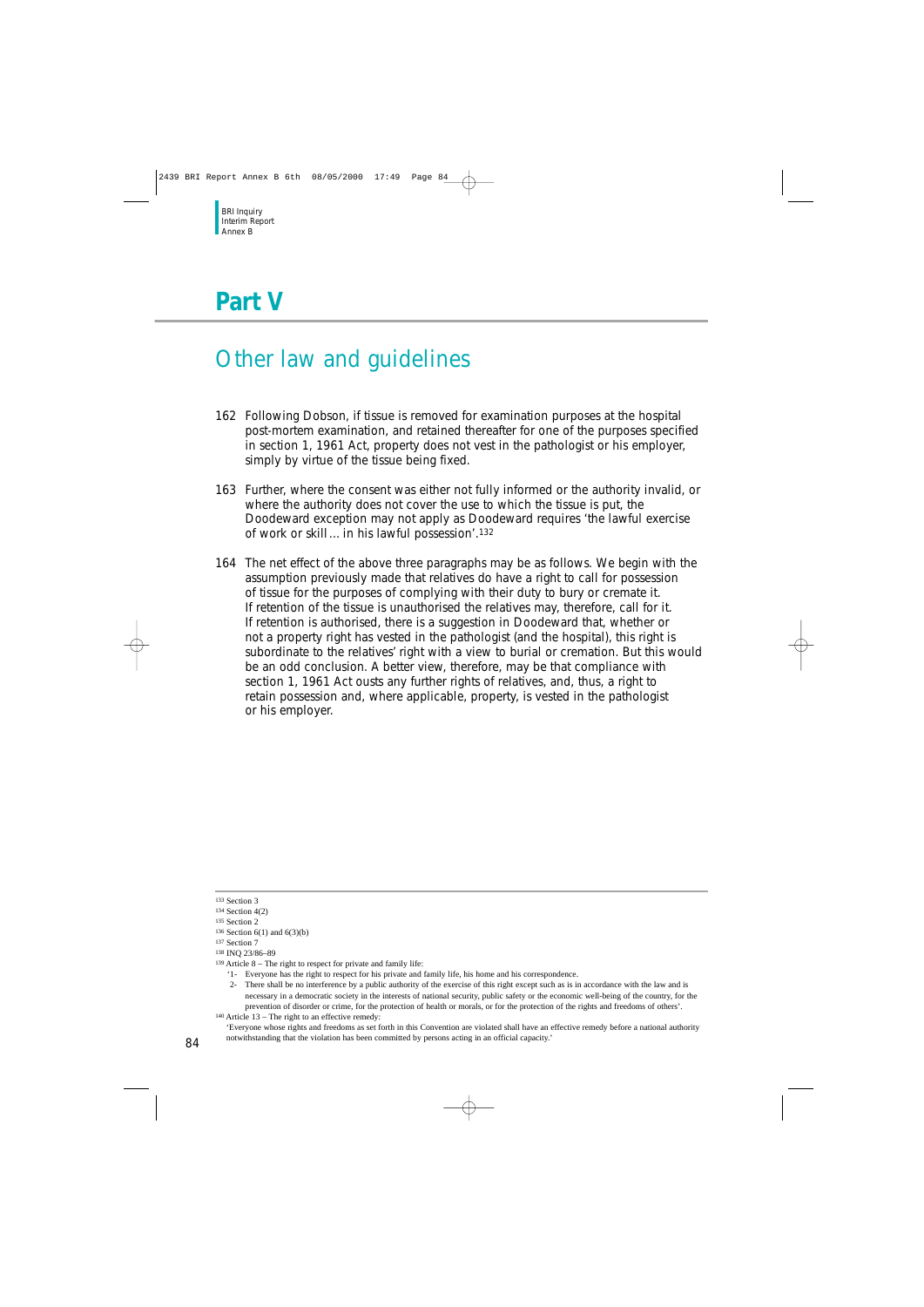#### **The Human Rights Act 1998**

- 165 The Human Rights Act 1998 obtained the Royal Assent 9 November 1998 and will come into force on 2 October 2000.
- 166 It will require that, so far as possible, all legislation, past and future is read and given effect in a way compatible with the European Convention on Human Rights and Fundamental Freedoms [ECHR].133
- 167 The Act will provide for courts to make a declaration of incompatibility where legislation is found to be incompatible with an ECHR right.134
- 168 The Act will require case law of the European Court of Human Rights 'to be taken into account',135 although strictly it will not have the status of binding precedent.
- 169 The Act will require that where public authorities such as NHS trusts, or other NHS bodies, do not act compatibly with the ECHR their actions are to be considered 'unlawful'.136 The 'victim' of such an 'unlawful' act will be able to bring proceedings against the authority.137
- 170 A deceased child would not be a 'victim' acquiring a posthumous cause of action under the Act in relation to matters occurring at his post-mortem examination. Thus the estate or parents will have no cause of action on the child's behalf and would have to show that they themselves were 'victims' of the action of the relevant Health Service organisation in order to bring themselves within the ambit of the Act.
- 171 Cameron McKenna's submission<sup>138</sup> considered various possible circumstances in which a Health Authority might be found in breach of Article 8<sup>139</sup> of the ECHR in removing, retaining or using tissue, and the possible impact of Article 13.140

<sup>141</sup> Belgian Linguistics (Merits) Series A No 6, 23 July 1968

<sup>142</sup> Department of Health, HMSO, London, 1991, HOME 0001 0001–0013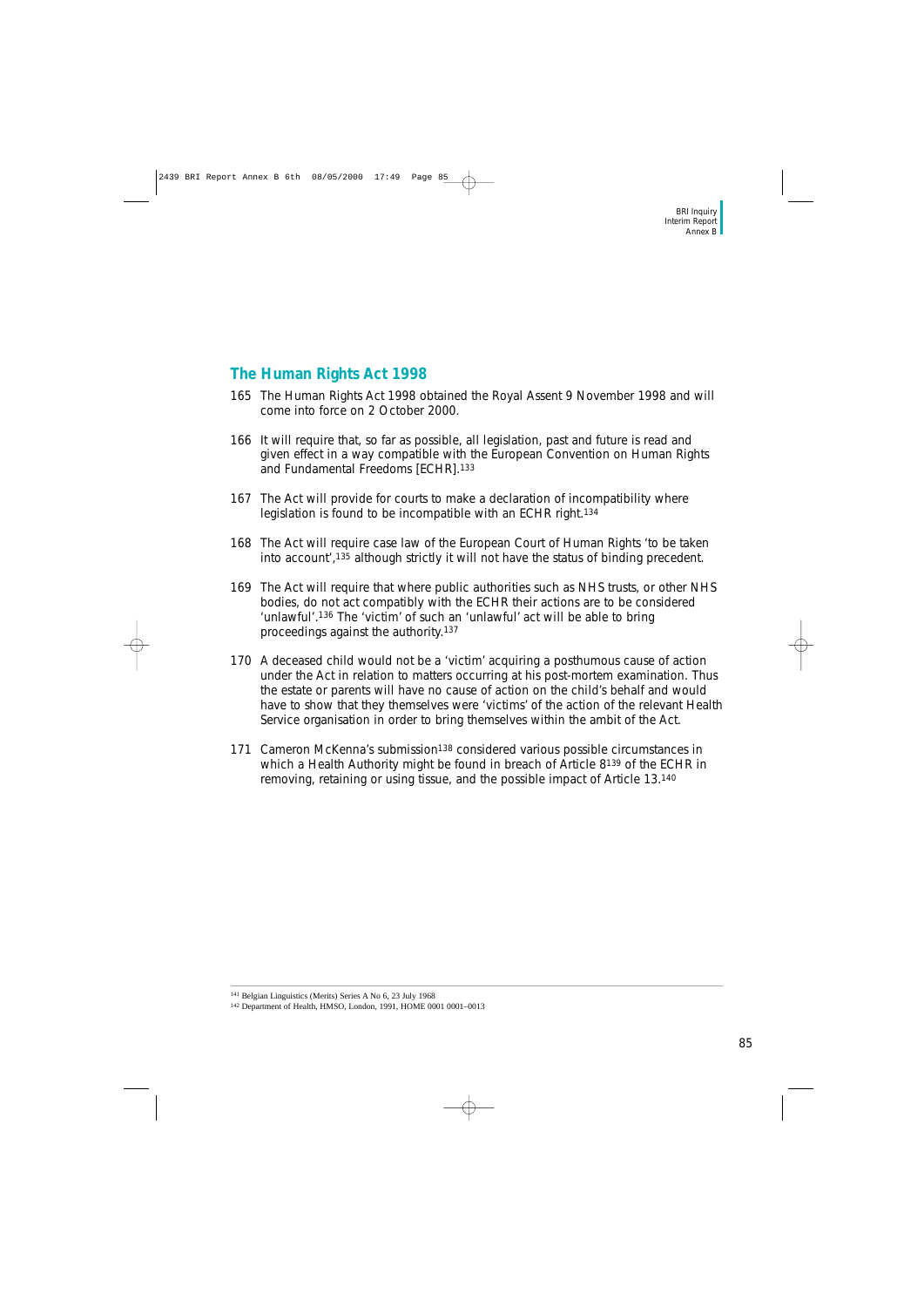172 Article 8 has been interpreted as protecting the individual against arbitrary interference by public authorities in his private or family life.141 The concept of 'family life' has been construed broadly, although the question of whether the removal, retention and use of tissue from a deceased member of a family can be an interference with family life has not yet been determined. Assuming it were, Cameron McKenna suggest that the following may be considered acts incompatible with Article 8:

the 'no property' rule and the apparent lack of effective sanction for 'wrongful' removal of tissue;

a failure properly to comply with the provisions of section 1(2), 1961 Act in seeking lack of objections from relatives;

where tissue lawfully removed, for example for the purposes of Rule 9, 1984 Rules, is subsequently retained by the pathologist for an unauthorised use when relatives are not given the opportunity to object;

the use of retained tissue, which may affect a relative's own health, for example, for genetic research (the use of the tissue will not, of course, affect a relative's health, but the information derived from it could).

173 Article 13 is not incorporated directly into the Act, since the Act itself is intended to establish a scheme whereby effective remedies for breaches of ECHR are provided. To the extent that domestic law does not provide, for example, an effective remedy against unauthorised use of tissue, Article 13 could be relied upon before the Strasbourg court in proceedings against the UK brought by a person who could demonstrate that a Convention right of theirs had been violated.

#### **Patient's Charter rights and standards**

174 The Patient's Charter142 was launched in October 1991 and took effect on 1 April 1992. It identified ten guaranteed National Charter Rights to care in the NHS. It is important to recall that these are not statutory rights recognised by law. Seven of the charter rights were expressed to be already well established, and three were introduced by the Charter. It also introduced nine National Charter Standards for the NHS to achieve in key areas, and required local health authorities to set their own Local Charter Standards from 1 April 1992.

<sup>143</sup> HA(A) 0163 0043-0078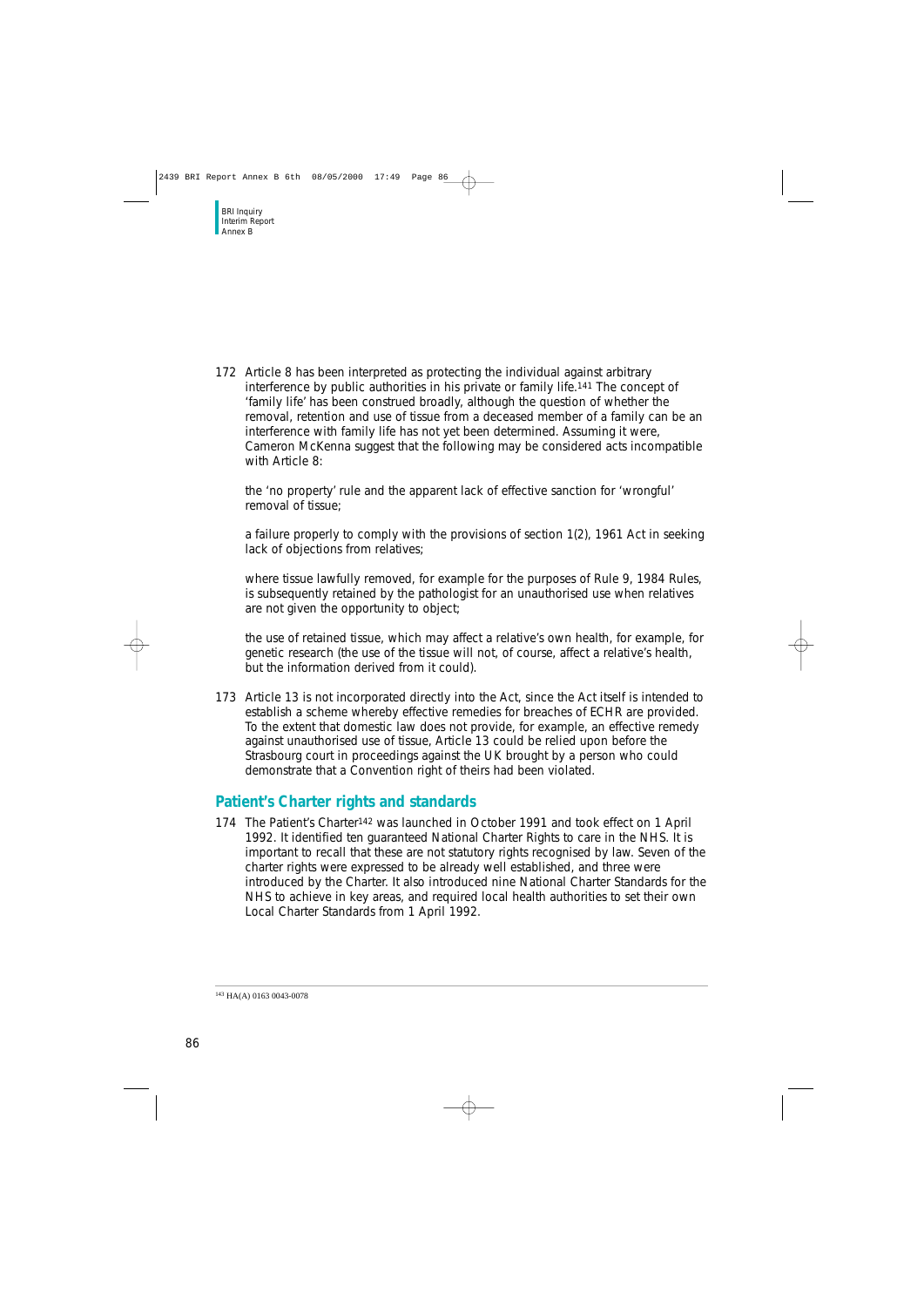- 175 '*The Patient's Charter & You',*<sup>143</sup> published by the Department of Health in January 1995, provided a new expanded and updated Charter introducing further standards. This document defined charter rights as 'Rights – which all patients will receive all the time', and expectations as 'standards of service which the NHS is aiming to achieve. Exceptional circumstances may sometimes prevent these standards being met.'
- 176 Two charter rights identified in the Patient's Charter in 1991 as already being 'well established' were:

'to be given a clear explanation of any treatment proposed, including any risks and any alternatives, before you decide whether you will agree to the treatment',

and

'to choose whether or not you wish to take part in medical research or medical student training'.

177 A National Charter standard of service is:

'Respect for privacy, dignity and religious and cultural beliefs. The Charter standard is that all health services should make provision so that proper personal consideration is shown to you, for example by ensuring that your privacy, dignity and religious and cultural beliefs are respected. Practical arrangements should include meals to suit all dietary requirements, and private rooms for confidential discussions with relatives.'

- 178 The right to choose whether or not to take part in medical research or medical student training, and the right to the respect of your privacy, dignity and religious and cultural beliefs were reiterated in '*The Patient's Charter & You'*.
- 179 It may be said to be consistent with the spirit if not the strict letter of the Charter that a parent of a deceased child has a right under the Charter to be given a clear explanation of a proposed hospital post-mortem examination, and to decide whether their child's body or tissue may be used in medical research.
- 180 Further, the right to respect for religious views can be said to require the person seeking to obtain consent (or, strictly, ascertaining that there is a lack of objection) for the removal, retention and use of organs or tissue, to ascertain whether the parents have any objections or reservations on religious grounds.

<sup>144</sup> Nuffield Council report para 13.13

<sup>145</sup> Nuffield Council report para 13.15

<sup>146</sup> 'Consensus Statement of Recommended Policies for Uses of Human Tissue in Research, Education and Quality Control – with notes reflecting UK law and practices', Working Party of the Royal College of Pathologists and the Institute of Biomedical Science, Royal College of Pathologists, 1999, RCPath 1/88–110

<sup>147</sup> 'Consensus statement' Note A

<sup>148</sup> 'Consensus statement' Note C

<sup>149</sup> 'Consensus statement' Note H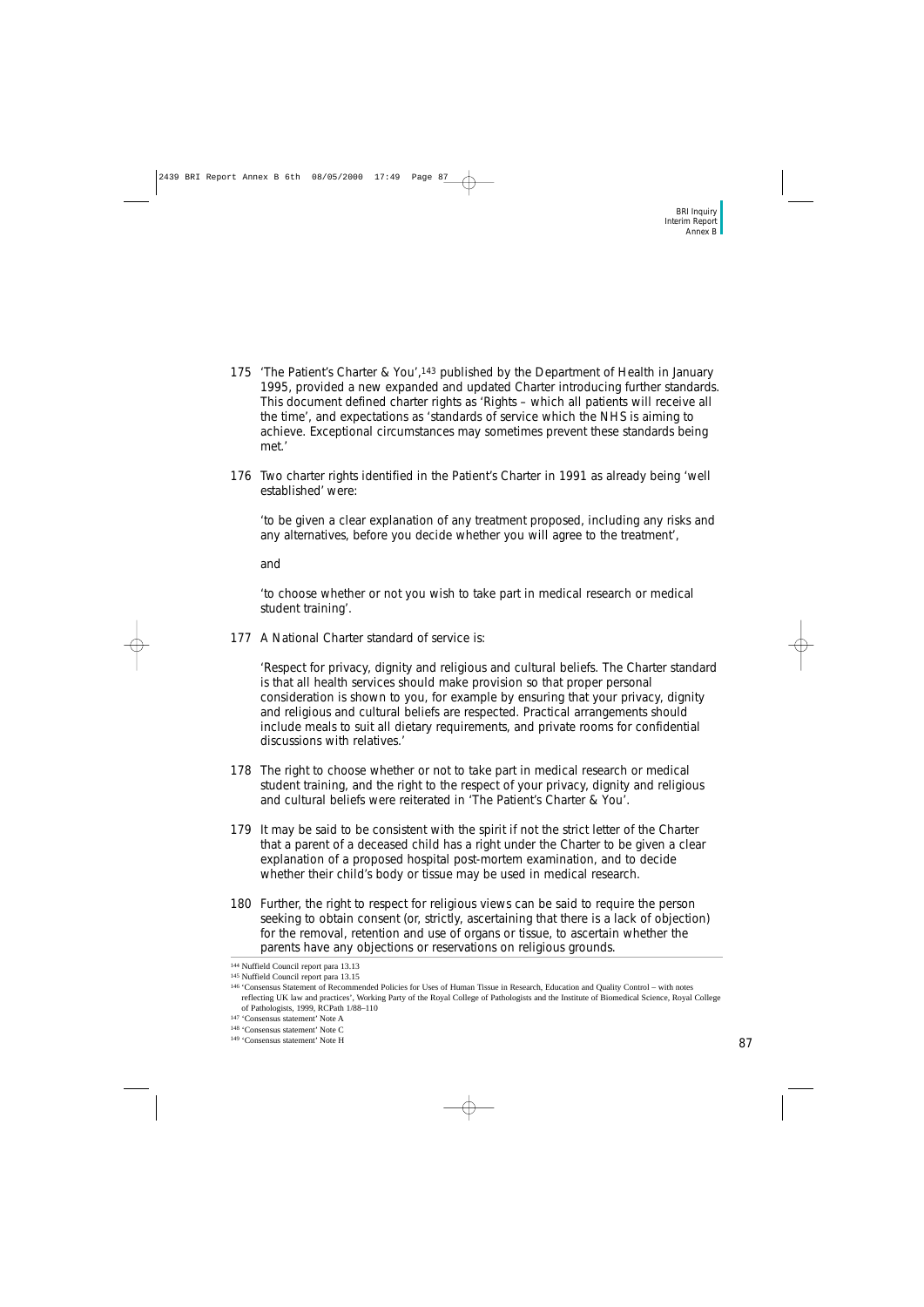## **Nuffield Council on Bioethics**

- 181 It is to be noted that, in 1995, the authors of the Nuffield Council's report highlighted the lack of clarity in the law in this area, and particularly in relation to any property rights in tissue.
- 182 They recommended that, as an aid to ensuring that consent to treatment was properly informed, bodies such as NHS Trusts and independent hospitals responsible for consent procedures 'should consider whether any addition to their explanations or forms are needed to make it clear that consent covers acceptable further uses of human tissue removed during treatment'.144
- 183 They also recommended that these bodies review their practices on all handling and disposal of human tissue to ensure that they met 'the requirements both of law and of professional standards and also to ensure that major body parts (for example, limbs and hands), and tissue subject to special public concern or scrutiny (for example, foetal tissue) are handled and disposed of in ways which show respect.' <sup>145</sup>

#### **Consensus statement of recommended policies for uses of human tissue in research education and quality control146**

- 184 In the notes reflecting UK law and practice, the working party note that, by 1999, the recommendations of the Nuffield Council's report had not yet been translated into legislation.147
- 185 In relation to 'ownership' of tissue, they adopt the term 'custodian' for the pathologist who holds pathological records and archives. In their view it is for the pathologist to exercise discretion over requests for research access to them.148
- 186 They note the recommendation of the authors of the Nuffield Council's report that general consent forms for the removal of tissue might refer to the possibility that removed tissue may be used for research, teaching or study. They also note the apparently contradictory advice of the Royal College of Physicians that the use of left-over tissue for research is a traditional and ethically acceptable practice that does not need consent from patients or relatives.149

<sup>150</sup> 'Consensus statement' Note I

<sup>151</sup> Report of the Working Party of the Royal College of Pathologists and the Institute of Bio-Medical Science, 2<sup>nd</sup> Edition, 1999,

RCPath 1/20–47

<sup>152</sup> RCPath 1/31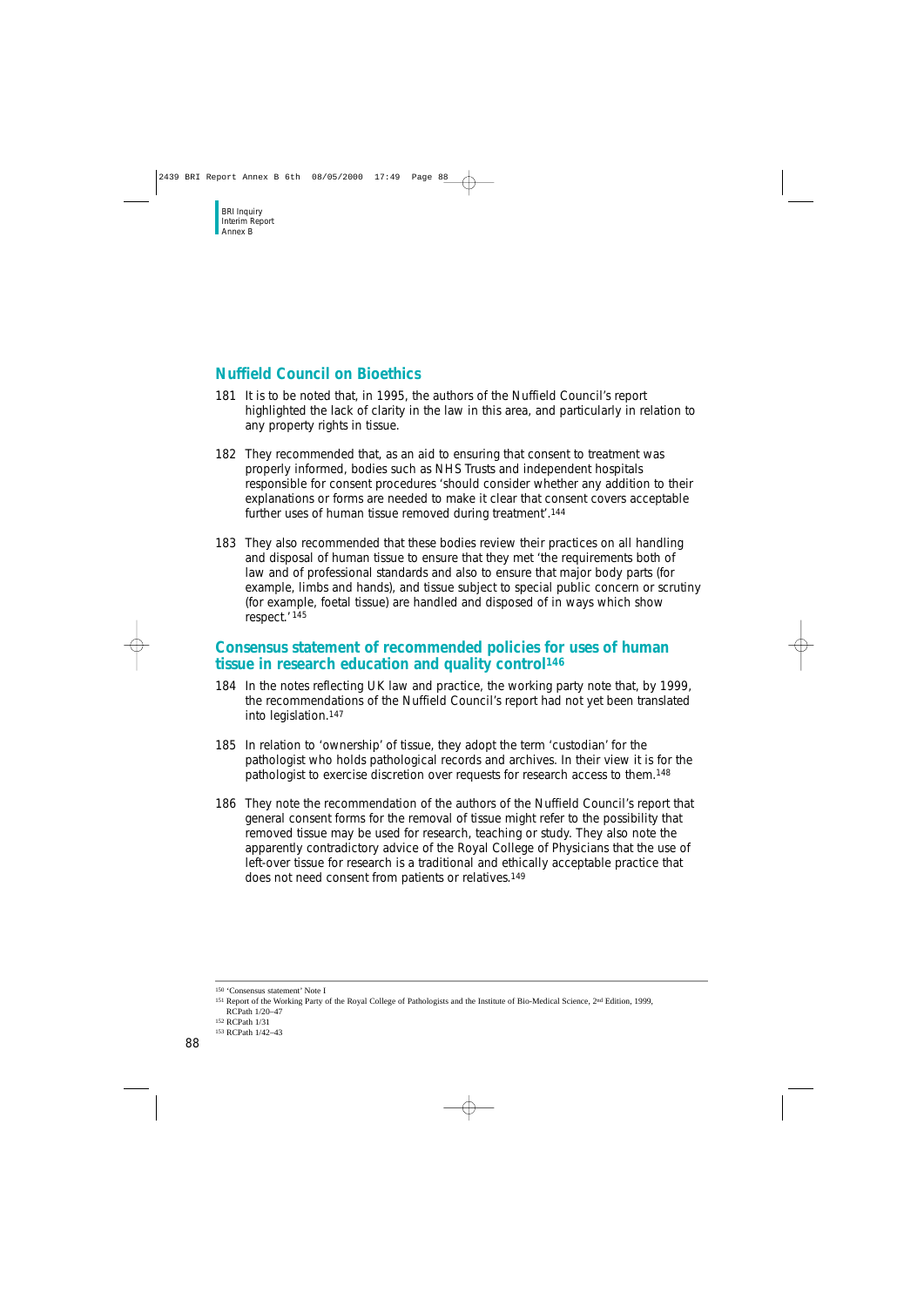- 187 The working party conclude that 'the prevailing legal opinion is that tissue obtained with consent or under [the 1961 or 1984 or 1989 Acts] is obtained free of all claims and the user obtains at least a right to possess and probably a right of ownership'.150
- 188 This conclusion may suggest a degree of confidence bordering on the rash.

### **Retention and storage of pathological records and archives151**

- 189 The Working Party of the Royal College of Pathologists and the Institute of Bio-Medical Science made recommendations in relation to minimum retention times for pathology records, including retained tissue.
- 190 In relation to retained tissue generally (the paper does not at this stage distinguish between a Coroner's post-mortem and a hospital post-mortem), they note that the mere possibility of tissue constituting material evidence in future litigation is not sufficient ground for the imposition of a duty to store indefinitely (following the decision in *Dobson*).152
- 191 They recommend that 'wet tissue' (whether a representative aliquot or whole tissue or organ) be retained for a minimum of four weeks after the final post-mortem report.
- 192 In relation to tissue retained under Rule 9, 1984 Rules, they note that this is to be retained until the completion of the inquest and, in deaths subject to criminal inquiry, until both the Coroner's interest has expired and other interests such as those of the Crown Prosecution Service have been fulfilled.
- 193 The working party notes that the retention of tissue beyond 30 years, 'other than in the case of recognised historical or teaching or research archives already kept in approved places of deposit ... requires application to the Lord Chancellor ... if there is a need for them to be retained by the Health Authority'. They therefore recommend that pathologists should be prepared to destroy tissue after 30 years.153 However they do not, in terms, recommend the destruction of tissue on the expiry of minimum retention periods.
- 194 In relation to the 'ownership' of retained tissue the working party advises that 'Property in pathological materials and records, as in other Health Service (NHS) records and items, vests ultimately with the Secretary of State for Health or in NHS Trusts (Scotland). In private practice it vests in the maker of the records…Property in records, reports and materials relating to procedures within the jurisdiction of [the Coroner] does not vest in the same way.'

<sup>154</sup> 'Human Tissue and Biological Samples for Use in Research' Interim Operational and Ethical Guidelines, published for consultation by the Medical Research Council (November 1999)

<sup>155</sup> Interim Guidelines, MRC para 2.2

<sup>156</sup> Interim Guidelines, MRC Appendix 1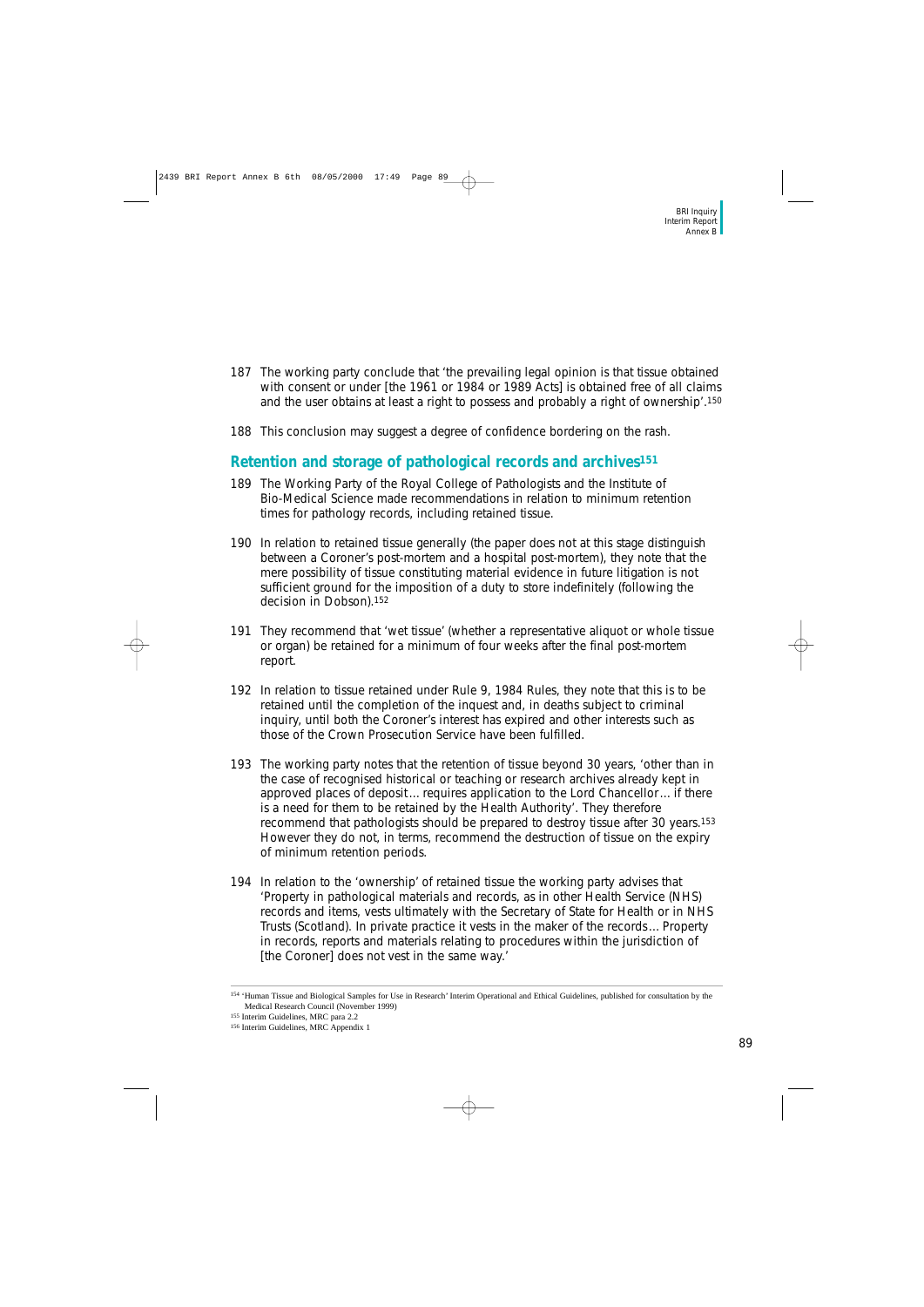#### **Human tissue and biological samples for use in research154**

- 195 The interim guidelines published by the Medical Research Council (MRC) deal principally with tissue taken from living donors, and defer, in para 1.4 to the then forthcoming guidelines from the Royal College of Pathologists in relation to tissue taken from the deceased. Their recommendations about the ownership of tissue and consent are considered here by way of analogy.
- 196 In relation to the ownership of tissue they note155 present uncertainties in the law as to whether tissue may be considered 'property' and suggest that it is 'more practical and more attractive from a moral and ethical standpoint to adopt the position that, if a tissue sample could be property [on the basis of *Kelly*], the original owner was the individual from whom it was taken.'
- 197 They recommend, in paras 2.1 and 2.2, that tissue samples taken with consent from the living be treated as having been donated (rather than abandoned as recommended by the authors of the Nuffield Council's report), and that the hospital or other institution where the researcher is based should have formal responsibility for the custody of new collections, whilst the researcher has responsibility for the day to day management.
- 198 They use the term 'custodianship' in preference to 'ownership' and define 'custodianship' as the responsibility for safe keeping of samples and the control of their use in accordance with the terms of consent given by the donor. They state, in para 3.1, that 'Custodianship implies some property rights over the samples, but also some responsibility for safeguarding the interests of the donor'156 and 'We understand that custodianship brings with it the right to determine what happens to a collection' once the research is concluded.
- 199 We suggest that this approach would result in the 'custodianship' of the tissue passing on removal rather than on the exercise of whatever skill or work might bring it within the exception to the 'no property' rule.

<sup>157</sup> Not, so far, by the United Kingdom

<sup>158</sup> Authorised for publication by the Committee of Ministers on 17 December 1996. See http://www.coe.fr/oviedo/rapporte.htm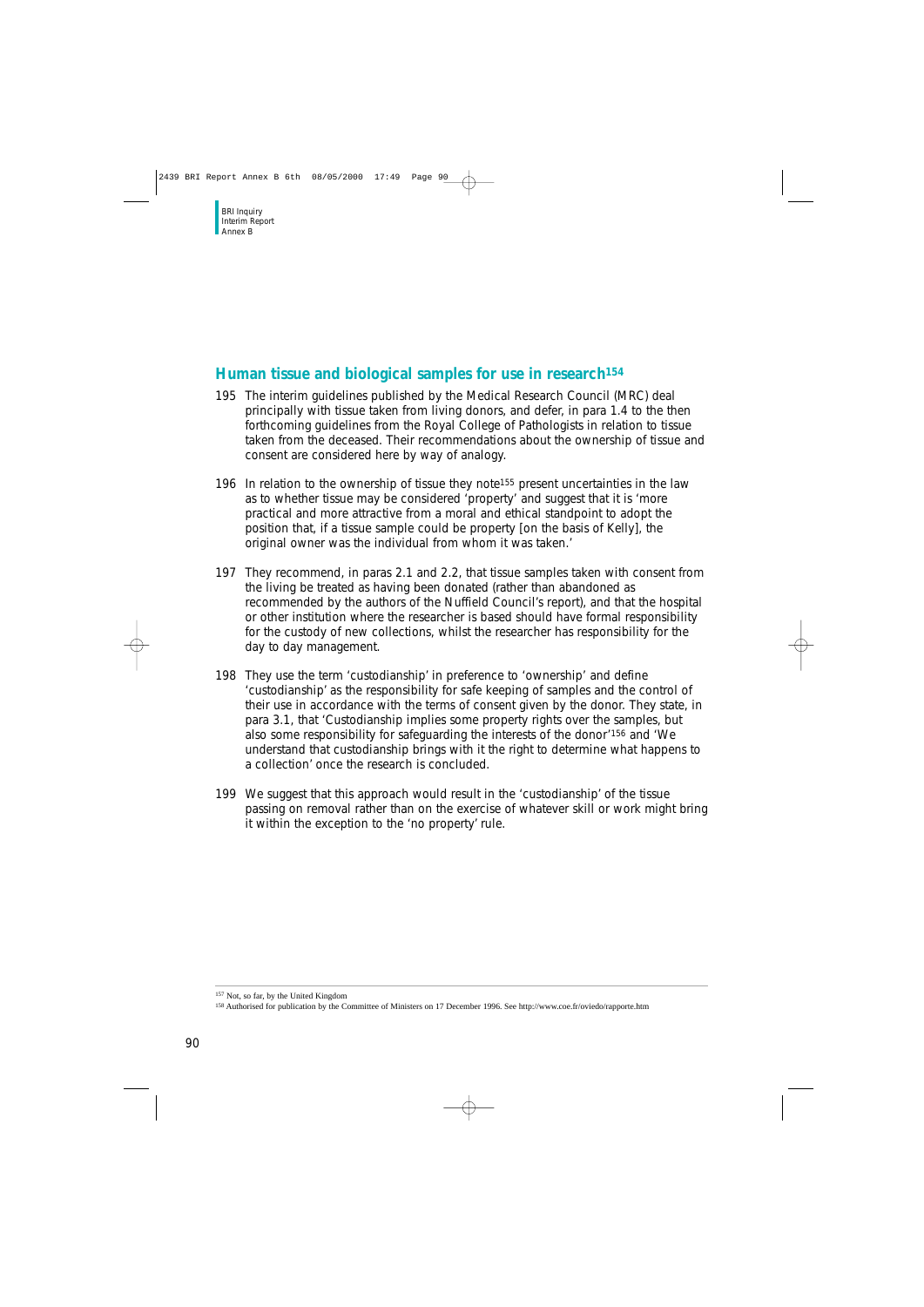- 200 In relation to consent, as samples may be stored for long periods and may be of value for future research which could not have been foreseen at the time the tissue was obtained, they recommend that unless the sample is to be used for a single project, consent must be obtained for storage and for future use for other research. A two-part consent process is recommended where the donor is first asked to consent to the research which has been planned, and is then asked to give a broader consent to the storage and future use of the tissue for a specified type of future research. They recommend, in para 2.6, that when seeking consent, the information should be presented in a form easily understood and, where necessary, by way of audio-taped information.
- 201 However, in relation to collections of tissue already in existence they advise, in para 4.2, that, generally, these can be used for further research, for which consent has not been obtained, provided the tissue has been coded or anonymised and there is no potential harm to the donors.

### **The European Convention on Human Rights and Biomedicine**

#### **Introduction**

- 202 'The European Convention for the protection of Human Rights and dignity of the human being with regard to the application of biology and medicine: Convention on Human Rights and Biomedicine' ('the Convention'), was opened for signature in Oviedo, on 4 April 1997. Since it was opened for signature it has been signed by 24 member states of the Council of Europe.157
- 203 The Convention is designed to protect the dignity and integrity of human beings, and to guarantee respect for their rights and freedoms, with regard to developments in science and medicine. It stipulates that the interests of human beings must prevail over those of science or society. The Convention is the first internationally-binding legal text designed to protect people against the misuse of biological and medical advances. The Convention does not, of course, prevent a State from giving greater protection than that set out in the Convention.

#### The general philosophy of the Convention

204 The Explanatory Report to the Convention158 provides that, 'The whole Convention, the aim of which is to protect human rights and dignity, is inspired by the principle of the primacy of the human being, and all its articles must be interpreted in this light'.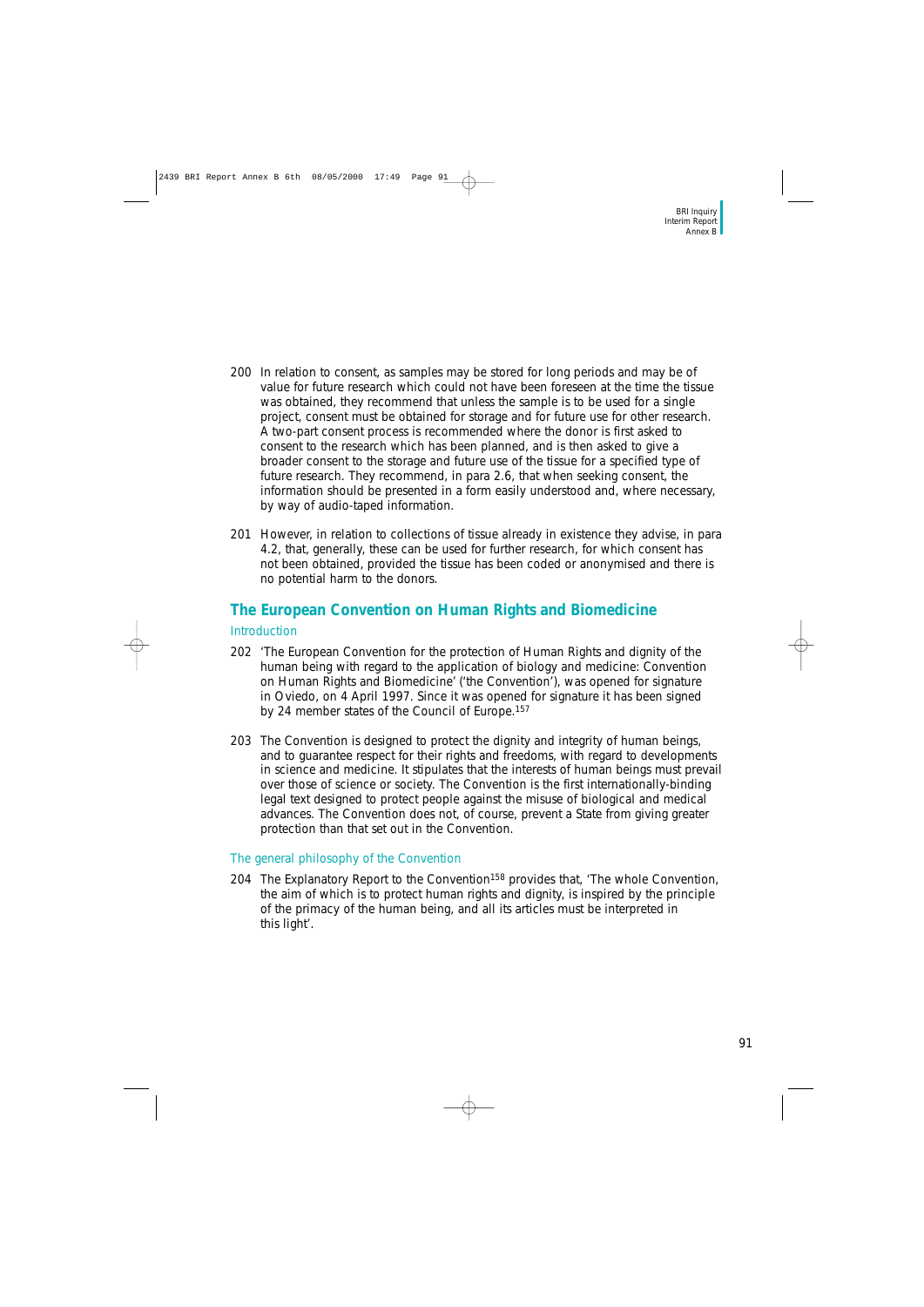205 Article 2 of the Convention provides:

'The interests and welfare of the human being shall prevail over the sole interest of society or science.'

206 This general philosophy is reflected by Article 5, which provides:

'An intervention in the health field may only be carried out after the person concerned has given free and informed consent to it.

This person shall beforehand be given appropriate information as to the purpose and nature of the intervention as well as on its consequences and risks.

The person concerned may freely withdraw consent at any time.'

207 Article 5 is obviously concerned with consent given by living persons. However, many of the principles elaborated in the Convention and the Explanatory Report are relevant also to the issues considered by the Inquiry in this Interim Report. The Explanatory Report states that Article 5:

'…makes clear patients' autonomy in their relationship with health care professionals and serves to restrain the paternalist approaches which might ignore the wish of the patient…

The patient's consent is considered to be free and informed if it is given on the basis of objective information from the responsible health care professional as to the nature and the potential consequences of the planned intervention or of its alternatives, in the absence of any pressure from anyone...In order for their consent to be valid the persons in question must have been informed about the relevant facts regarding the intervention being contemplated. This information must include the purpose, nature and consequences of the intervention and the risks involved… Requests for additional information made by patients must be adequately answered.

Moreover, this information must be sufficiently clear and suitably worded for the person who is to undergo the intervention. The patient must be put in a position, through the use of terms he or she can understand, to weigh up the necessity or usefulness of the aim and methods of the intervention against its risks and the discomfort or pain it will cause…'

<sup>159</sup> Article 19

<sup>160</sup> Part of Chapter VII, headed 'Prohibition of financial gain and disposal of a part of the human body'

<sup>161</sup> Article 29

<sup>162</sup> The draft Protocol is not, therefore, concerned with xenotransplantation

<sup>163</sup> Article 18. This article is intended to deal with so-called 'domino transplants', for example where the valves of an explanted heart are suitable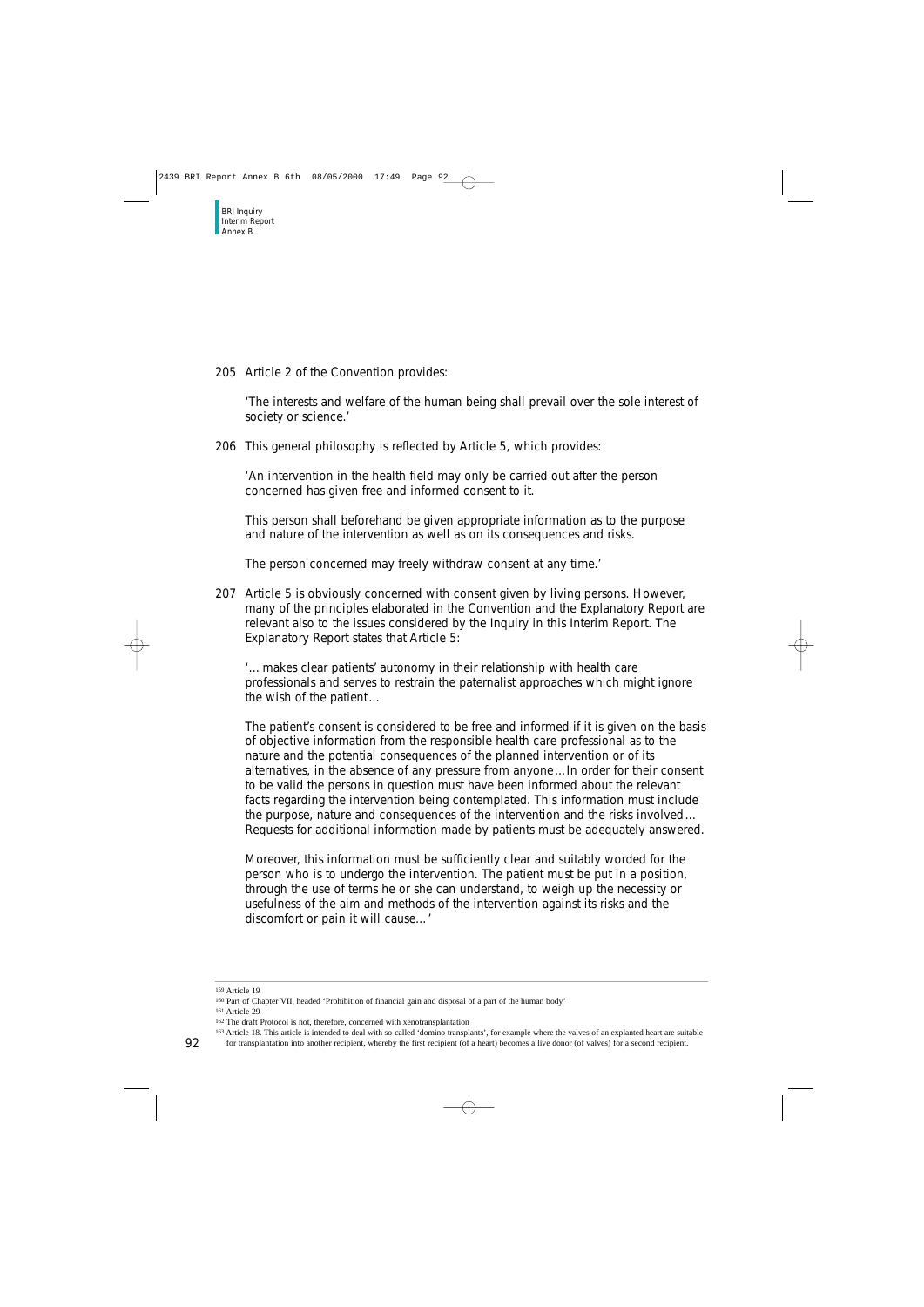BRI Inquiry Interim Report Annex B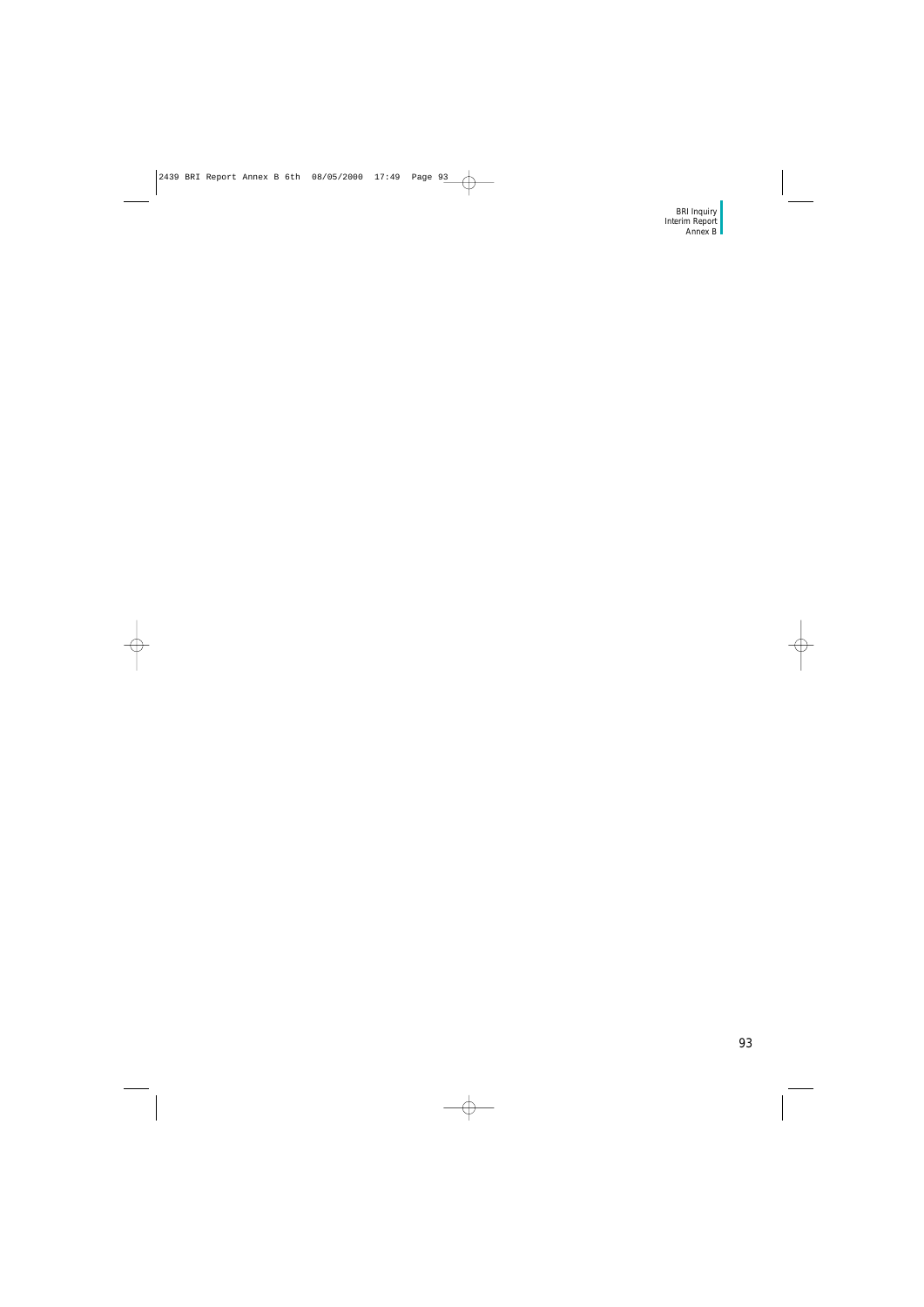#### Removal of human material

- 208 Chapter VI of the Convention is concerned with the removal of organs and tissue from living donors for transplantation purposes. One of the conditions for a living donor transplant is that there is no suitable human material available from a deceased person.159
- 209 Article 22 of the Convention,160 goes on to provide that:

'When in the course of an intervention any part of a human body is removed, it may be stored and used for a purpose other than that for which it was removed, only if this is done in conformity with appropriate information and consent procedures.'

210 Legal oversight and the promotion of consistency in approach throughout States which are parties to the Convention is provided by the provision for the Steering Committee on Bioethics, or any other committee designated by the Committee of Ministers or the parties to the Convention, to request the European Court of Human Rights in Strasbourg to give advisory opinions on legal questions concerning the interpretation of the Convention.161

#### The draft Protocol to the Convention

- 211 The Council of Europe draft Protocol to the Convention ('the draft Protocol') was published in February 1999.
- 212 The draft Protocol amplifies the principles embodied in the Convention, with a view to ensuring protection of people in the specific field of transplantation of organs and tissues of human origin.162 It contains general principles and specific provisions. The draft Protocol was accompanied by an Explanatory Report. For the most part, the draft Protocol addresses issues beyond the particular concerns of this Report. One provision, however, is worthy of note.
- 213 Pursuant to Chapter V of the draft Protocol, concerned with the disposal of human material which has been removed, when, in the course of an intervention, an organ or tissue is removed for a purpose other than 'donation for implantation', it may be transplanted only if this is done in conformity with appropriate information and consent procedures.163 This principle of Chapter V could, perhaps, be given wider application, such that no human material could be used for a purpose other than that for which it was initially removed from the body, without the appropriate

<sup>164</sup> Neither is comprehensively defined

<sup>165</sup> Called 'post-mortem examinations required by law', no doubt because the guidelines apply to Scotland as well as to England and Wales, and in Scotland there is no coroner as such

<sup>166</sup> Called 'post-mortem examinations performed with relatives' agreement'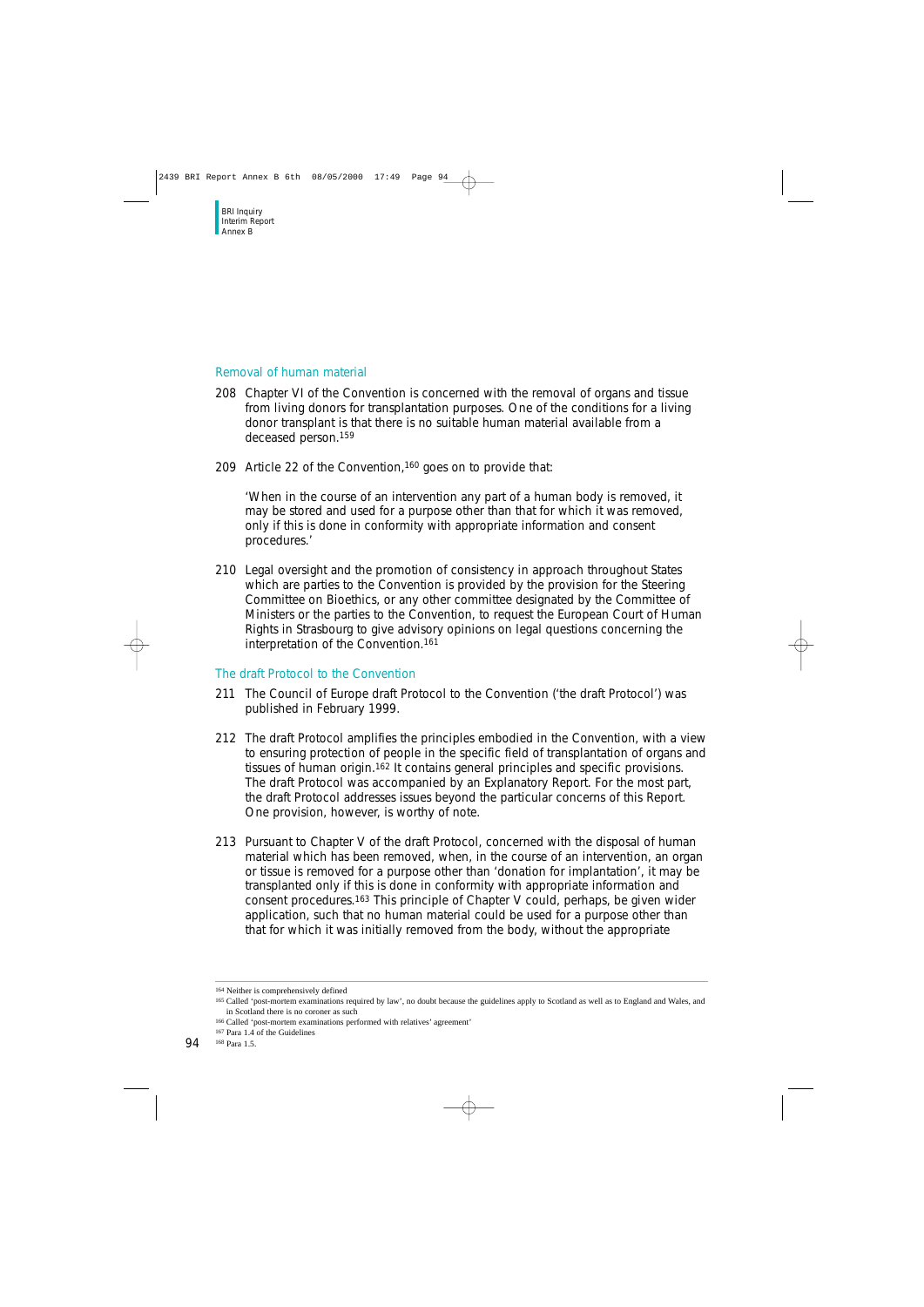express consents first being obtained.

#### 'Organ' and 'tissue'

214 Finally, we note that the Explanatory Report to the draft Protocol contains an interesting passage on the definitional difficulties of the words 'organ' and 'tissue'. The Report describes how medical advances can give rise to difficulties of definition. The Report says:

'There is…difficulty in agreeing on a scientifically precise definition of "organ" and "tissue". Traditionally an "organ" has been described as part of a human body consisting of a structured arrangement of tissues which, if wholly removed, cannot be replicated by the body. In 1994 the Committee of Ministers adopted a definition of tissues as being "All constituent parts of the human body, including surgical residues, but excluding organs, blood, blood products as well as reproductive tissue such as sperm, eggs and embryos. Hair, nails, placentas and body waste products also excluded". These were useful definitions in the early days of transplantation when only a few solid organs were transplanted, for example kidney, heart and liver. However, developments in transplantation have given rise to difficulties of definition. For example, only a part of an adult liver may be removed and transplanted into a child and the residual liver will regrow and the transplant will grow to adult size. This is a liver transplant but is clearly not an "organ" transplant according to the traditional definitions. Conversely, if a whole bone is removed and transplanted, the body cannot replicate the bone, but bone is normally considered to be a tissue not an organ…

For the purposes of this Protocol, the term "organ" is accordingly applied to vital organs or parts of vital organs which require a major surgical procedure for removal and which need to be transplanted rapidly. The term "tissues" covers all other those parts of the body, including cells, not specifically excluded.'

215 We have already drawn attention elsewhere in this Interim Report, to the fact that the terminology of 'organ' and 'tissue' is apt to confuse. It is vital that the terminology employed on consent forms and the like is kept under regular review to ensure that it continues to be appropriate as science develops and medical advances permit new techniques to be performed.

<sup>&</sup>lt;sup>169</sup> This word itself is not defined, but presumably, in the light of the scope of 'post-mortem', means the keeping of tissue beyond the time needed to perform not just the original dissection of the corpse but also any histological or other laboratory examination of tissues removed from the corpse at post-mortem

<sup>170</sup> Para 3.6 (emphasis added)

<sup>171</sup> Thus at Para 5.14 'written agreement must be obtained for the retention of whole organs in all cases' is almost certainly a guideline rather than a statement of law: but the world 'must' suggests the latter

<sup>172</sup> Para 3.6 and see also Para 6.3

<sup>173</sup> Para 3.5

<sup>174</sup> Para 5.3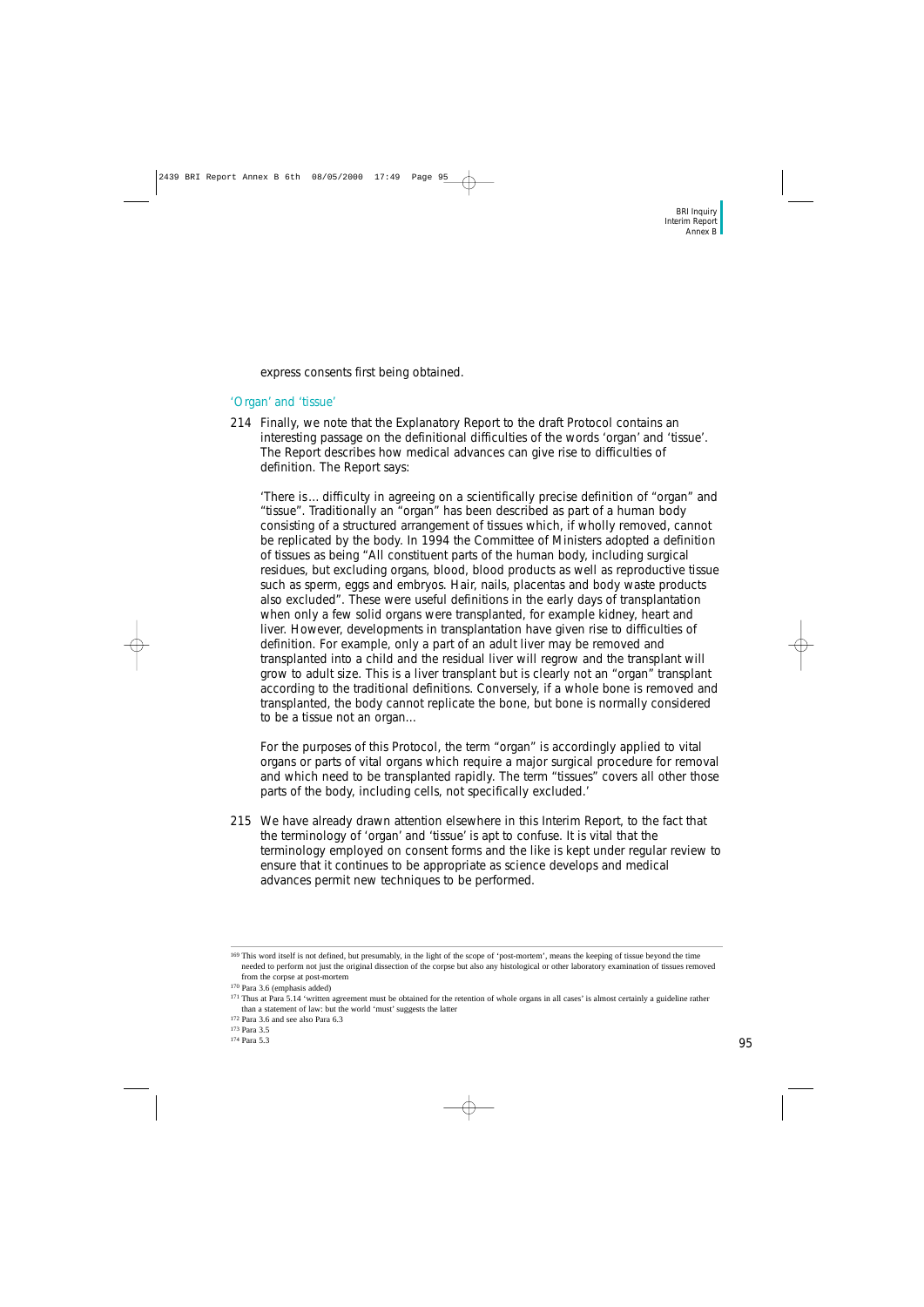#### **Royal College of Pathologists Guidelines for the retention of tissues and organs**

- 216 The Guidelines published by the Royal College of Pathologists in March 2000 constitute advice to doctors (particularly pathologists) and Coroners. They are not primarily addressed to the public. They consist of the Guidelines themselves and three Annexes, comprising a model information leaflet, a model form for agreement to a post-mortem examination and a model form for a post-mortem required by law.
- 217 Some overarching points are apparent:
	- (a) there is no sanction for any breach of the Guidelines;
	- (b) the legal status is that of advice, and nothing more;
	- (c) they apply only to the 'retention' of 'tissues and organs' <sup>164</sup> from post mortem examinations, and do not cover the retention of material from biopsies or surgical resections;
	- (d) although Coroner's post mortems165 are distinguished from hospital postmortems<sup>166</sup> in the Introduction<sup>167</sup> to the Guidelines, both are treated indistinguishably. In the Introduction there is said to be a need in some cases to retain one or more whole organs for further examination not only to verify the cause of death but also to study the effect of treatment. Establishing the cause of death is the principal focus of a Coroner's post-mortem: any study of the effects of treatment as a *separate* exercise is not in fact permitted within the scope of a Coroner's post-mortem.
- 218 There is no separate definition of many of the terms used in the Guidelines. The use of the words 'tissue', 'tissue samples', 'fluids', 'tissues and organs' and 'tissues or organs' is considered in the report to which this is an Annex. Equally, there is no definition of 'post-mortem examination' in the Guidelines although the Glossary which forms part of the Information Leaflet does describe a post-mortem in some detail. The scope of a post-mortem appears to be wider than an examination by dissection of the corpse on one occasion: it is said168 that the post-mortem examination is not just the external and internal examination of the body, but includes histological or other laboratory examination of retained tissues.

<sup>175</sup> Para 5.6. Agreement is the word used to describe the absence of objection by a relative after such reasonable enquiries as are practicable have been made pursuant to the 1961 Act

<sup>176</sup> Para 5.7–5.10

<sup>177</sup> Emphasis added

<sup>178</sup> Para 5.14. This statement is followed by the sentence 'Organs must not be retained without relatives' agreement', which appears merely to be an echo of the statement quoted, though the adjective 'whole' is missing. It is difficult to see whether this repetition serves any, and if so what, purpose

<sup>179</sup> Para 5.15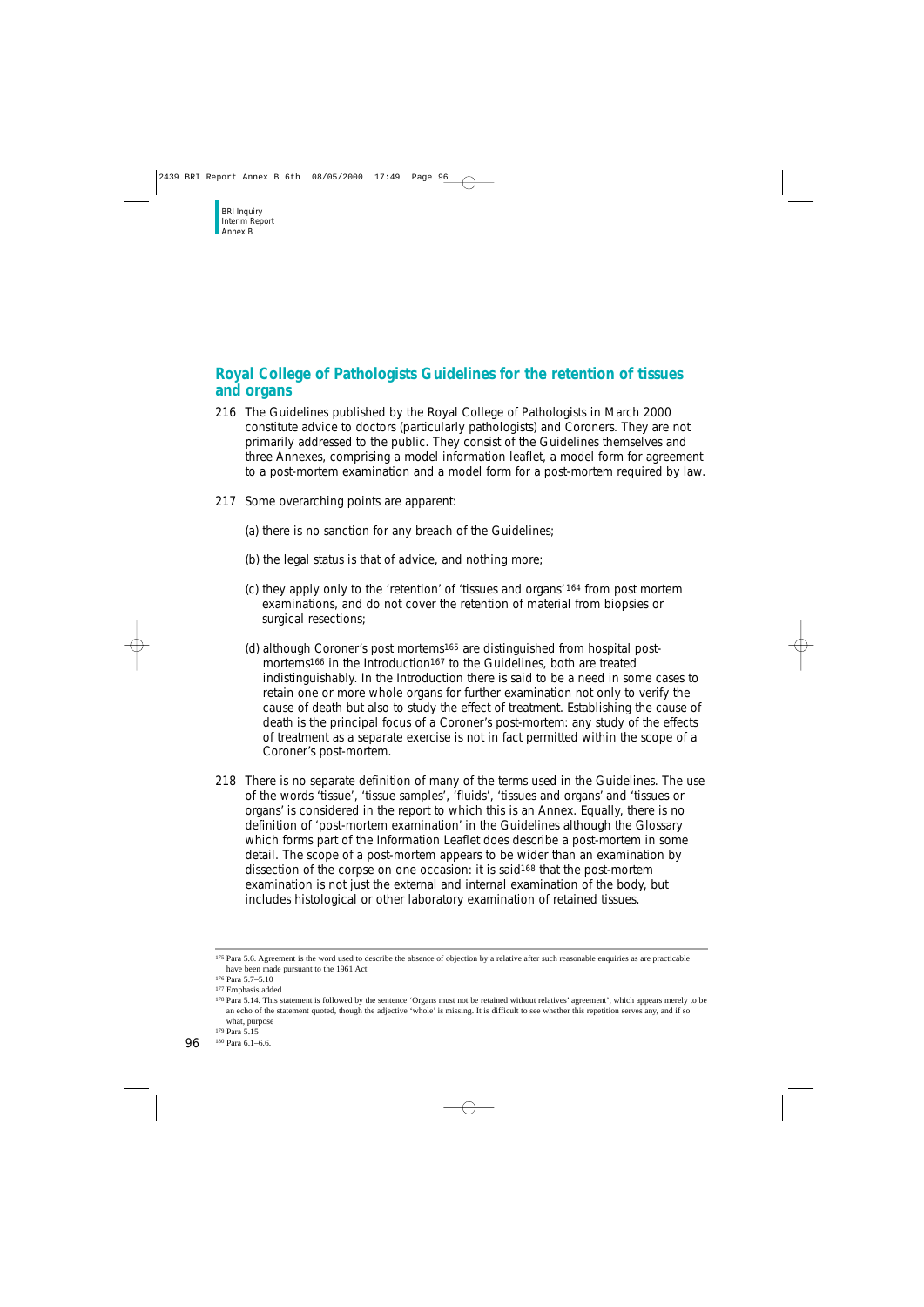- 219 The Guidelines take the view that the law requires 'proper authorisation' for the retention<sup>169</sup> of even the smallest amount of tissue. Since a Coroner, pursuant to Rule 9 of the Coroner's Rules 1984, may require the retention and preservation of material which in the opinion of the pathologist bears upon the cause of death, and since the Coroner's powers are otherwise limited to enquiring into the cause of death, the identity of the deceased, and how and when he met his death, it would appear to follow that a Coroner has no power to authorise the retention of tissue for any other purpose. At Paragraph 3.6, however, it is suggested that a pathologist should retain appropriate samples when, during the course of the post-mortem, he discovers a condition '*which has no bearing on the cause of death*',170 but may have implications for other family members. Even though the Guidelines go on to say that the agreement of relatives should be sought and, if refused, the tissue samples should be reunited with the body, this advice on its face would appear to exceed the Coroner's authority.
- 220 The distinction between that which is recommendation or guideline, and that which is intended as an exposition of the existing law is not stated as such.171 Ordinarily, if the Guidelines and recommendations are followed it is likely that the practitioner will be within any permissible interpretation of the present law, save where the Guidelines appear to go beyond what the law provides.172
- 221 Of particular relevance to the terms of reference of this Inquiry, the Guidelines suggest:
	- a) pathologists should routinely, in the case of a Coroner's post-mortem, preserve samples from major organs for histopathological examination, unless it is known there are objections to that course or that retention has been disallowed by the Coroner,173 and protocols providing for this should be drawn up between pathologists and Coroners;
	- b) that where a hospital post-mortem is intended, it must be made clear that the retention of 'tissue samples' is an integral part of the conduct of a post-mortem itself, and that 'the retention of whole organs for verification of the cause of death and investigation of the effects of treatment must also be explicit', and, thus, subject to potential objection;<sup>174</sup>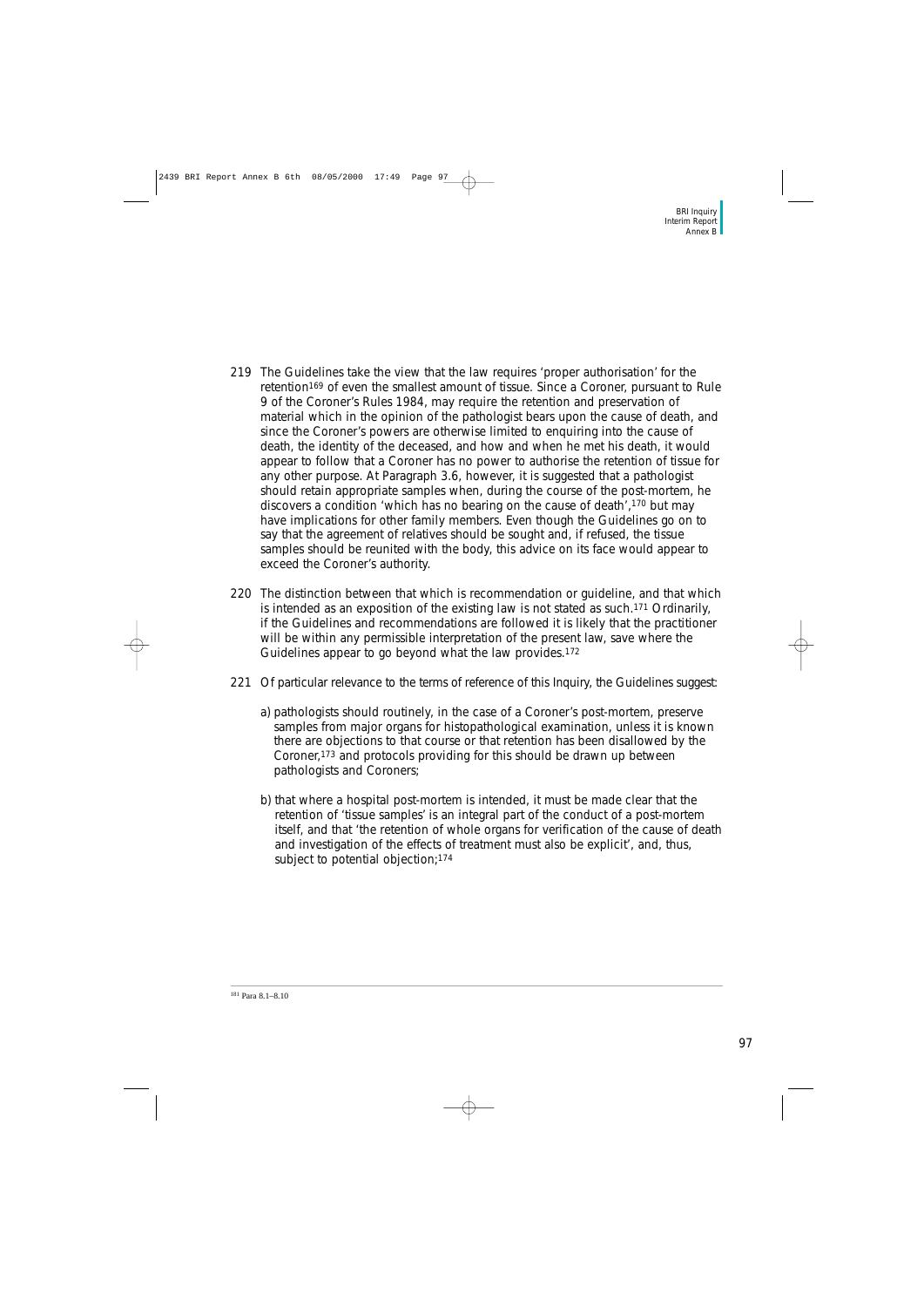

- c) that, in the case of children, 'asking parents to agree to the post-mortem examination of a young child is a difficult and challenging task' which 'must be the responsibility of a senior member of the clinical team'.175 The Guidelines refer to and adopt the well-regarded advice produced by the Confidential Enquiry into Stillbirths and Deaths in Infancy (CESDI, 1998);
- d) that where the primary purpose of retention is to conduct research on retained material, the research protocol must be approved by a Research Ethics Committee.176 It will be noted that this leaves somewhat unclear the propriety of research on other retained material, an uncertainty not dispelled by para 5.9, which merely provides that 'research on *residual tissue* may not require individual agreement'177 provided that not too much was initially taken and the identity of the person from whom it was taken is not disclosed. Neither of these conditions is entirely clear;
- e) that written agreement must be obtained for the retention of 'whole organs' in all cases;178
- f) that where it appears unexpectedly to the pathologist that there is either 'necessity for or desirability of' the retention of a whole organ, it should be retained pending immediate steps to obtain written agreement.179 This appears to contradict the previous guideline which calls for agreement in advance 'in all cases'. The two guidelines cannot readily be reconciled, and the appearance of this latter guideline may be said to undermine the trust essential for the guidelines to succeed, that, in an important development of practice, the pathologist be available directly to the family. Para 5.4 provides that: 'Relatives should be informed that a pathologist can be available to answer any specific questions or concerns'. The Para concludes: 'Pathologists must be willing also to speak to relatives, on request, after the autopsy and this is best done in liaison with the patient's clinician.'
- 222 There are detailed provisions in respect of the disposal of tissues retained at any post-mortem examination.180

<sup>182</sup> Section 1(2)